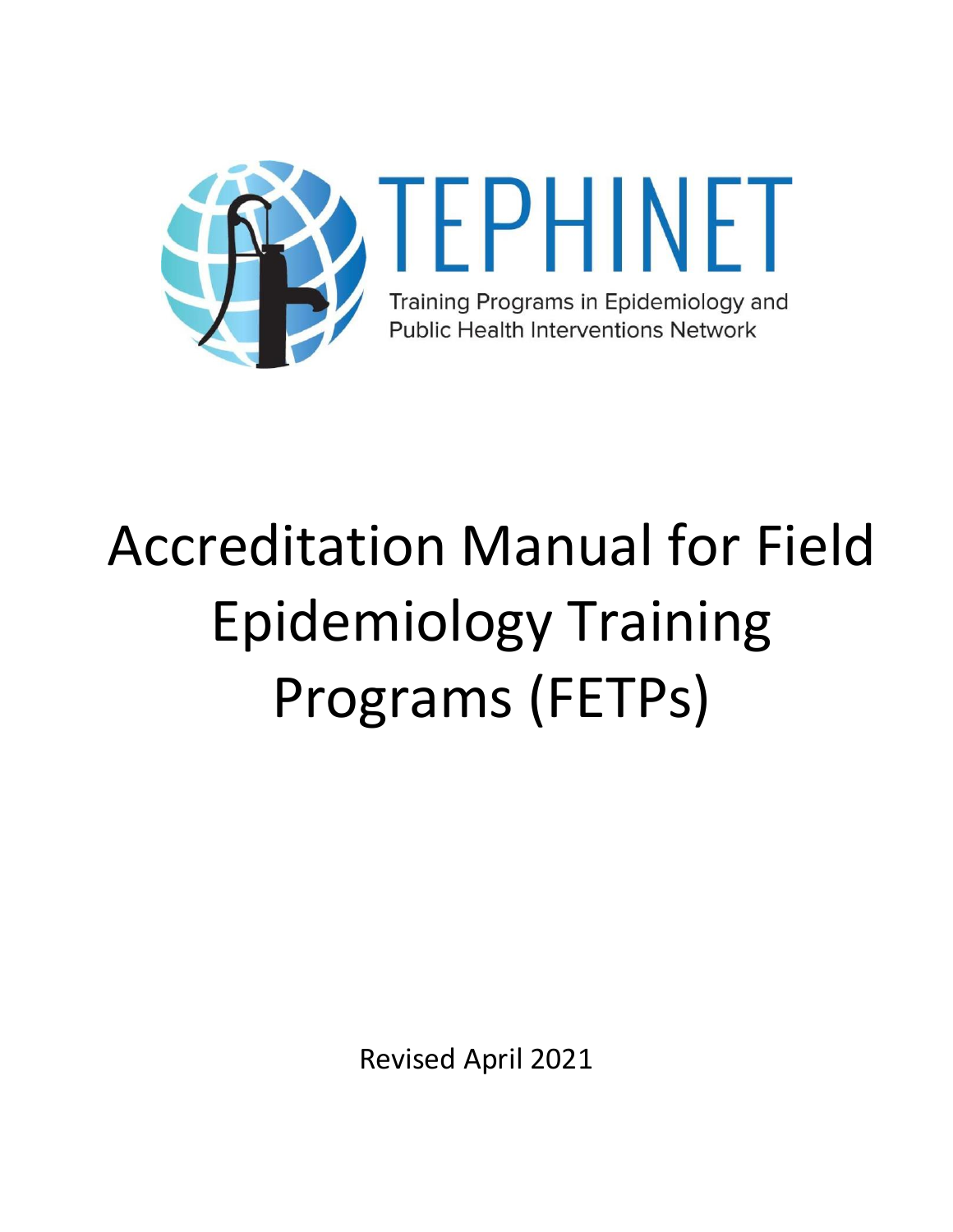## Table of Contents

| <b>CHAPTER 1: Introduction</b>                                                | 5  |
|-------------------------------------------------------------------------------|----|
| TEPHINET's Vision, Mission, and Strategic Priorities                          | 5  |
| Purpose of the Accreditation Manual for FETPs                                 | 5  |
| <b>Basis for FETP Accreditation</b>                                           | 6  |
| Purpose of Accreditation                                                      | 6  |
| <b>Accreditation Value and Incentives</b>                                     | 7  |
| <b>Fundamental Principles of Accreditation</b>                                | 8  |
| Integrity                                                                     | 8  |
| Transparency                                                                  | 9  |
| <b>Conflict of Interest Policy</b>                                            | 9  |
| Confidentiality                                                               | 10 |
| <b>Quality Assurance Policies</b>                                             | 10 |
| CHAPTER 2: Accreditation of FETPs Minimum Indicators and Standards            | 11 |
| Introduction                                                                  | 11 |
| Taxonomy                                                                      | 11 |
| Documentation                                                                 | 12 |
| Documenting Adherence to Standards                                            | 12 |
| <b>Basic Eligibility Requirements</b>                                         | 12 |
| Definition of Field Work                                                      | 13 |
| <b>CHAPTER 3: Overview of the Accreditation Process</b>                       | 15 |
| <b>Institutional Environment</b>                                              | 15 |
| Announcement of an FETP Accreditation Cycle                                   | 15 |
| Program's Initial Response to a Call for Accreditation Applications           | 15 |
| FETP Accreditation Application Preparation and Submission Overview            | 16 |
| Program's Response to the Accreditation Application Assessment                | 16 |
| <b>Site Visit and Reports</b>                                                 | 17 |
| <b>Basic Accreditation Steps</b>                                              | 17 |
| <b>Accreditation Term</b>                                                     | 18 |
| Accreditation Term: Program Reporting on Adherence to Accreditation Standards | 18 |
| <b>Additional Accreditation Term Reports</b>                                  | 19 |
| Change of Status                                                              | 19 |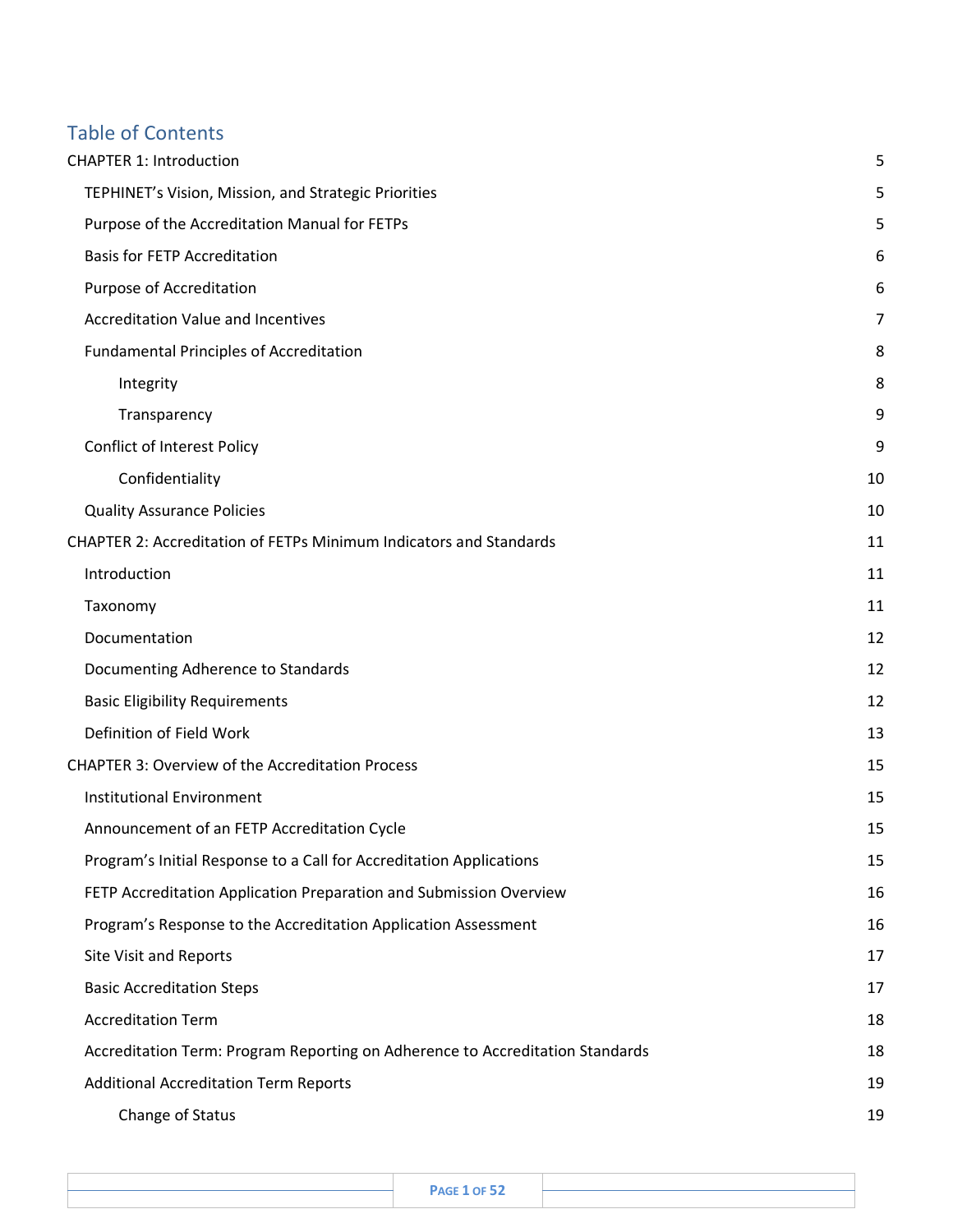| Reaccreditation                                                       | 19 |
|-----------------------------------------------------------------------|----|
| <b>Reaccreditation: Special Circumstances</b>                         | 21 |
| CHAPTER 4: Key Parties Involved in the Process                        | 22 |
| The Program                                                           | 22 |
| Roles and Responsibilities of the Program                             | 22 |
| <b>Accreditation Review Team (ART)</b>                                | 23 |
| Eligibility                                                           | 23 |
| Roles and Responsibilities of the ART                                 | 24 |
| Other Requirements of the ART                                         | 24 |
| Accreditation Working Group (AWG)                                     | 25 |
| Eligibility                                                           | 25 |
| Designation                                                           | 25 |
| Roles and Responsibilities of the AWG                                 | 26 |
| The Global Accrediting Body (GAB)                                     | 26 |
| Eligibility                                                           | 26 |
| Roles and Responsibilities                                            | 27 |
| <b>TEPHINET Secretariat</b>                                           | 27 |
| Roles and Responsibilities of the TEPHINET Secretariat                | 27 |
| <b>TEPHINET Advisory Board</b>                                        | 28 |
| Roles and Responsibilities                                            | 28 |
| Directors of Accredited Programs                                      | 28 |
| Roles and Responsibilities                                            | 28 |
| <b>CHAPTER 5: Preparing Program Accreditation Applications</b>        | 29 |
| Determining Readiness to Apply                                        | 29 |
| TEPHINET Assistance to Conduct the Accreditation Readiness Assessment | 30 |
| Program Accreditation Application: Overview                           | 30 |
| FETP Accreditation Application Preparation                            | 30 |
| FETP Accreditation Application Submission                             | 31 |
| Re-Application                                                        | 31 |
| Program Response to the Accreditation Assessment                      | 31 |
| CHAPTER 6: Preparing for and Conducting the Accreditation Site Visit  | 32 |
| Site Visit Objectives                                                 | 32 |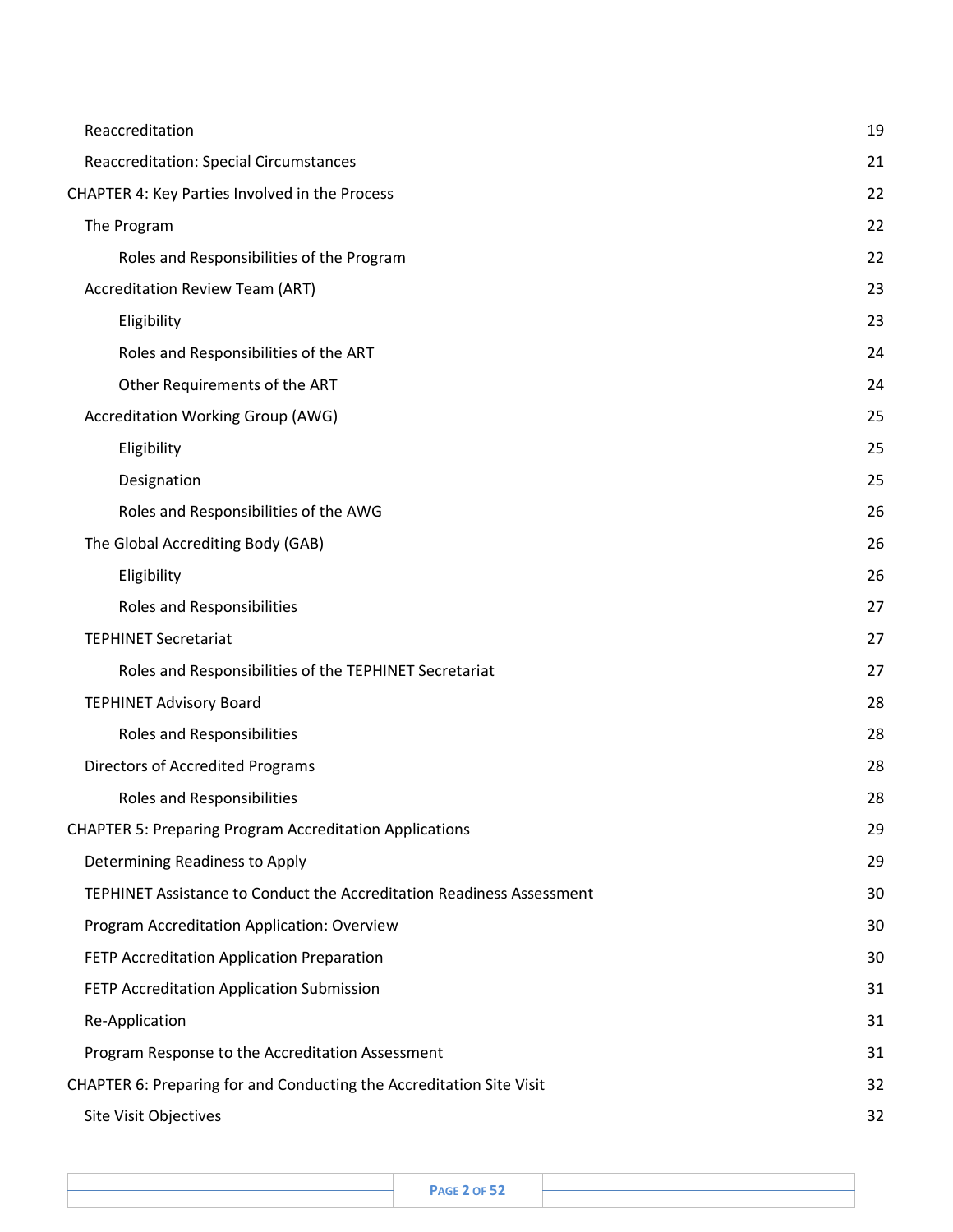| Validation of Standards during the Site Visit                                         | 32 |
|---------------------------------------------------------------------------------------|----|
| Preparing for the Site Visit                                                          | 32 |
| Site Visit Participants' Roles and Responsibilities                                   | 33 |
| The Applicant Program<br>1.                                                           | 33 |
| <b>Accreditation Review Team (ART)</b><br>2.                                          | 34 |
| <b>TEPHINET Secretariat</b><br>3.                                                     | 35 |
| Conducting a Site Visit                                                               | 35 |
| Reviewers' Site Visit Report                                                          | 36 |
| Costs of Site Visits                                                                  | 36 |
| CHAPTER 7: Accreditation Decisions, Appeals, and Complaints                           | 37 |
| <b>Accreditation Decisions</b>                                                        | 37 |
| <b>Disclosure of Accreditation Status</b>                                             | 38 |
| For programs                                                                          | 38 |
| For TEPHINET                                                                          | 38 |
| Accreditation Decision Appeals: Policy and Procedures                                 | 38 |
| Grounds for Appeal                                                                    | 39 |
| Instructions for Programs Submitting Appeals to Accreditation Decisions               | 39 |
| The Burden of Proof on Appeal                                                         | 39 |
| FETP Appeal Letter Should State the Following:                                        | 39 |
| <b>TEPHINET Appeal Duties</b>                                                         | 39 |
| <b>Appeals Committee</b>                                                              | 39 |
| <b>Appeal Review</b>                                                                  | 40 |
| Communication of the Appeal Review Outcome                                            | 41 |
| <b>Appeal Fees</b>                                                                    | 41 |
| FETP Accreditation Complaints                                                         | 41 |
| Complaints from Program Residents, Staff, or Key Partners against Accredited Programs | 41 |
| TEPHINET's Handling of Complaints against an Accredited Program                       | 41 |
| <b>Assessment of Complaints</b>                                                       | 42 |
| Complaints against TEPHINET's Accreditation Facilitation                              | 42 |
| Accreditation Working Group Review of Complaints against TEPHINET                     | 42 |
| Annual Accreditation Activity Summary                                                 | 42 |
| CHAPTER 8: Data Security, Storage, and Access                                         | 43 |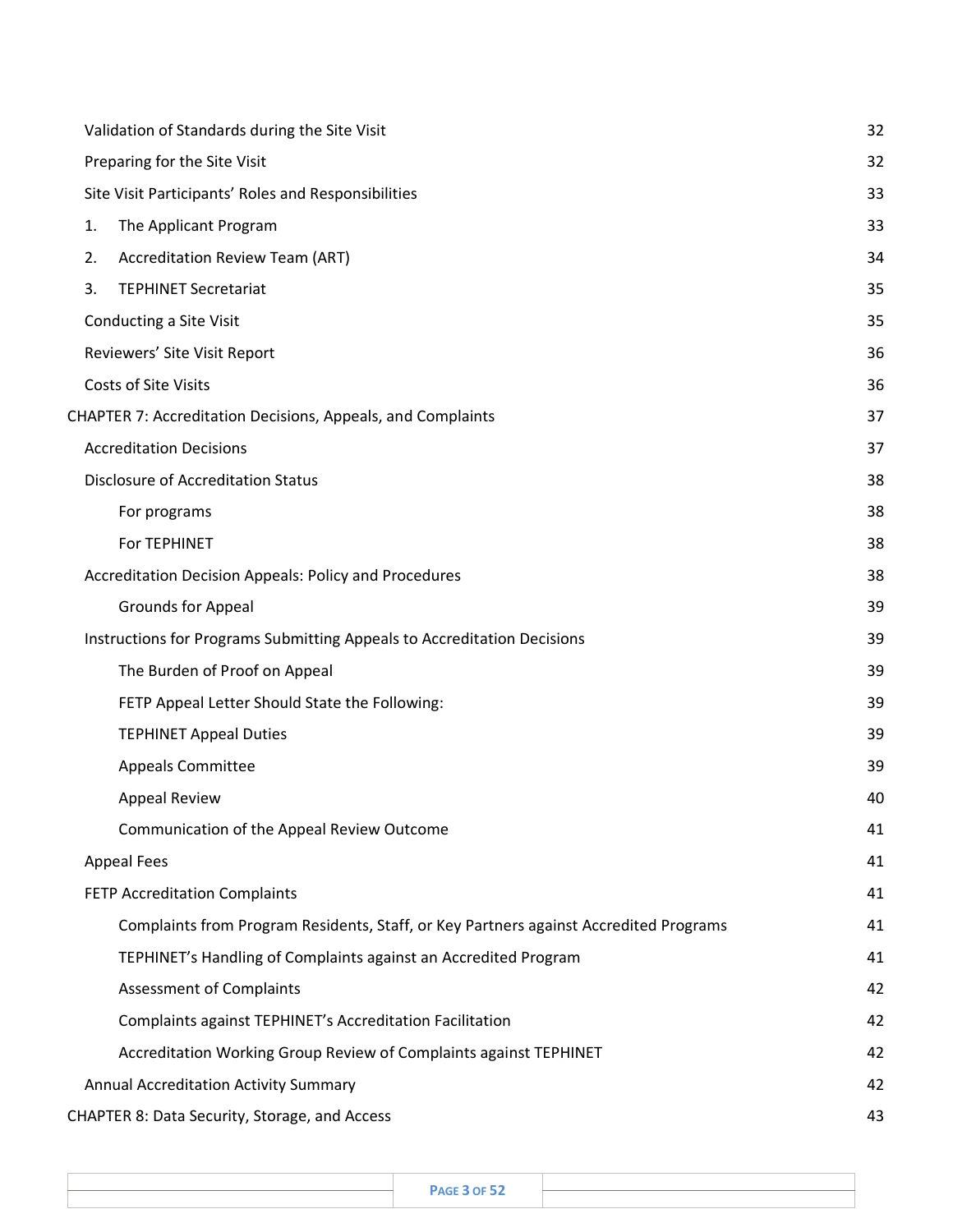| Data Security and Archival          | 43 |
|-------------------------------------|----|
| Data Access Agreements and Products | 43 |
| Glossary: Definition of Terms Used  | 44 |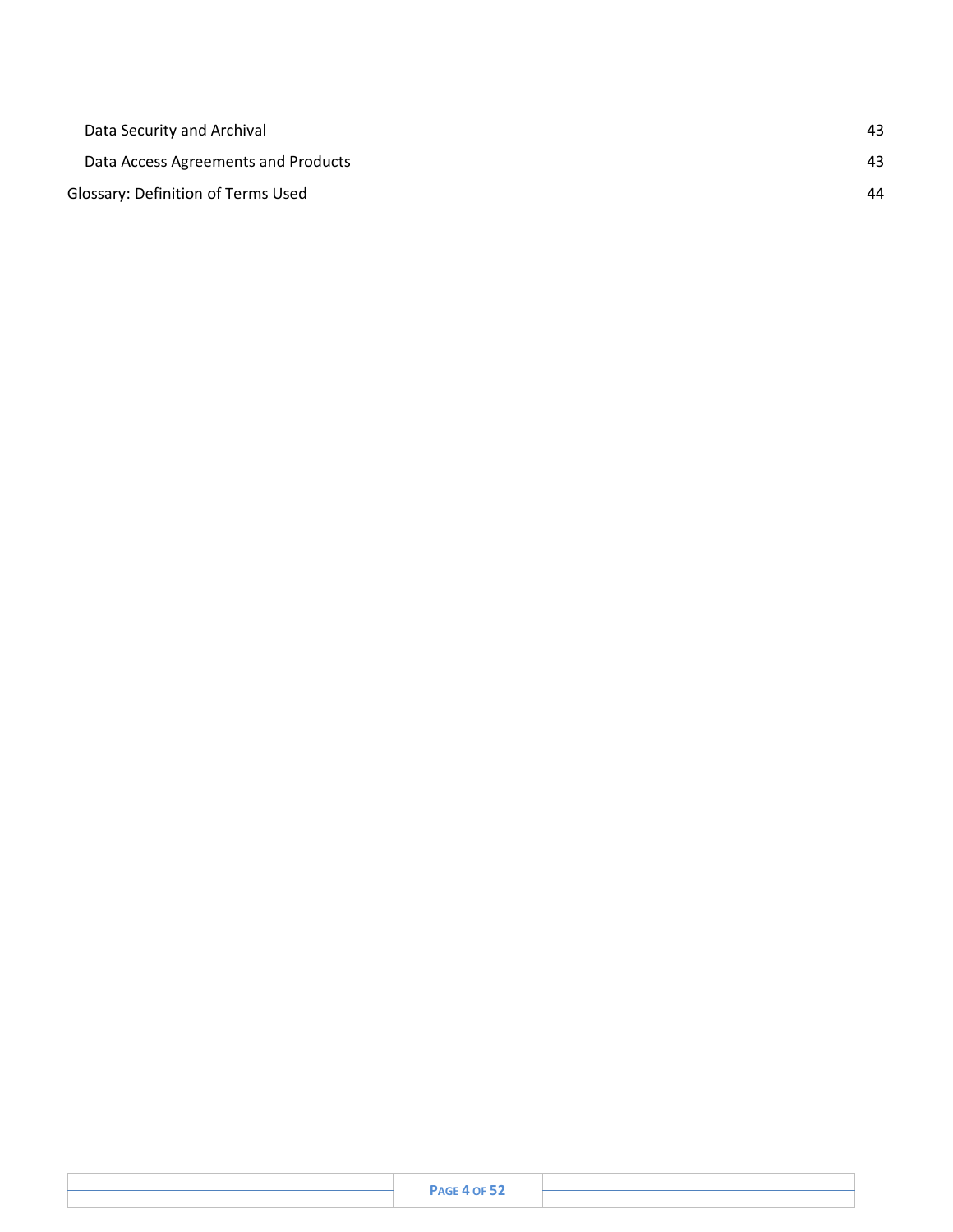# <span id="page-5-0"></span>**CHAPTER 1: Introduction**

#### <span id="page-5-1"></span>**TEPHINET's Vision, Mission, and Strategic Priorities**

Founded in 1997, Training Programs in Epidemiology and Public Health Interventions Network (TEPHINET) is the global network of Field Epidemiology Training Programs (FETPs). FETPs play a critical role in improving global health security by strengthening country capacity to detect and respond to disease outbreaks and other public health threats. Currently, TEPHINET comprises more than 75 programs actively training field epidemiologists in more than 100 countries. TEPHINET member programs include those with laboratory and veterinarian education components. Overall, TEPHINET member programs have trained more than 14,000 public health professionals to be the "boots on the ground" in the fight against diseases and other public health threats.

The TEPHINET Secretariat is based at The Task Force for Global Health, a non-profit, non-governmental organization located in Decatur, Georgia, United States.

TEPHINET's vision is that all people are protected by a field epidemiology workforce capable of detecting and responding to health threats. Its mission is to develop, connect, and mobilize a global field epidemiology workforce to strengthen public health systems and advance health security.

#### <span id="page-5-2"></span>**Purpose of the Accreditation Manual for FETPs**

This manual describes the accreditation policies discussed and approved by the Accreditation Working Group (AWG), as well as the feedback from participant programs, accreditation reviewers, the Global Accrediting Body (GAB), the program directors, and TEPHINET's Advisory Board. These policies were designed to carry out the approved FETP accreditation principles and facilitate the development of standardized accreditation processes to be observed by all involved parties. The manual also provides an overview of the process, the roles and responsibilities of the main parties involved, specific guidelines for programs to follow during the process, as well as an appeals and complaints process, resources for support, and important disclosures.

The manual is intended for use by the following audiences:

- FETPs considering applying for accreditation
- FETP directors
- TEPHINET governing bodies
- AWG members
- Accreditation reviewers
- GAB members
- Organizations, agencies, and persons interested in FETP accreditation practices and policies
- Members of the public interested in the accreditation of FETPs and the merits of accredited programs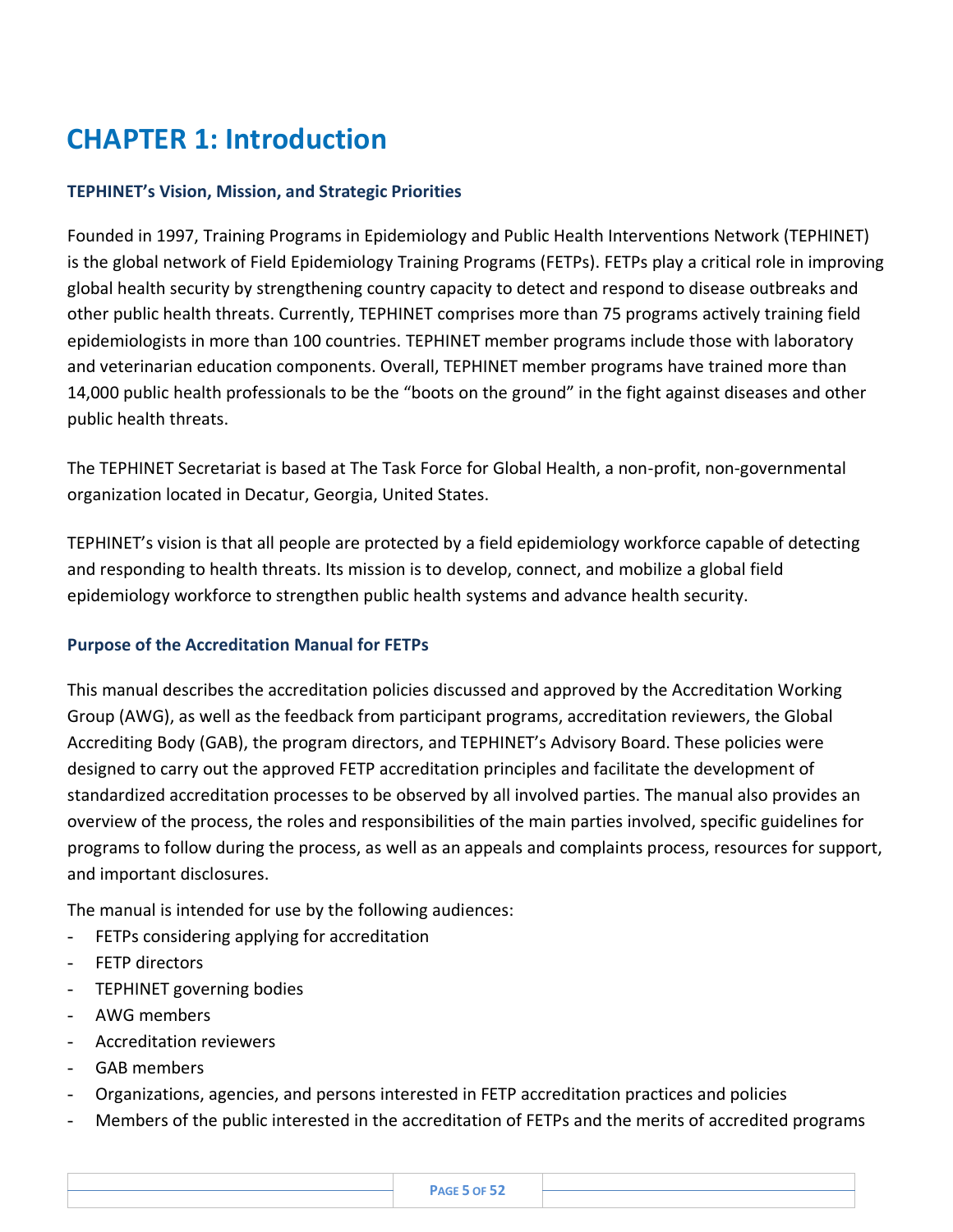#### <span id="page-6-0"></span>**Basis for FETP Accreditation**

The consensus reached by TEPHINET programs on these strategic priorities, and more specifically on the quality assurance and accreditation of FETPs, derives from their common goal of increasing quality of inservice training through a continuing process of self-evaluation. Overall, accreditation is viewed by the global network as an opportunity to better align with the World Health Organization (WHO) priorities and some common values that can help programs increase recognition and prestige as well as be a valuable resource to support specific country public health priorities. Accreditation is also important in supporting the quality and sustainability of the programs.

After several years of collaboration among TEPHINET programs and its partners, the Pilot Phase TEPHINET Accreditation Manual for Field Epidemiology Training Programs (FETPs) (TEPHINET, May 2012) was approved in 2011. The manual incorporated input from other FETP publications and tools including: The Centers for Disease Control and Prevention (CDC) Field Epidemiology Training Program Development Handbook (CDC, 2006), TEPHINET Continuous Quality Improvement Manual (TEPHINET, 2005), the Scorecard Self-Assessment (CDC, Matrix Tool for FETP Assessment, 2010), and the CDC Multi-Site FETP Evaluation Project (CDC, 2014)

During the November 2012 TEPHINET program directors (PDs) meeting, the report of the Pilot of Accreditation supported by four volunteer programs (U.S. EIS, Brazil, Zimbabwe and Vietnam FETPs) was discussed. As a result of the discussion, the Accreditation Working Group (AWG) was formed to provide technical oversight for the development of accreditation policies, process, and procedures and to support the continuous evaluation and improvement of the accreditation process. During the same meeting, FETP regional meetings took place which took on the task of electing a representative to the AWG among their respective group of program directors.

#### <span id="page-6-1"></span>**Purpose of Accreditation**

The overall purpose of accreditation is to contribute to the increase of:

- The quality of FETPs and their involvement and effectiveness in supporting country public health priorities (by reviewing their achievements and progress toward the minimum standards for accreditation)
- Global field epidemiology capacity
- Recognition of FETPs as key partners within countries, regions, and around the globe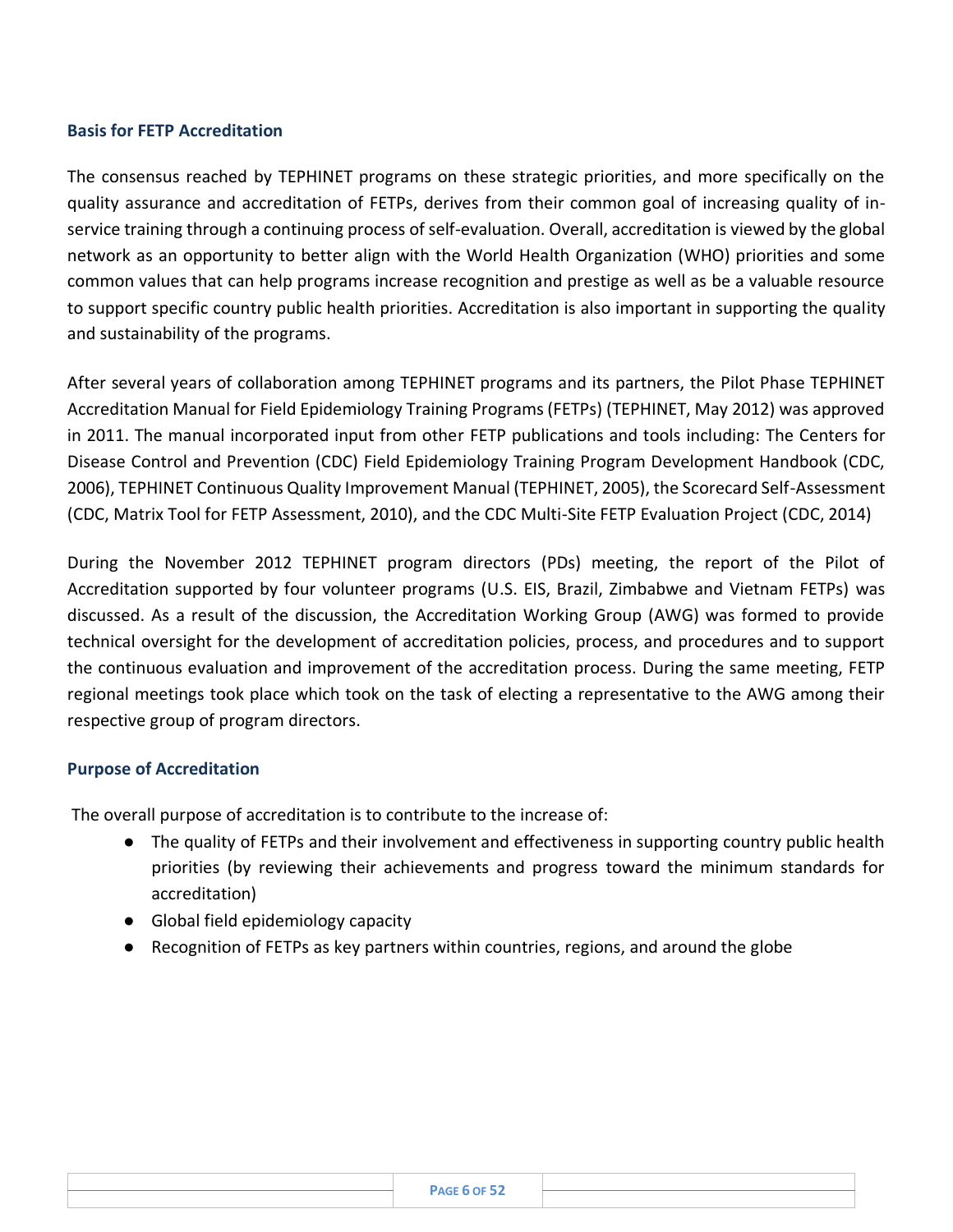#### <span id="page-7-0"></span>**Accreditation Value and Incentives**

Accreditation has value **for programs** in providing:

- **●** Increased credibility and involvement in public health efforts
- **●** Visible commitment to quality improvement by the program
- **●** More ease of exchange of trainees/graduates across programs/regions
- **●** Increased program sustainability through better demonstration of the value added to countries

#### Accreditation has value to **FETP residents and alumni:**

- Recognition of accreditation by national employers
- Recognition of training outside the country providing the training
- Improved career trajectory
- Possible prerequisite for international hire

#### Accreditation has value to **Ministries of Health (MOHs), funding agencies, donors, and other participating organizations**:

- Validation of the ability of the program to provide essential public health services
- Explicit expectations of the level of quality of services and graduates
- Possible prerequisite for international hire

#### Accreditation has value to **in-country public health partners, and the broader community:**

- **●** Increased trust, support, and collaboration requests for issues of public health importance and emergency response
- **●** Increased assurance of program quality

Accreditation has value to **volunteer accreditation reviewers:**

- Serving at the forefront of accreditation and ensuring quality and integrity of applied epidemiology training and public health service
- Learning "best practices" from peer institutions
- Professional development
- Experience of being an accreditation reviewer, which is valuable for the volunteer and their institutions
- Working closely with and getting to know other fellow applied epidemiologists, public health professionals and TEPHINET staff
- Supporting the peer review process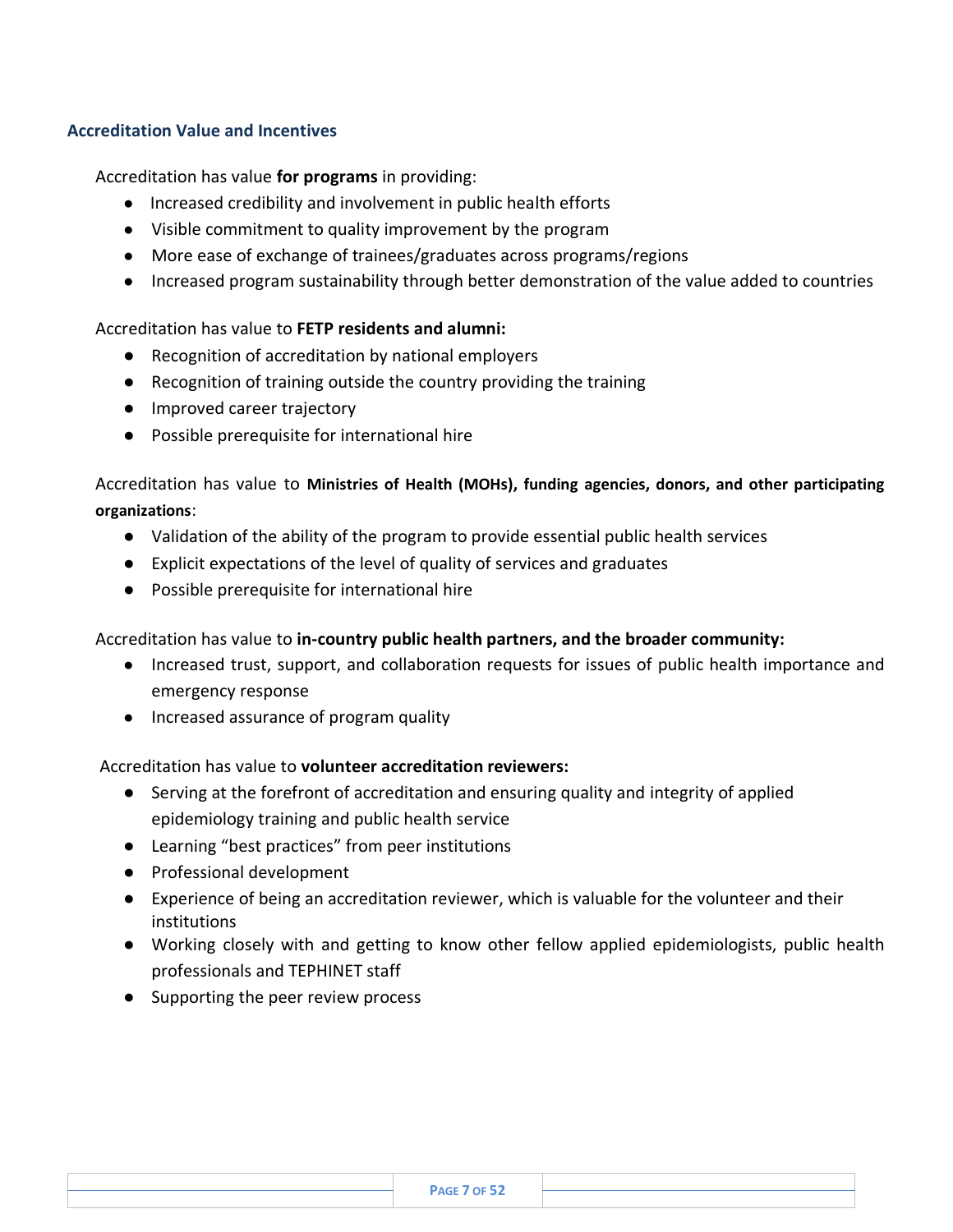#### <span id="page-8-0"></span>**Fundamental Principles of Accreditation**

#### <span id="page-8-1"></span>*Integrity*

To assure consistency of accreditation process actions, values, methods, measures, principles, expectations, and outcomes and to promote confidence in the FETP accreditation process, all participants must be assured that functions assigned to each entity are clearly understood.

The following are steps in the process where special effort needs to be made to safeguard the integrity of the accreditation process:

- a. The program applying for accreditation must present accurate information for accreditation review, and must allow access to all parts of the program operation that are pertinent to the accreditation process during the site visit.
- b. The program must refrain from misleading the Accreditation Review Team (ART) by providing inaccurate information or neglecting to provide information, and must correct any inaccuracies.
- c. The program must make every effort to organize an Accreditation Readiness Assessment committee that involves representation from supervisors, instructors, trainees, staff, and key program partners (advisory board). The self-study committee shall represent the contributions made in good faith by program participants.
- d. Orientation and training on the general processes and standards for accreditation shall be received and obtained by qualified FETP peers participating as members of an ART, Global Accrediting Body (GAB) members, and TEPHINET Accreditation Program staff at TEPHINET. ART and GAB members shall in good faith provide information regarding their prior or current affiliations with the applicant program, its members and affiliates, or the institutions that sponsor it.
- e. During the evaluation process, the ART must evaluate the program ONLY on the minimum standards for accreditation. Application of these standards to the accreditation review of all programs must be standardized and unbiased.
- f. The ART site visit and its deliberations toward the formulation of the accreditation recommendation must be conducted with the highest ethical standards.
- g. All materials, discussions, and decisions of the GAB regarding accreditation must be shared with the program under review and included with all accreditation materials used for the annual review of the accreditation program.
- h. All accreditation participants must recognize FET Programs' diversity of organization and practices when making accreditation reviews and decisions.
- i. The TEPHINET Secretariat must inform all appropriate program officials of matters related to its accreditation in a timely manner.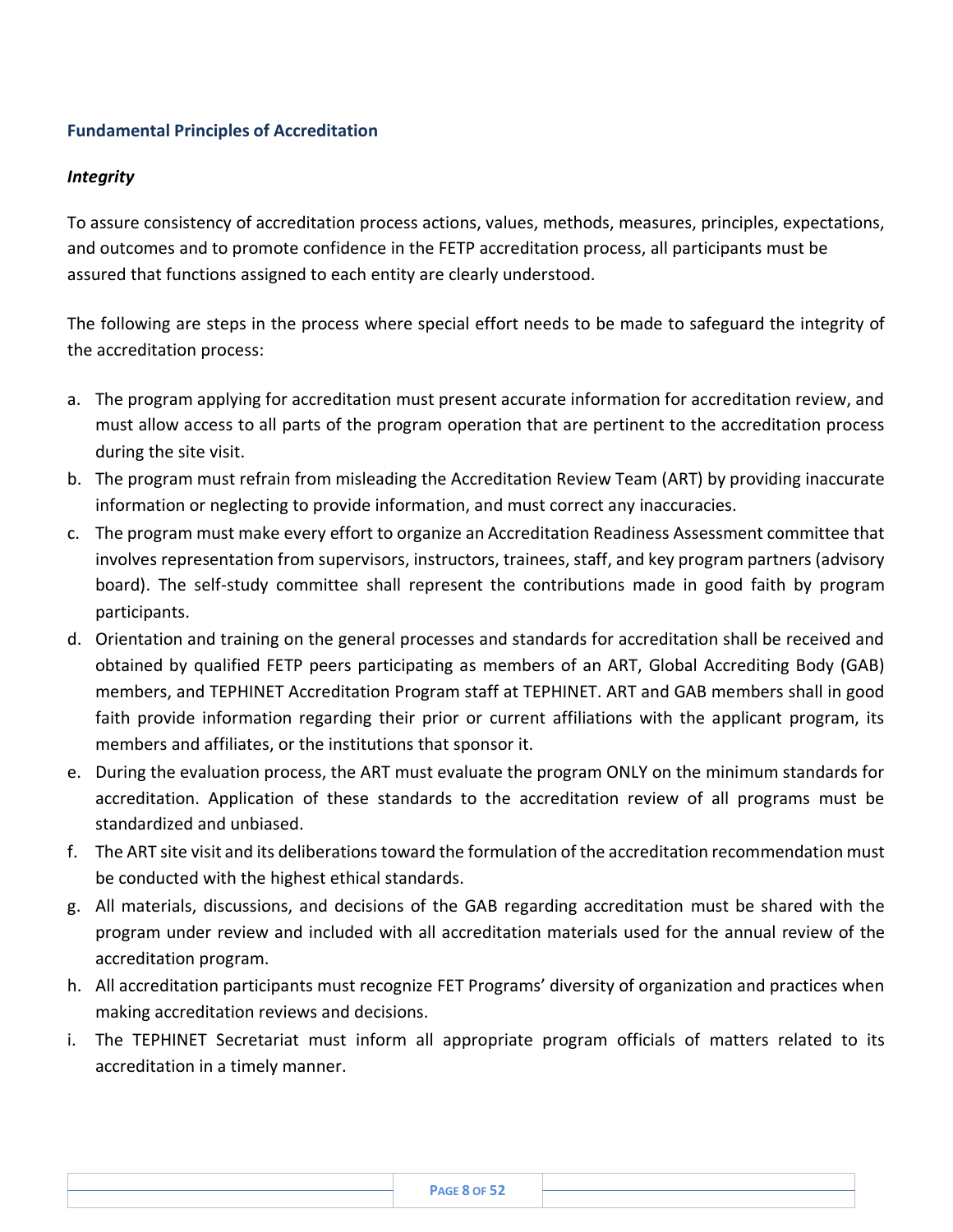#### <span id="page-9-0"></span>*Transparency*

Accurate recording and timely sharing of information gathered at all steps of the accreditation process, from completion of a readiness assessment and submission of the application to the review of the application, conduction of a site visit, and deliberations held during the GAB meeting, are fundamental to guaranteeing transparency.

#### <span id="page-9-1"></span>**Conflict of Interest Policy**

A Conflict-of-Interest Policy is outlined here to ensure that key steps of accreditation are conducted in an unbiased manner. The policy extends and pertains to TEPHINET staff, affiliates, member programs, trainees, graduates, contractors, advisors and employees of these programs, and their immediate family (parents, spouses, and siblings) in any of the potential conflict areas listed.

#### No person shall serve as member of an ART or participate in a GAB Panel Accreditation Session who:

- **-** Is a graduate of any program of the institution under accreditation review
- **-** Has collaborative research, teaching, or service interests with a key administrator or faculty member of the institution being evaluated (having received consulting fees, shared research grants, and contract teaching are examples of collaboration)
- **-** Is or has been employed by the program being reviewed (members who have been interviewed for employment at an institution wherein some conflict arose should exclude themselves from consideration as a site visit team member)
- **-** Has served, in the last five years, as a consultant for the program being reviewed
- **-** Is a current or former (within the past five years) employee of the program
- **-** Has reason to believe that other conflicts of interest exist that have not been listed herein (the member should communicate with the AWG for clarification of any concerns)

Although TEPHINET staff members do not participate directly in decisions regarding accreditation of FETPs, they may be in a position to influence the outcomes of the process and are subject to the same conflict of interest policy.

No TEPHINET staff member or contractor shall serve as a member of an ART or participate in a GAB session who:

- Was a resident of the program being reviewed
- Has been employed by the program being reviewed
- Has a close personal or familial relationship with key personnel in the program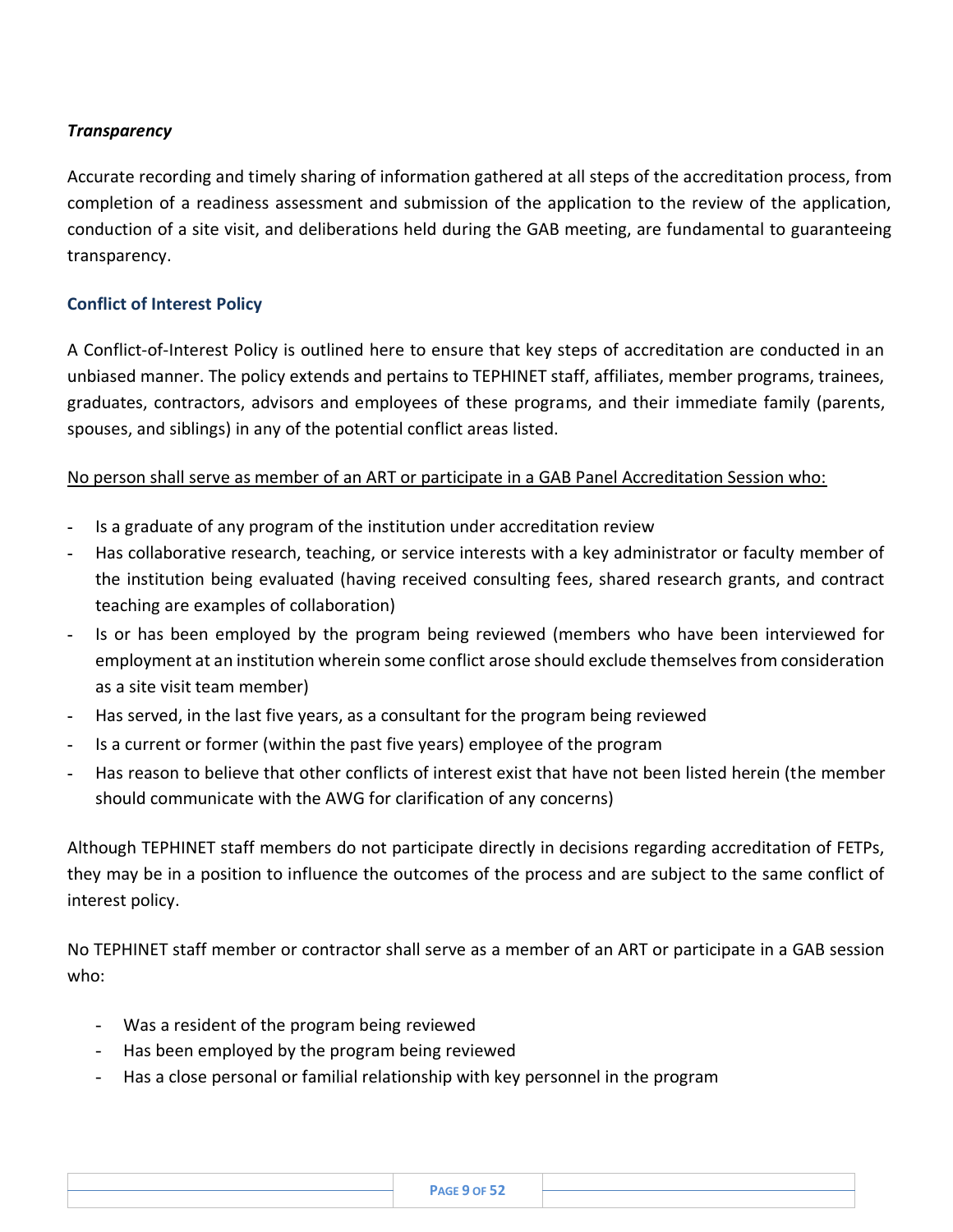#### <span id="page-10-0"></span>*Confidentiality*

TEPHINET Accreditation of FETPs observes a strict policy of confidentiality. While participating in the different aspects of the accreditation process, it's possible that Accreditation staff, AWG members, ART members, and GAB members may come in contact with program and partner organizations' information that is proprietary, personal, or confidential in nature, including information that can be used to identify individuals. All information shared by FET programs, their official representatives, residents, and partners is confidential information and will not be discussed, copied, or passed by written, oral, or electronic means to parties not officially involved in the consultation, whether such information is purposefully or incidentally disclosed by any party outside of those officials directly involved in TEPHINET's accreditation of FETPs and specifically those designated to review the program's accreditation application (the ART). Furthermore, all application information and associated documentation may not be shared outside the above-named participants in the process for any reason. All materials are used solely for the purposes of determining a program's adherence to standards, and may not be used for any other purpose. All participants in the process sign a Confidentiality Agreement.

#### <span id="page-10-1"></span>**Quality Assurance Policies**

Policies and procedures have been put into place to assure continuous quality improvement and assurance of the process for all applicant programs.

The processes listed below are detailed later in this manual for more information:

- Complaints against an accredited FETP
- Program complaints directed at the accreditation process or participants
- Evaluation and participant feedback vehicles that make up part of the accreditation process
- Annual AWG review of the accreditation cycle and recommendations
- Annual TEPHINET Advisory Board feedback of the accreditation cycle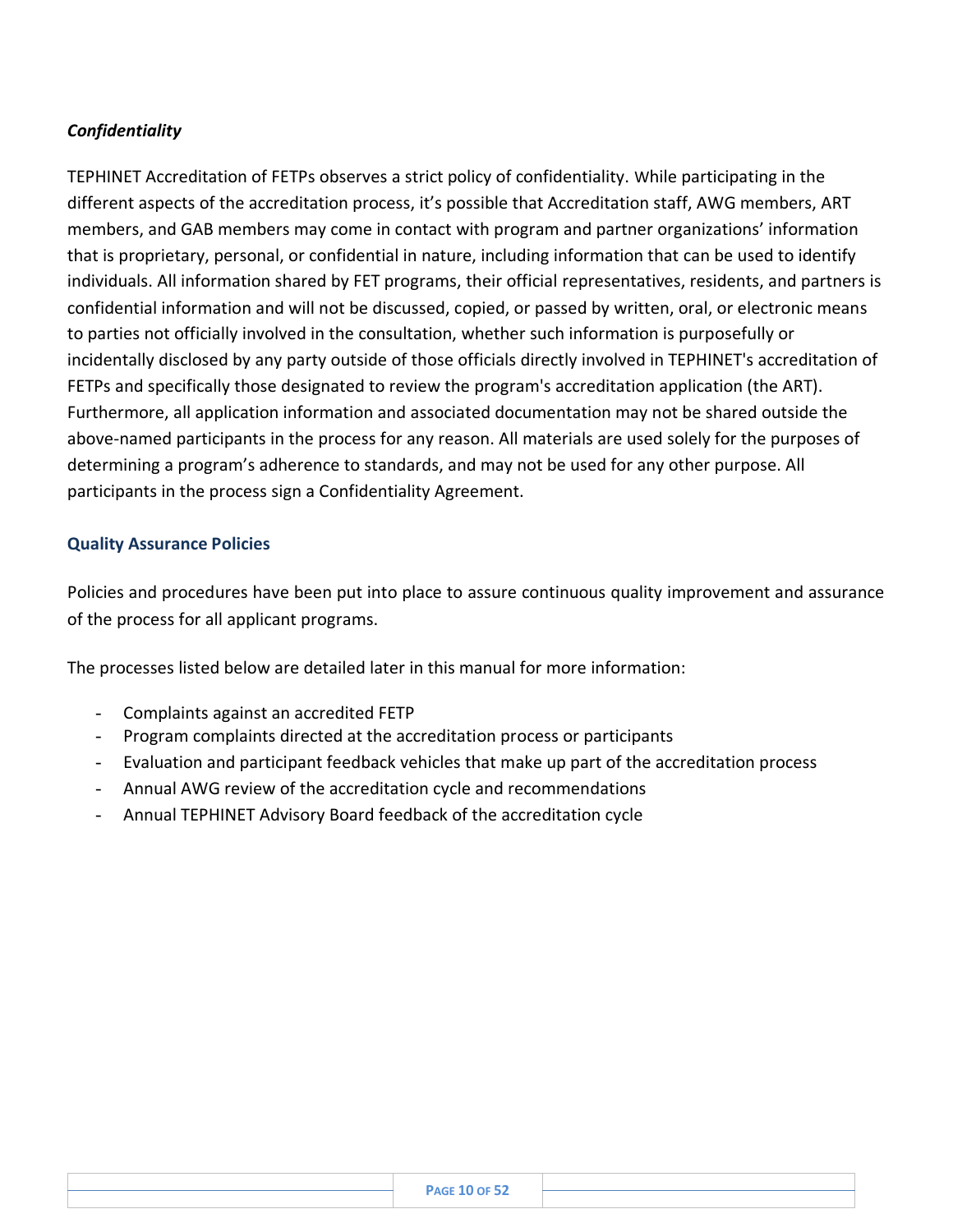## <span id="page-11-0"></span>**CHAPTER 2: Accreditation of FETPs Minimum Indicators and Standards**

#### <span id="page-11-1"></span>**Introduction**

The Accreditation of FETPs Minimum Indicators and Standards table is the framework developed by TEPHINET programs to define the core attributes of an FETP. The 2014 version of the standards was reviewed in April 2016, following the completion of the first cycle of accreditation of FETPs, by the Accreditation Working Group, and presented to the program directors meeting of June 2016. No changes were made to the standards except for the expansion of Standard 4d1 that refers to overall FETP quality improvement. The 2016 revised version of the standards also eliminated excess documentation requirements for several indicators and provided more detailed guidance to gather and present supporting documentation.

At the end of the third cycle in 2018, the AWG approved minor changes to Standards 3a1, 4c2 and 4c3. At the end of the fourth cycle in 2019, the AWG approved removing Standard 4d1 from the fourth domain and creating a new, fifth, domain to encourage continuous quality improvement.

The updated document is always posted at [www.tephinet.org/accreditation.](http://www.tephinet.org/accreditation.)

The Accreditation of FETPs Minimum Indicators and Standards table is organized in two sections. The first lists the three basic accreditation eligibility requirements, and the second corresponds to the accreditation indicators and standards which are grouped in five domains as follows: 1. Management, Infrastructure and operations; 2. Integration with Public Health Service; 3. Staffing and Supervision; 4. Selection and Training of Residents; and 5. Continuous Quality Improvement. The domains are organized by major indicators which contain one or several standards.

<span id="page-11-2"></span>

| <b>Taxonomy</b>  |                                                                           |
|------------------|---------------------------------------------------------------------------|
| Domain           | (example – Domain 1. Management, Infrastructure, and Operations)          |
|                  |                                                                           |
| Indicator        | (example – <b>Key Indicators:</b> 1a) Governance)                         |
| <b>Standards</b> | (example – Standard 1a.1: An advisory board, expert committee, or similar |
|                  | formal mechanism provides general guidance or oversight on the program's  |
|                  |                                                                           |
|                  | goals and operations.)                                                    |
|                  |                                                                           |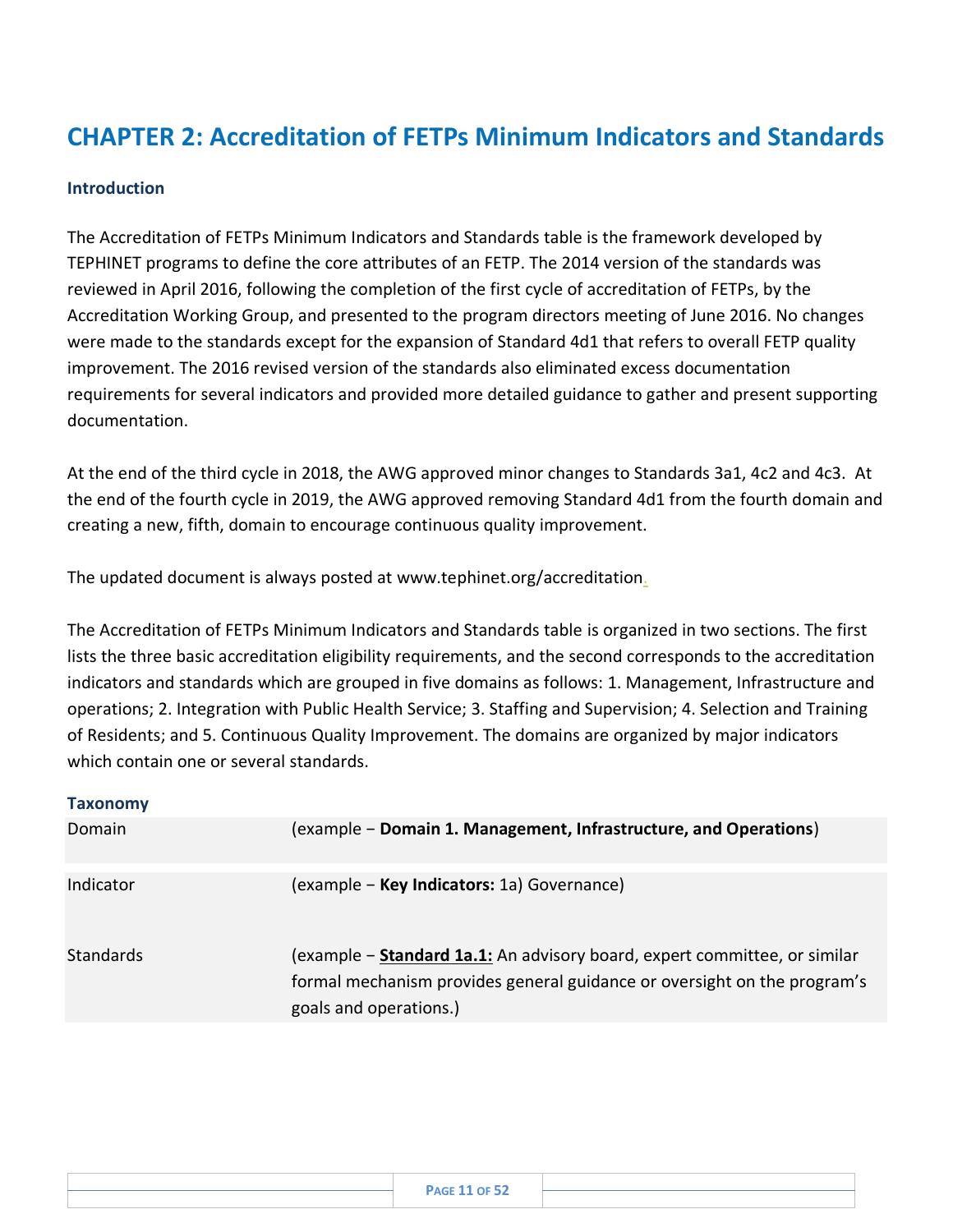#### <span id="page-12-0"></span>**Documentation**

The table is organized in four columns. The first is the number and name of the indicator, the second is its justification, the third offers a description of the main elements that define the indicators, and the fourth corresponds to the documentation and validation required for the standard. The fourth column succinctly explains the documentation that is required to be submitted together with the accreditation application and how the information provided by the program will be validated by the accreditation reviewers during the site visit.

The description of the standard provides a clear indication of the minimum elements that define it. This description serves as a measure to determine how aligned the program is with respect to that standard, what elements are considered essential to be included in the description the program is asked to provide, and when required, the type of documentation that is needed to support the program's statement of alignment with the standard. Programs shall carefully consider the standard description and requirements when preparing the application.

#### <span id="page-12-1"></span>**Documenting Adherence to Standards**

Several standards require a description of a resource, process, or activity. This description needs to make reference to official names of program processes or documents to demonstrate conformity with the standard. When relevant, the specific section(s) of the documents that addresses the measure must be identified. Documentation must directly address the measure.

Documentation is limited to the most relevant to meet the documentation requirement. All documentation used to demonstrate alignment with standards refers to two time periods: 1) the period of time covering the training of the last two completed cohorts and 2) the most recent period of time BEFORE the application that includes when the current cohort(s) has been enrolled in the program.

#### <span id="page-12-2"></span>**Basic Eligibility Requirements**

The Program assures that it meets the eligibility requirements in the first phase of application, via the Certification of Eligibility.

- 1. Program duration: The duration of the program is equal to or greater than 21 months.
- 2. Evidence of completed cohorts: At least two cohorts of residents have completed the program within the past five years, and at least 75% of the total residents who started the program also completed it.
- 3. Predominance of field work: The majority of the residents' time (68 weeks) is spent in field work.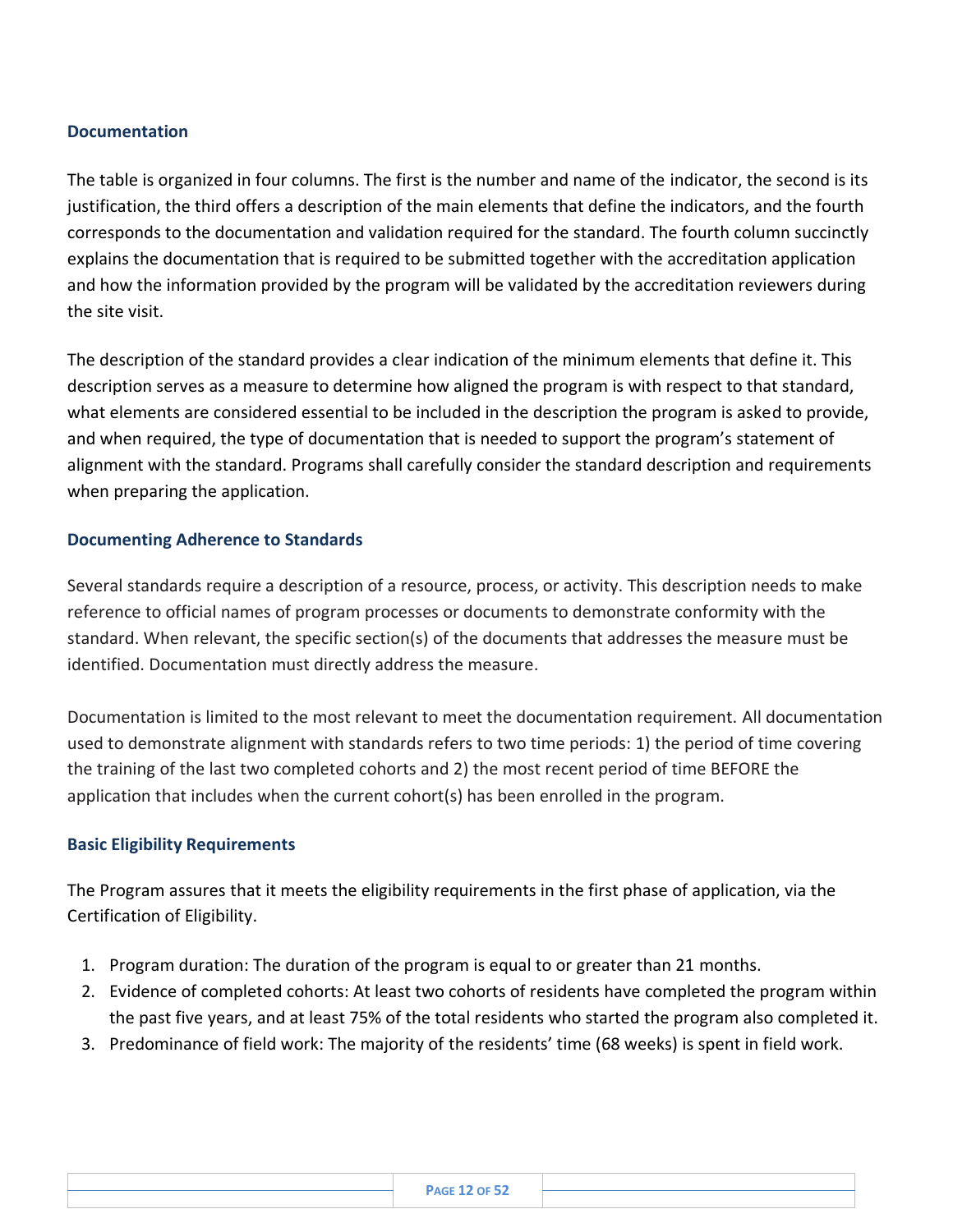#### <span id="page-13-0"></span>**Definition of Field Work**

The majority of the FETP resident's time during the two years should be spent in practical epidemiologic (field) work. Programs should work to assure that all residents have sufficient opportunities to acquire the required competencies through epidemiologic practice. The **absolute minimum time** of field work is **68 weeks**.

#### *INCLUDED in field work (epidemiologic practice):*

- Epidemiological investigations
	- o Outbreaks or epidemics
	- o Response to emergency inquiries (e.g., refugees, crowds, civil or regional conflicts, and environmental issues, problems, or concerns)
	- o Investigations of clusters
	- o Assessment of natural or man-made disasters
	- o Urgent surveys
	- o Participation in humanitarian response during disasters
	- o Applied public health research (e.g., serosurveys, vaccine coverage, vaccine efficacy, etc.)
- Conducting surveillance, including regular surveillance meetings
- Conducting special studies (surveys, program/surveillance evaluation)
- Data management and analysis\*
- Scientific writing<sup>\*</sup> (includes epi bulletins, outbreak reports, brief reports, and other technical reports)
- Literature search in support of scientific writing and epidemiologic practice\*
- Preparing for and presenting at scientific conferences
- Consultation with policy makers
- Media interviews
- Laboratory bench work in support of epidemiologic practice
- Teaching and supervision of another resident/s or field epidemiologists (ToT: Training of Trainers)
- Developing and/or delivering epidemiology and biostatistics training for the public health workforce
- Consulting with local public health officials on their issues, providing advice, and determining if further investigation/action is needed

\*When this work is in support of or in response to MOH needs; do not include these activities if they are largely to fulfill academic requirements or if during this time the residents are not at their field sites and available for public health responses (i.e., having protected time at a university).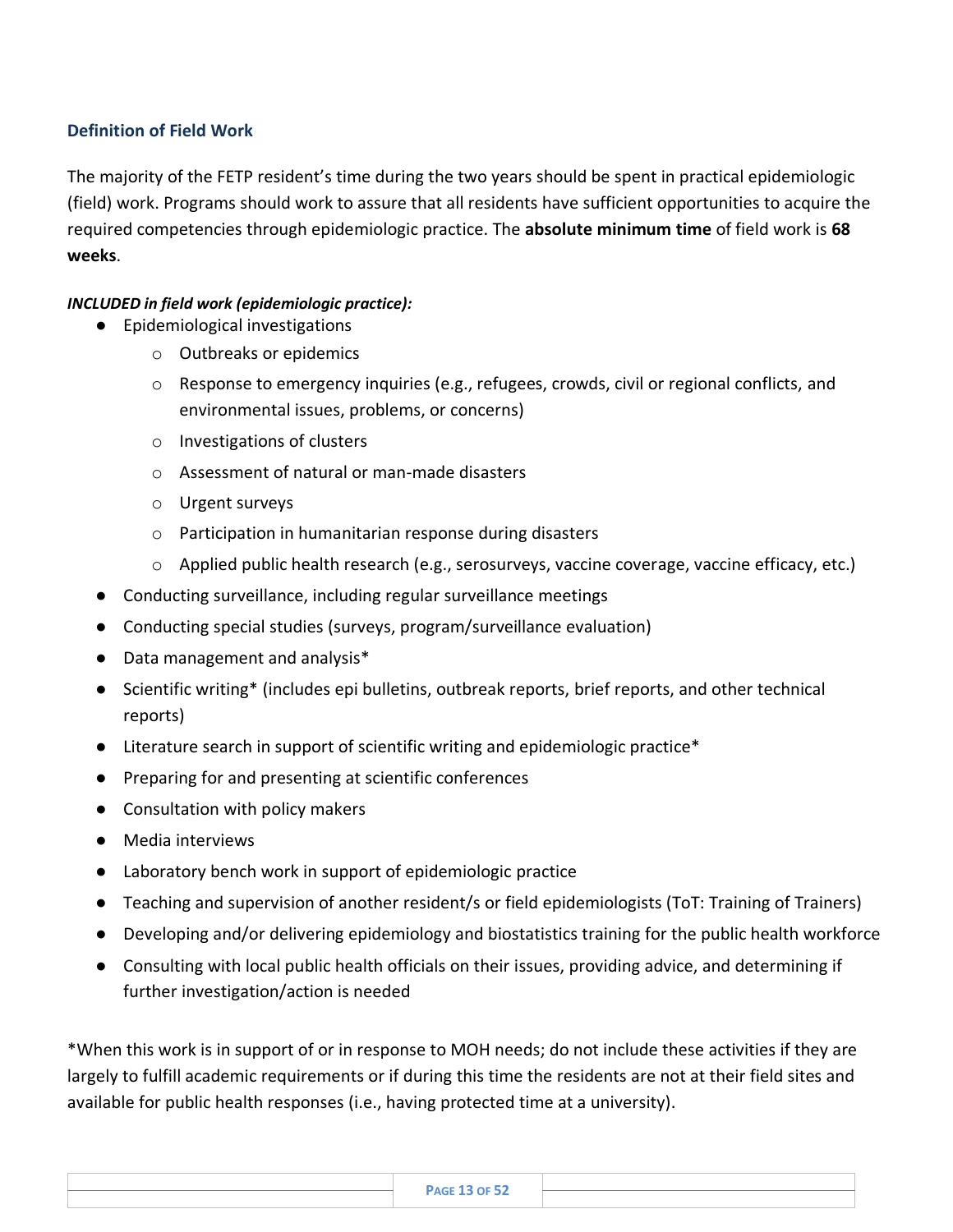Of note: For time not engaged in these specific activities, the FETP residents need to be assigned or working in a field site – meaning that epidemiologic practice including surveillance and response are an integral part of the work of that unit. This is particularly important for programs where residents are returning to their workplace between didactic sessions (i.e., part time participation). This is also true if residents are assigned to a rotation with WHO or a similar organization. The work of the site and their role should remain primarily related to epidemiologic practice.

#### *NOT INCLUDED in field work:*

- Didactic/formal course work
- Training feedback and evaluation
- Performance feedback and evaluation including aptitude tests
- Exams, thesis defense
- Reviewing/studying/revision for exams
- Attendance at scientific meetings/conferences if not presenting field work
- Hosting scientific meetings/conferences
- Computer and other information technology tutorial including Epi-Info
- Visits to institutions of learning
- Vacation, sick time, or any other paid or unpaid leave of absence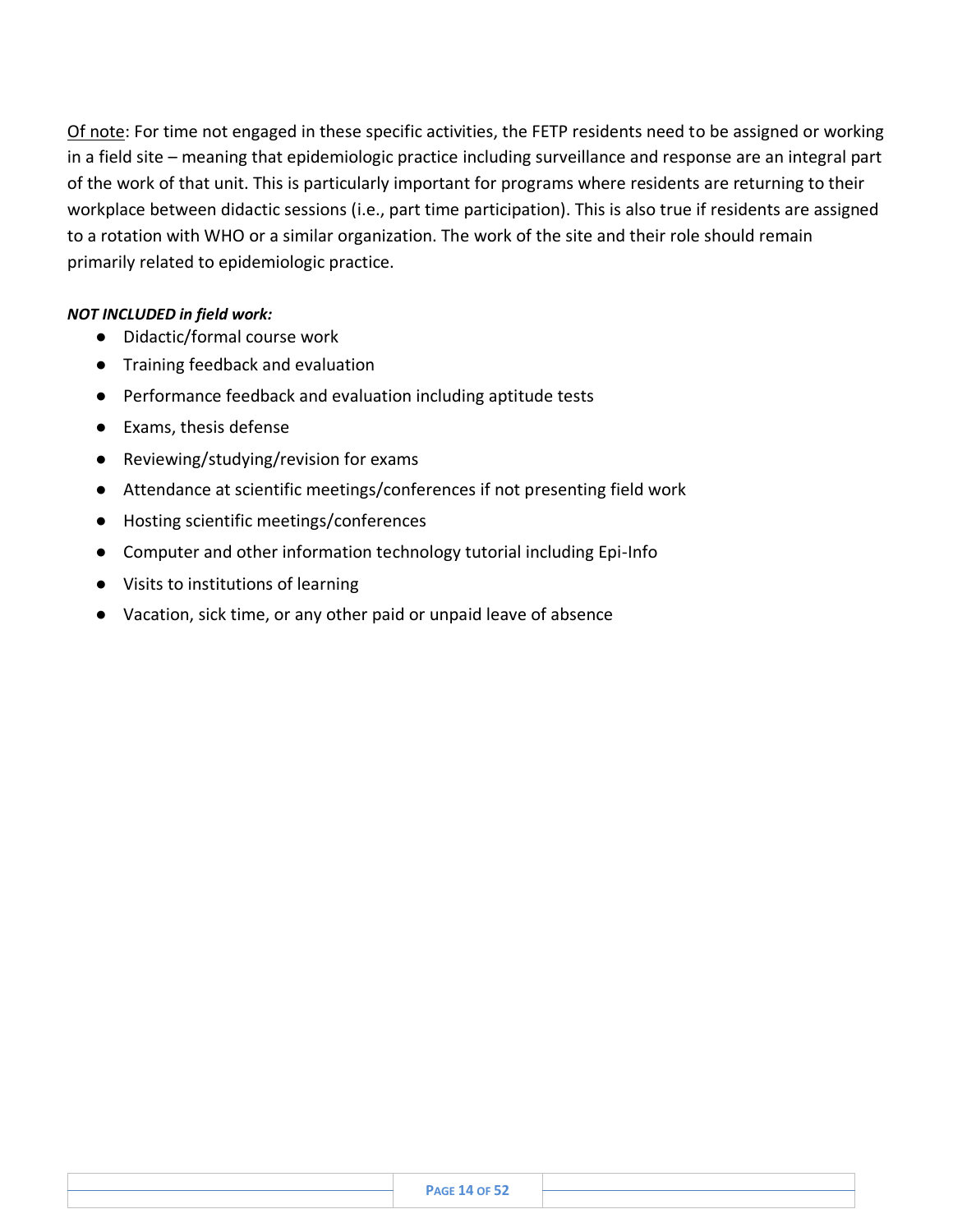## <span id="page-15-0"></span>CHAPTER 3: Overview of the Accreditation Process

#### <span id="page-15-1"></span>**Institutional Environment**

The FETP accreditation process is hosted and coordinated by TEPHINET. Representatives from the TEPHINET regions and CDC are part of the AWG, which provides technical leadership and oversight for all steps of the accreditation process. Qualified volunteers from the network participate as members of Accreditation Review Teams (ARTs) to carry out accreditation application reviews and site visits. The GAB, which is an external panel of reviewers composed of senior global epidemiologists, who are free of current or past affiliations with the network and its member programs, makes the accreditation decisions.

#### <span id="page-15-2"></span>**Announcement of an FETP Accreditation Cycle**

The TEPHINET Secretariat will issue an accreditation announcement to begin each FETP accreditation cycle. The announcement will be accompanied by a link to the accreditation webpage, which houses many of the following documents and online forms. Others are made available only to reviewers and applicant programs.

- Accreditation Eligibility Requirements
- Accreditation of FETPs Minimum Accreditation Indicators and Standards
- Accreditation Readiness Assessment
- Letter of Intent (LOI)
- Certification of Eligibility (COE)
- Accreditation application Instructions
- Reapplication Form
- Reviewer's Assessment of the accreditation application
- Program's response to the reviewers' assessment of the accreditation application
- Accreditation Reviewers' Site Visit Report
- Program's Response to Reviewers' Site Visit Report

In 2021, TEPHINET introduced an online Accreditation Application Portal, where programs will complete all parts of the application.

#### <span id="page-15-3"></span>**Program's Initial Response to a Call for Accreditation Applications**

Programs which have completed the Accreditation Readiness Assessment can create a user name in the Accreditation Application Portal and submit a signed LOI and COE to apply to that accreditation cycle. The Certification of Eligibility (COE) certifies that the program satisfies the basic eligibility requirements and that its organization and standards of training are in compliance with the minimum accreditation indicators and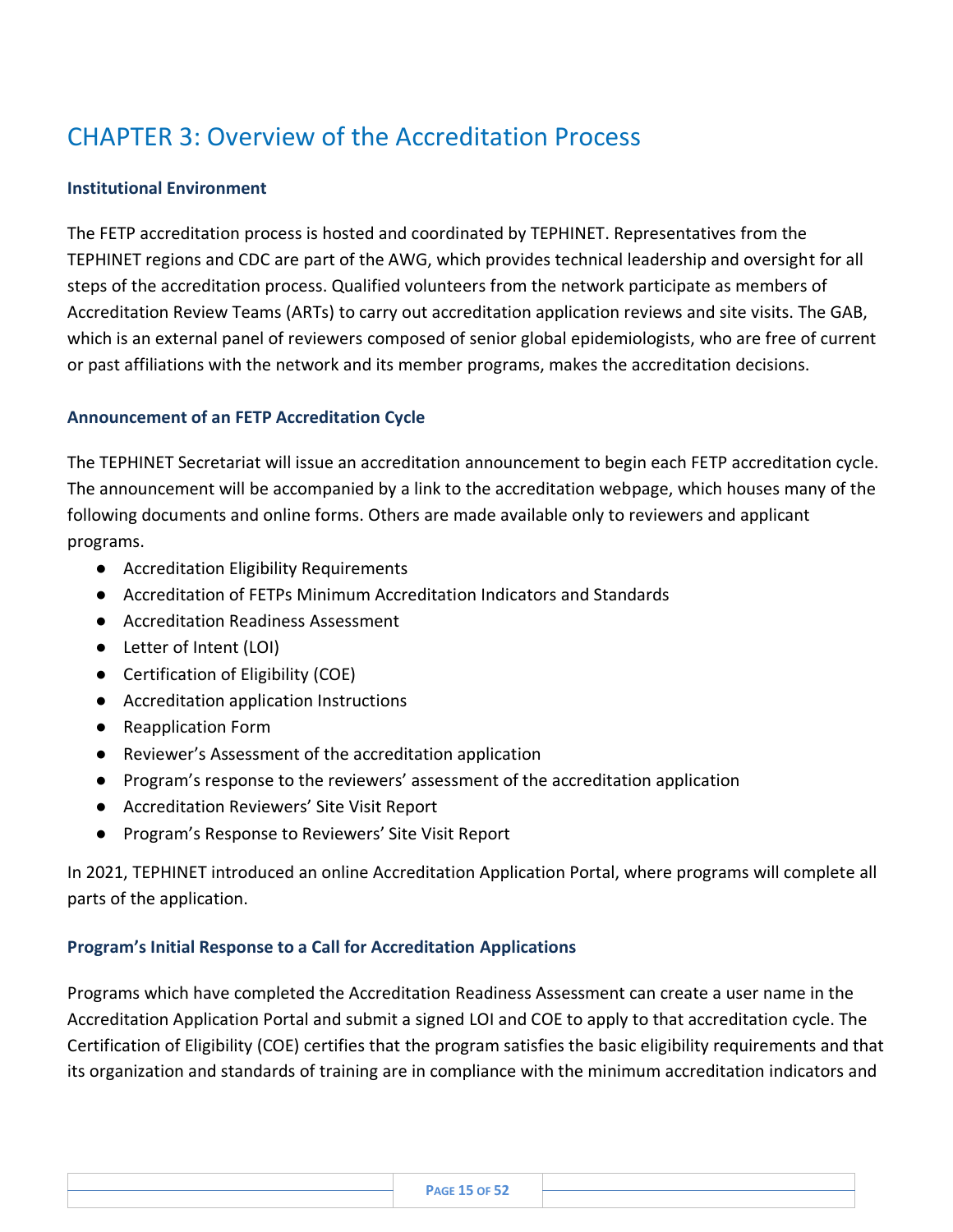standards. In addition, the LOI states that the program has satisfactorily completed the Accreditation Readiness Assessment and that it intends to submit its FETP Accreditation Application by the deadline. The LOI is signed by the director of the FET Program and the chief of the section of the ministry of health or public health institution where the program is located. If a program has more than one sponsor (e.g. degree-granting programs) the letter shall be co-signed by the leadership of the academic or research institution.

If deemed eligible, programs will be invited to complete and submit an accreditation application, together with the corresponding supporting documentation. Concurrently, TEPHINET will work to assign an ART to the program. The accreditation application and required documentation will be immediately made available in the secure portal to the ART for assessment, as the ART will make a recommendation about sending the program forward to the site visit phase.

*Note: Programs are strongly advised to fully complete the Accreditation Readiness Assessment prior to beginning the application process. This exercise will gauge a program's readiness to apply. If a program feels that it is not yet ready, it can request technical assistance.* 

#### <span id="page-16-0"></span>**FETP Accreditation Application Preparation and Submission Overview**

After TEPHINET acknowledges receipt of the LOI and COE and invites the program to apply, the program will prepare the supporting documentation to submit in the portal by the published deadline. The new online system (2021) provides a higher level of security and simplicity, allowing programs to save and return to applications in progress and upload documentation directly into the portal. The program is required to present documentation that shows compliance with the criteria for each standard and to follow the FETP Accreditation Application instructions for submission.

The Accreditation Application is formatted to accurately follow the Accreditation of FETPs Minimum Indicators and Standards table. Several tables and text fields collect information about the program's alignment with each indicator. Programs should include ALL required documentation with the application. If English-language versions of the required documentation are not available, programs should include an English summary of the required documentation. Documentation that will be reviewed during the site visit will require English-language summaries or, if that is not possible, TEPHINET Secretariat will coordinate inperson translation/language assistance during the site visit.

#### <span id="page-16-1"></span>**Program's Response to the Accreditation Application Assessment**

After the ART completes its application assessment, its joint review will be shared with the program in the secure portal. The program will have a maximum of one week to respond to the questions from the ART about its accreditation application and to submit answers and/or additional documentation. If a program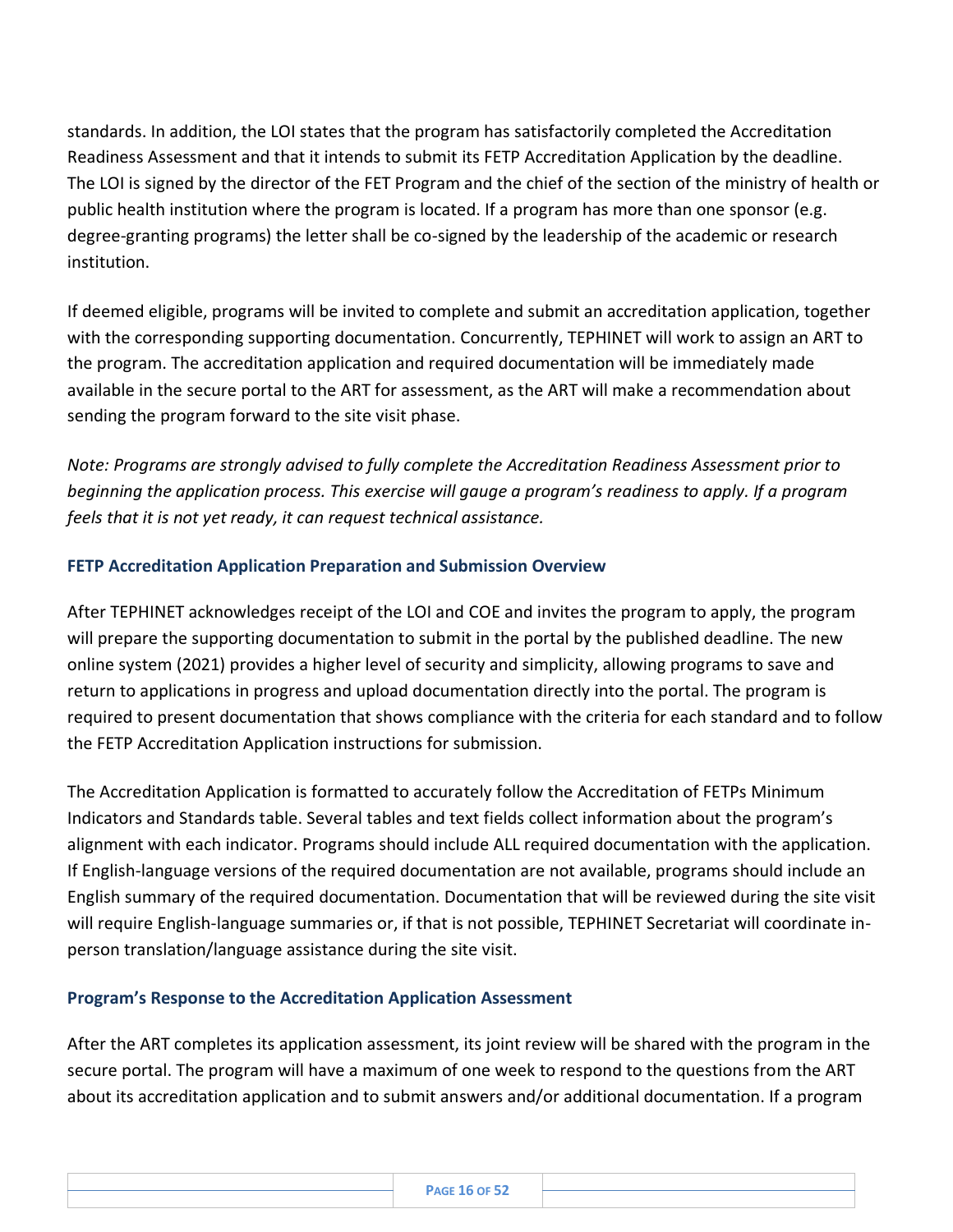believes that one week is not sufficient time to provide the requested feedback, the program shall notify TEPHINET of the delay and the expected date for completion.

#### <span id="page-17-0"></span>**Site Visit and Reports**

TEPHINET maintains a roster of qualified accreditation reviewers who are willing to review FETP accreditation applications, as well as conduct and report on Accreditation Site Visits. Accreditation reviewers are experienced field epidemiologists who meet basic criteria for experience and which have completed Reviewers Training for the Accreditation of FETPs. Upon receipt of LOIs and selection and vetting of candidate reviewers by the AWG, TEPHINET will notify the program of the designated ART, who in turn is expected to report potential conflicts of interest or other ethical problems related to one or both of the assigned reviewers.

Programs that are recommended for a site visit will be invited to confirm dates within a site visit window, and an agenda for an ART site visit will be provided. Programs must be available for 70% of the weeks within the site visit window, and the site visit may be postponed until the following cycle if these conditions are not met.

Following the completion of the site visit, the ART will complete its Site Visit Report, which will be made available to the program in the secure portal. The program will submit an official response to the Site Visit Report in the portal. Following this exchange, the TEPHINET Secretariat will include the final Site Visit Report for review, along with all other application materials, by the Global Accrediting Body (GAB). More information about accreditation decisions can be found in Chapter 7.

Below is an overview of the basic steps in the accreditation process:

#### <span id="page-17-1"></span>**Basic Accreditation Steps**

| <b>Step</b>                                                              | <b>Activity or Process Involved</b>                                                                                                                                                                                         |
|--------------------------------------------------------------------------|-----------------------------------------------------------------------------------------------------------------------------------------------------------------------------------------------------------------------------|
| <b>Accreditation Readiness</b><br>1.<br>Assessment                       | Program prepares for accreditation by assessing its alignment with<br>FETP accreditation standards. Programs may receive technical<br>assistance to conduct the assessment or use the tool to conduct a<br>self-assessment. |
| 2. Accreditation Letter of<br>Intent and Certification<br>of Eligibility | Program submits a Letter of Intent (LOI) and Certification of Eligibility<br>(COE). Secretariat reviews for eligibility and invites programs to apply.                                                                      |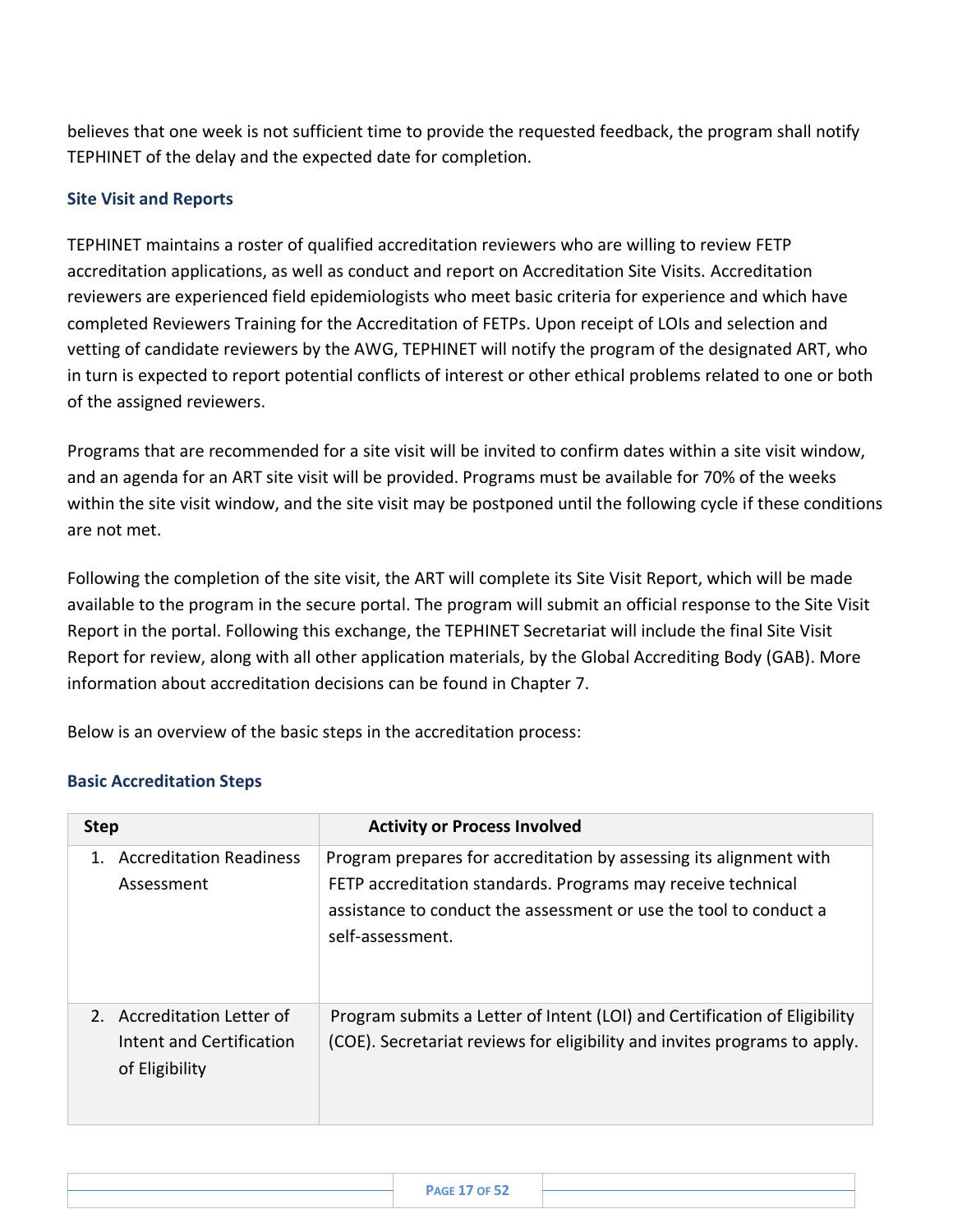|    | 3. Accreditation Application                              | The program completes the accreditation application and uploads its<br>supporting documentation, all in the secure Accreditation Application<br>Portal.                                                                                                                                                                                                                                                                                                                                                                                                                                                            |
|----|-----------------------------------------------------------|--------------------------------------------------------------------------------------------------------------------------------------------------------------------------------------------------------------------------------------------------------------------------------------------------------------------------------------------------------------------------------------------------------------------------------------------------------------------------------------------------------------------------------------------------------------------------------------------------------------------|
|    | 4. Assessment of the FETP<br>Accreditation<br>Application | Volunteer reviewers, paired as members of an ART, assess the<br>information contained in the FETP accreditation application and may<br>or may not recommend a site visit.                                                                                                                                                                                                                                                                                                                                                                                                                                          |
|    | 5. Accreditation Site Visit                               | The site visit is conducted by the same team of peers who reviewed<br>the accreditation application. The purpose of the visit is validation: to<br>verify the accuracy of documentation submitted and compliance with<br>accreditation indicators and standards. The site visit also provides<br>opportunity for discussion and understanding of opportunities for<br>quality improvement. Site visits will last four or five days.                                                                                                                                                                                |
| 6. | <b>GAB Review</b>                                         | TEPHINET's accreditation decision-making body (GAB) reviews the<br>program accreditation application and the ART's report and<br>recommendations. The GAB also issues accreditation decisions and<br>quality improvement recommendations. Under special circumstances,<br>the GAB may choose to request additional information from the<br>program before or during its panel review session.                                                                                                                                                                                                                      |
|    | 7. Review of the<br><b>Accreditation Process</b>          | A yearly review of each accreditation cycle is conducted by<br>TEPHINET's Accreditation Working Group (AWG) and TEPHINET<br>Accreditation staff by using materials and experiences observed<br>during the cycle. The year-end review allows the AWG to evaluate the<br>impartiality and quality of the process and to inform the continued<br>improvement of future FETP accreditation cycles. In 2020, an external<br>reviewer conducted a thorough evaluation of the program. The results<br>were made public on the website and shared with all stakeholders.<br>This process will be repeated every 3-5 years. |

#### <span id="page-18-0"></span>**Accreditation Term**

The accreditation status will remain valid for a period of five years, after which time the accreditation will terminate and programs must reapply to renew their accreditation status.

#### <span id="page-18-1"></span>**Accreditation Term: Program Reporting on Adherence to Accreditation Standards**

Accredited programs must report and certify that they continued to adhere to accreditation indicators and standards at the mid-point of the term of accreditation (during the third year following a program's accreditation).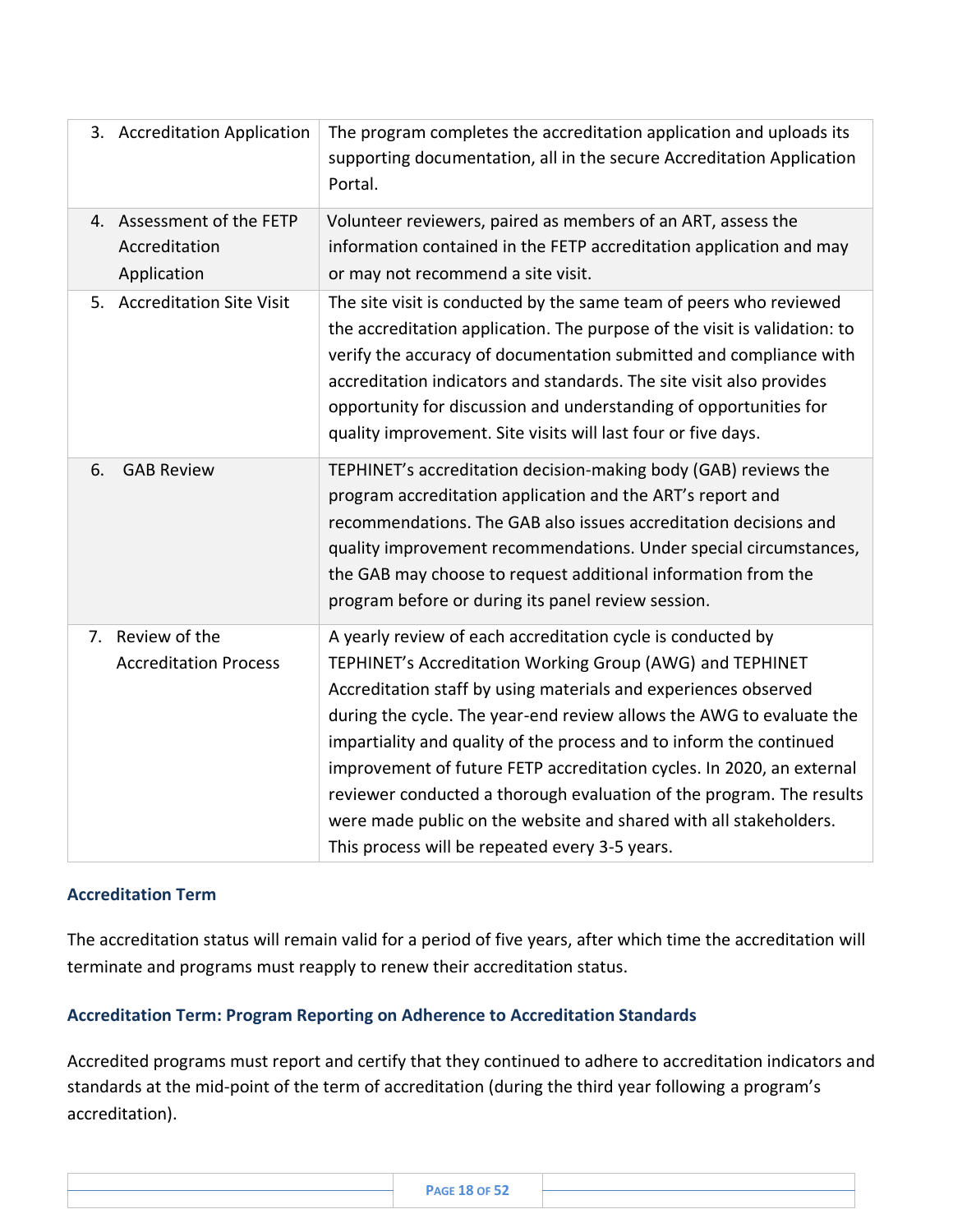The Mid-Cycle Self-Evaluation Form will be provided to programs at the midpoint of their accreditation cycles by the TEPHINET Secretariat. The form shall be signed by the program director, and the program director should share the form with the director of the division or unit of the MOH or public health institution that hosts the program. The Mid-Cycle Self-Evaluation Form will be reviewed by one of the original members of the Accreditation Review Team for that program and by the entire Accreditation Working Group. Programs must verify their continued adherence to standards and assess their progress in quality improvement recommendations that were made by the GAB.

#### <span id="page-19-0"></span>**Additional Accreditation Term Reports**

#### <span id="page-19-1"></span>*Change of Status*

Programs might experience substantial changes due to administrative relocation, budget cuts, or changes in host institution policies and/or infrastructure. If any change substantially alters the ability of the program to maintain accreditation standards, the program should promptly notify the TEPHINET Secretariat of the changes so that a special review panel can be established to assess the impact of the changes and determine means to facilitate technical assistance support for the program, or if a change of accreditation status is merited.

#### <span id="page-19-2"></span>**Reaccreditation**

Assuming that a program continued to demonstrate continued compliance with indicators and standards in its mid-term review, and does not experience any changes that would cause noncompliance with standards, the program will finish out its cycle with no additional reporting obligations.

The initial accreditation process assessed FETPs against the *minimum* standards and indicators. In 2020, the Accreditation Working Group developed a process for reaccreditation focusing on quality improvement and allowing programs to identify elements of distinction and merit that they may have developed and acquired during the five years since the first accreditation award. This aligns with the overall quality Improvement objective of accreditation (*to promote increased quality of FETP training and public health services*) and with TEPHINET Accreditation staff's efforts to continuously improve process and operations.

FETP candidates for Reaccreditation will choose among the following options:

- **Option 1**: Reaccreditation according to the minimum standards.
- **Option 2:** Reaccreditation with Distinction according to elevated standards.
- **Option 3**: Reaccreditation with Merit in certain areas of public health service.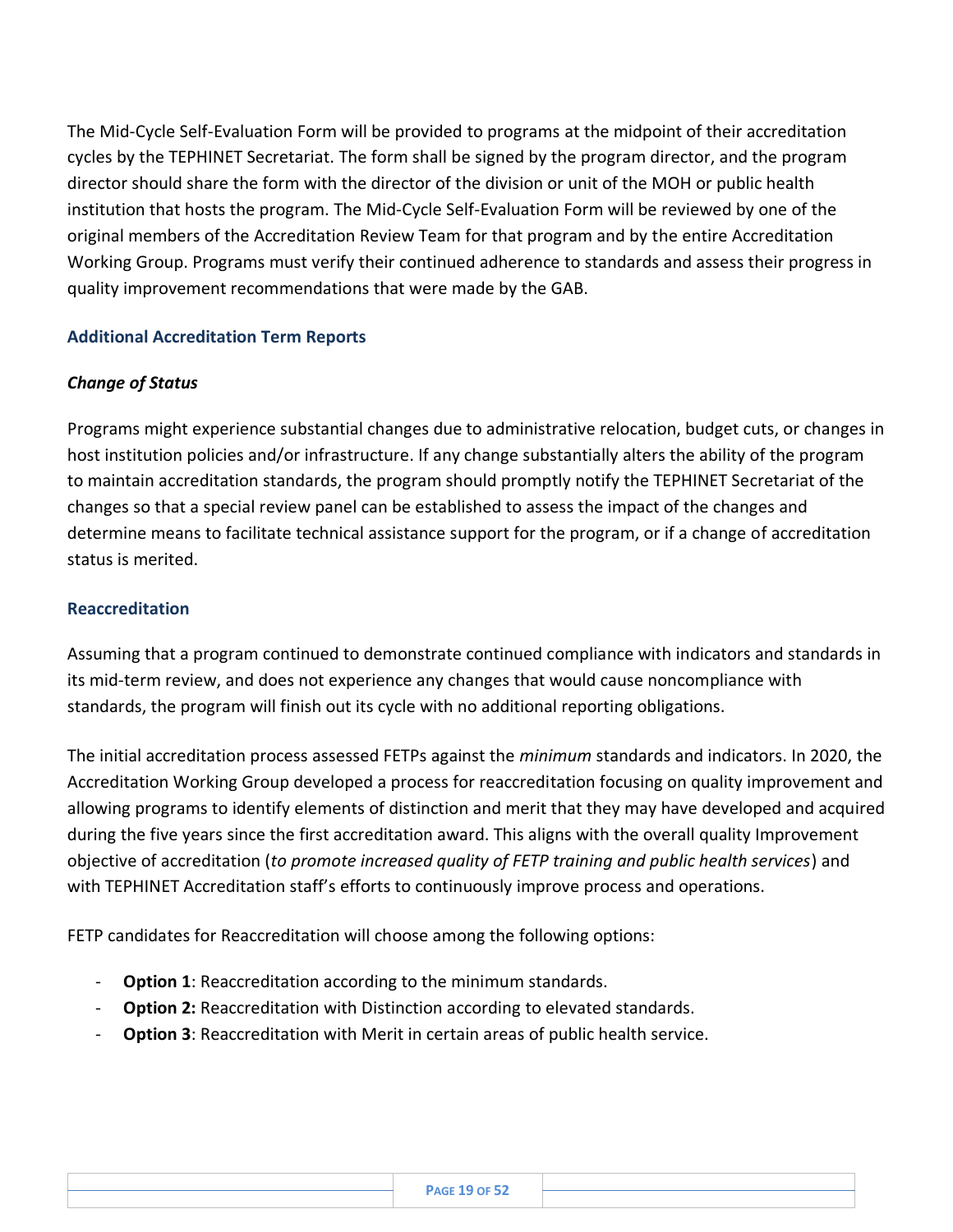**Option 1:** This is a basic check-up that the program still meets the minimum indicators and standards. This option will be available for Reaccreditation candidates only for their first Reaccreditation opportunity, after the first five-year period; at the next phase, programs will be expected to demonstrate improvement. (See Reaccreditation Standards.)

**Option 2:** Beyond the minimum indicators and standards, the AWG identified a higher level to allow programs to highlight elements of distinction for certain standards within the five domains. To receive Reaccreditation with Distinction, 75% of the standards/indicators must be met at the elevated level (and all other standards at the minimum level). (See Reaccreditation Standards.)

**Option 3**: Reaccreditation provides an opportunity to highlight elements of merit of some FETPs, defined by the work of the FETP to best serve and strengthen the public health of the country. The AWG referenced another consolidated set of competences, "the Essential Public Health Services" (source: <https://phnci.org/uploads/resource-files/EPHS-English.pdf>). These thematic areas allow FETPs to demonstrate how they improve the public health workforce, influence decision-making, build networks of alumni, create links with other international networks of field epidemiologists, provide enhanced emergency response, and perform other innovative activities outside the original scope of FETP or the minimum standards. To receive Reaccreditation with Merit, the program must meet the distinction level on all relevant standards and demonstrate how it is delivering the service in a thematic area or areas (see Reaccreditation with Merit).

A program will be able to elect Option 1, Option 2, Option 3, or Options 2 and 3. (Options 2 and 3 assume that Option 1 was also achieved.) A site visit would be indicated only if a program selected Option 2 or Option 3.

There will be two Reaccreditation reviewers: one of the original reviewers (if possible), and an experienced reviewer drawn or an AWG member. The review will be conducted in the traditional way, within the new online system, and a recommendation may be made for an abbreviated site visit (three days) attended by one reviewer only, contingent upon travel rules.

The final decisions for Reaccreditation status will be made by the Global Accrediting Body.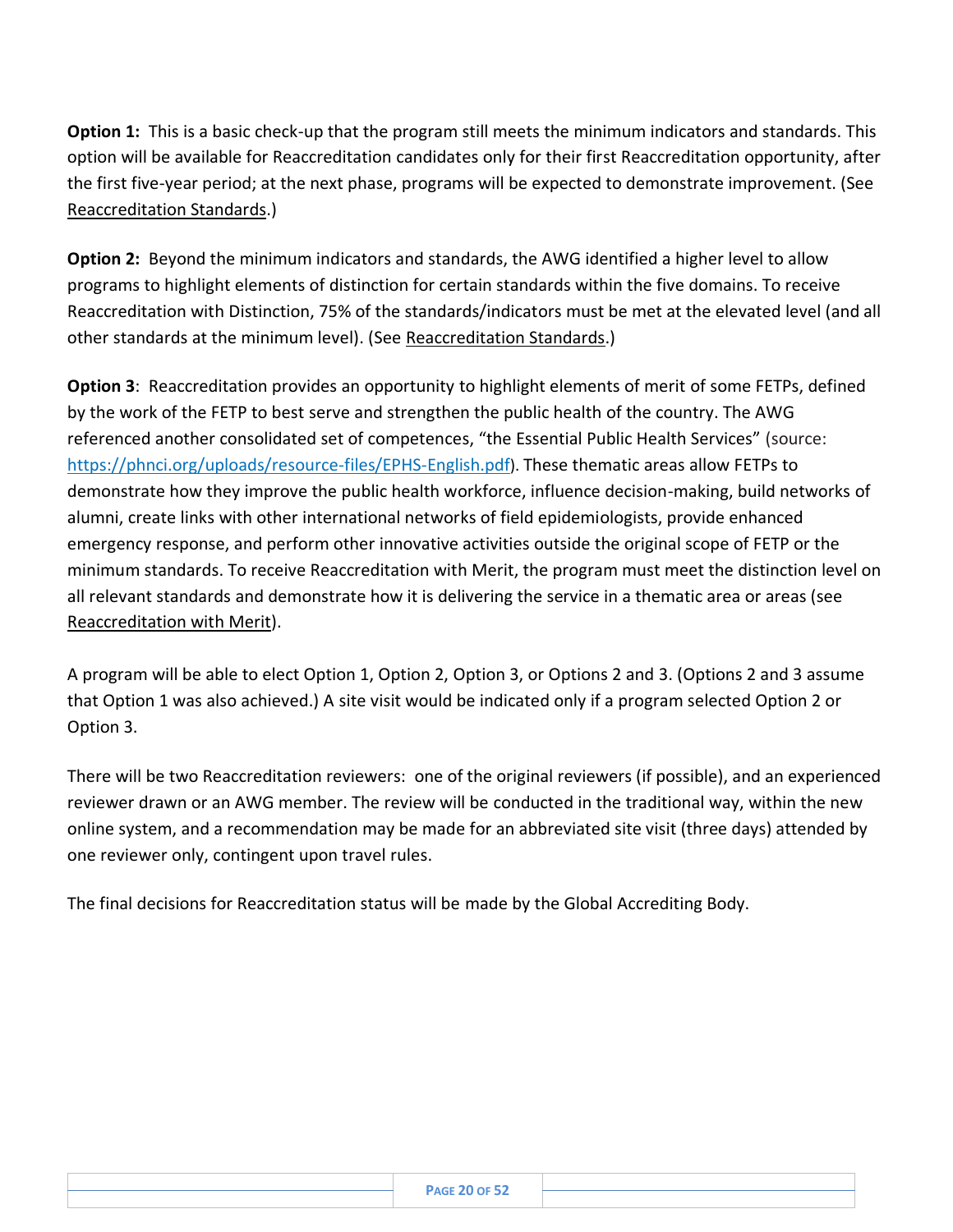#### <span id="page-21-0"></span>**Reaccreditation: Special Circumstances**

A program in good standing can apply for a one-year deferral of its reaccreditation. Because of the laborintensive nature of preparing for reaccreditation, if a program has experienced certain extenuating circumstances, a deferral may be granted. These extenuating circumstances may include:

- Force majeure (natural disaster which devastates program infrastructure).
- Serious injury, disease or death of key program personnel whose participation would be vital.
- Pandemic conditions.
- Severe political unrest or war.
- Other environmental or social conditions which would prevent reviewers from traveling and/or staff from planning, hosting, or participating in site visit.

The following flow chart provides a complete overview of the entire initial accreditation process.



**TEPHINET ACCREDITATION OF FETPS FLOW CHART**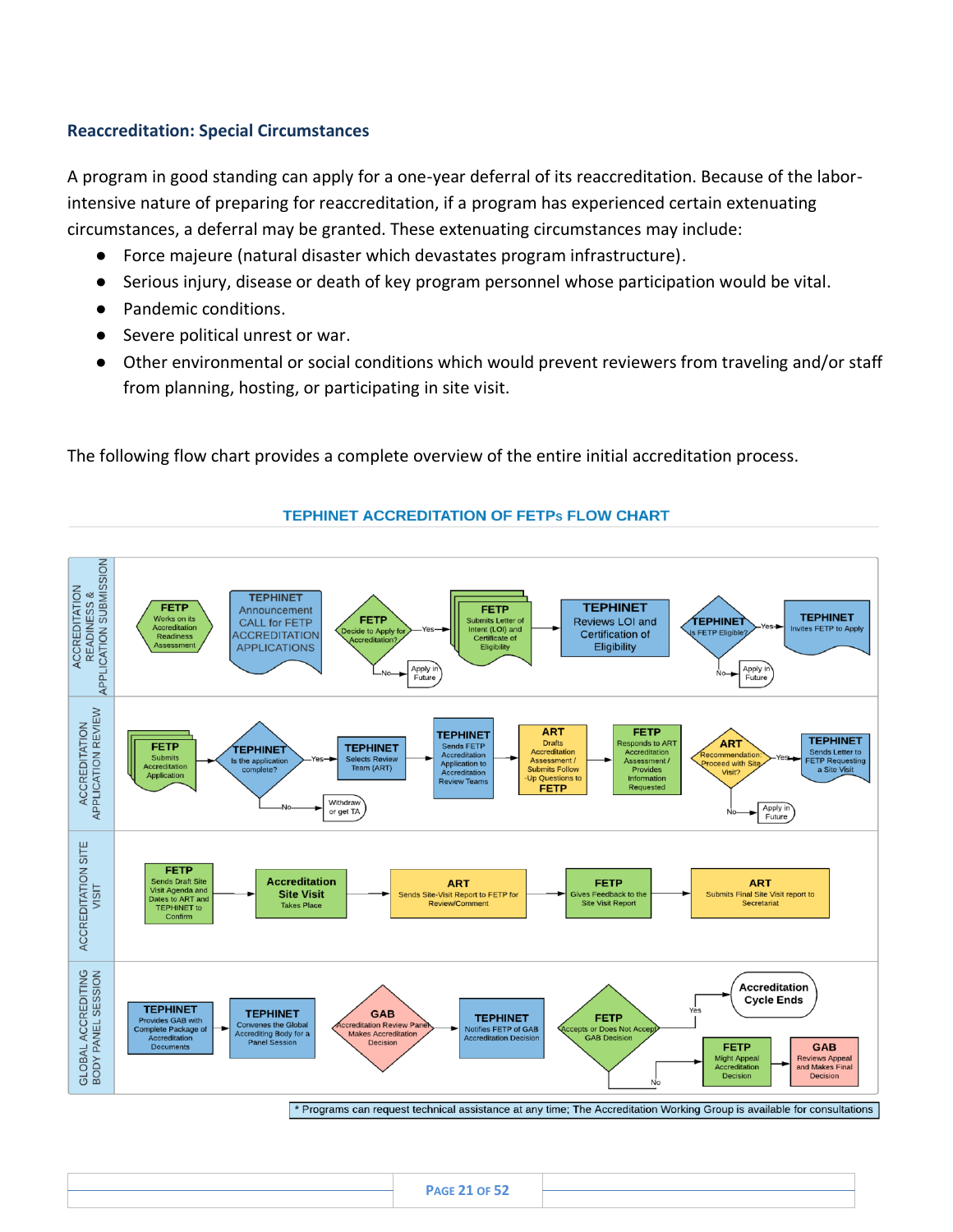## <span id="page-22-0"></span>CHAPTER 4: Key Parties Involved in the Process

This chapter describes the roles and responsibilities of each of the main parties involved in the process of FETP accreditation.

#### <span id="page-22-1"></span>**The Program**

#### <span id="page-22-2"></span>*Roles and Responsibilities of the Program*

- 1. Programs complete an Accreditation Readiness Assessment.
- 2. Applicant programs organize readiness assessment review meetings, review and analyze program documentation, and draft and submit the FETP accreditation application. It is advised that readiness assessment meetings will involve participation of program staff, trainee supervisors, mentors, faculty and instructors, program partners, Advisory Board members and/or MOH leadership supervising the program, trainee placement unit's leadership, and trainees.
- 3. Applicant program's leadership and staff need a minimum of 20 weeks to prepare their application; plan, prepare, and host the visit of the ART to guarantee the best use of program resources, TEPHINET accreditation expenditures, and time of volunteer epidemiologists reviewing applications and conducting accreditation reviews.
- 4. Program prepares a site visit binder containing copies of all supporting documentation to the accreditation standards.
- 5. Programs provide the ART that conducts site visits with detailed logistic information (location and contact information of key places and people to visit, best airline travel itineraries and hotel accommodations, convenient places to eat, cultural issues and customs to observe, safe and reliable transportation, etc.) and assist with visit coordination of meetings, appointments, and in-country visit travel arrangements.
- 6. Programs should be prepared to host and accompany the ART during all site visit agenda activities, securing the full-time participation of two senior-level members of the staff who will accompany the ART during document reviews, individual and group interviews, and visits to locations listed on the accreditation standards.
- 7. Programs make invitations and confirm participation of the persons/institutions to be visited and/or interviewed as part of the site visit jointly prepared with the ART.
- 8. Programs agree to release all the information and documentation necessary to assess alignment with accreditation standards.
- 9. Programs will organize meetings with key informants as requested and coordinate appointments and logistics to complete the site visit agenda.
- 10. Programs will provide at least one room exclusively dedicated for the ART visit. To the extent possible, the ART-dedicated room should be large enough to accommodate meetings with groups of program participants, have tables, chairs, and a telephone.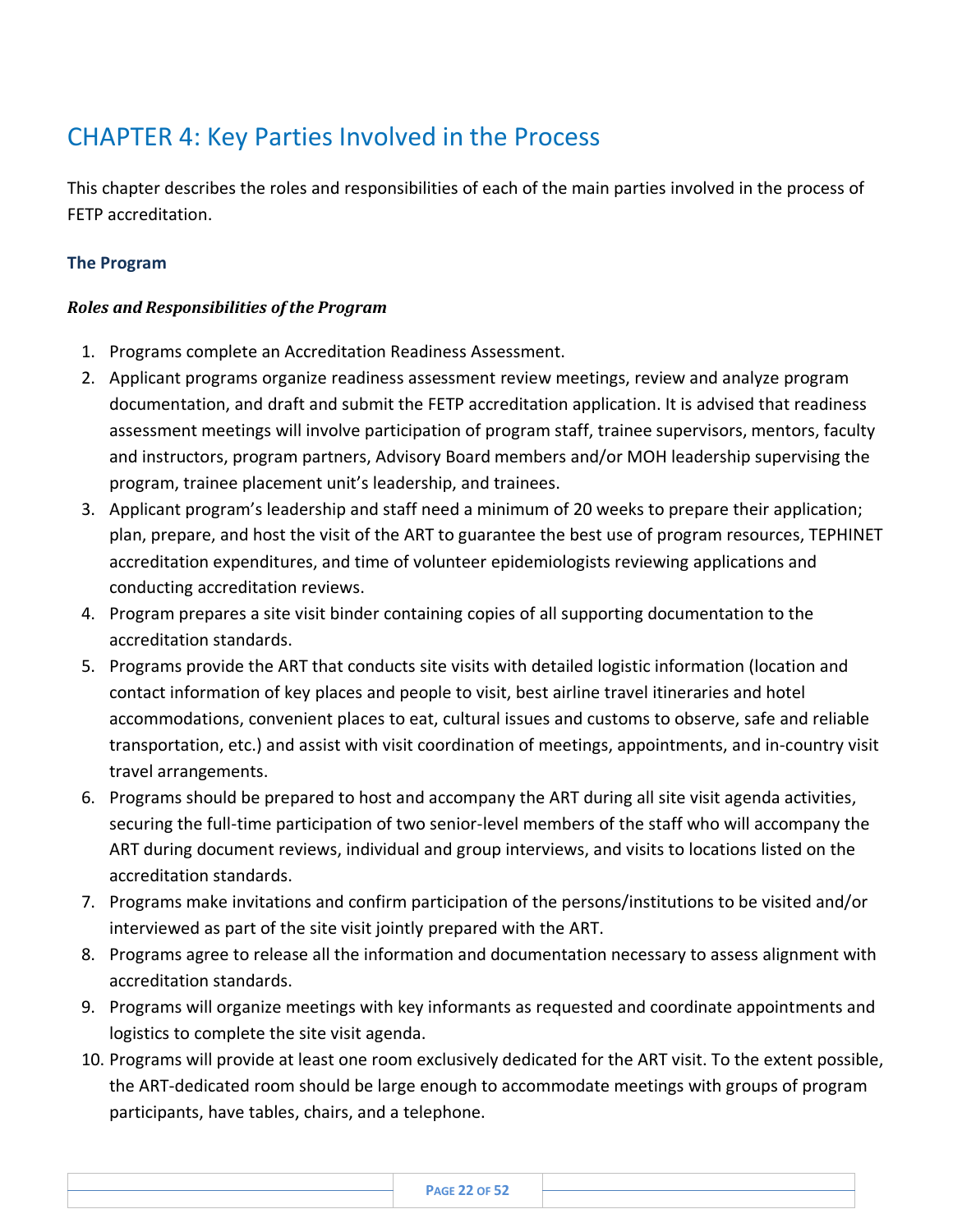- 11. Programs review the Accreditation Site Visit Report and complete the response form to the site visit report form according to timetable.
- 12. Programs submit the site visit feedback form following the site visit.
- 13. To safeguard the impartiality and transparency of the accreditation process, programs need to:
	- a. Diligently prepare their application.
	- b. Compile and organize all requested documentation.
	- c. Guarantee timely and satisfactory completion of the agenda prepared for the ART visit.
	- d. Maintain regular, candid communication with the designated ART.
	- e. Promptly review the Review Team Visit Report and immediately report discrepancies, erroneous, missing, or incomplete information.

#### <span id="page-23-0"></span>**Accreditation Review Team (ART)**

The ART includes at least two epidemiologists or applied public health professionals that satisfy the accreditation reviewer eligibility requirements, are responsible for reviewing the applicant program accreditation application and are willing to travel to conduct a site visit.

#### <span id="page-23-1"></span>*Eligibility*

- 1. Field epidemiologists with one of the following qualifications: at least ten years of full-time national public health experience; OR a graduate of an FETP with five years of full-time national public health experience; OR five years of FETP full-time work experience (working with an FETP).
- 2. Must be able to complete the online accreditation review orientation training by teleconference and be familiar with this manual.
- 3. Is available to complete within a period of four months:
	- a. A review of an accreditation application.
	- b. Coordination of activities and schedules with programs under review and another reviewer (team member).
	- c. An accreditation site visit to a program's location.
	- d. Preparation of an accreditation Site Visit Report and recommendations.
- 4. Performs the activities listed above on a volunteer basis without monetary compensation (travel, accommodations, and per diem are reimbursed or provided in-kind by TEPHINET).
- 5. Preferably speaks the national language of the country.
- 6. Has no conflict of interest with the program to be visited.
- 7. Has excellent oral and written communication and reporting skills.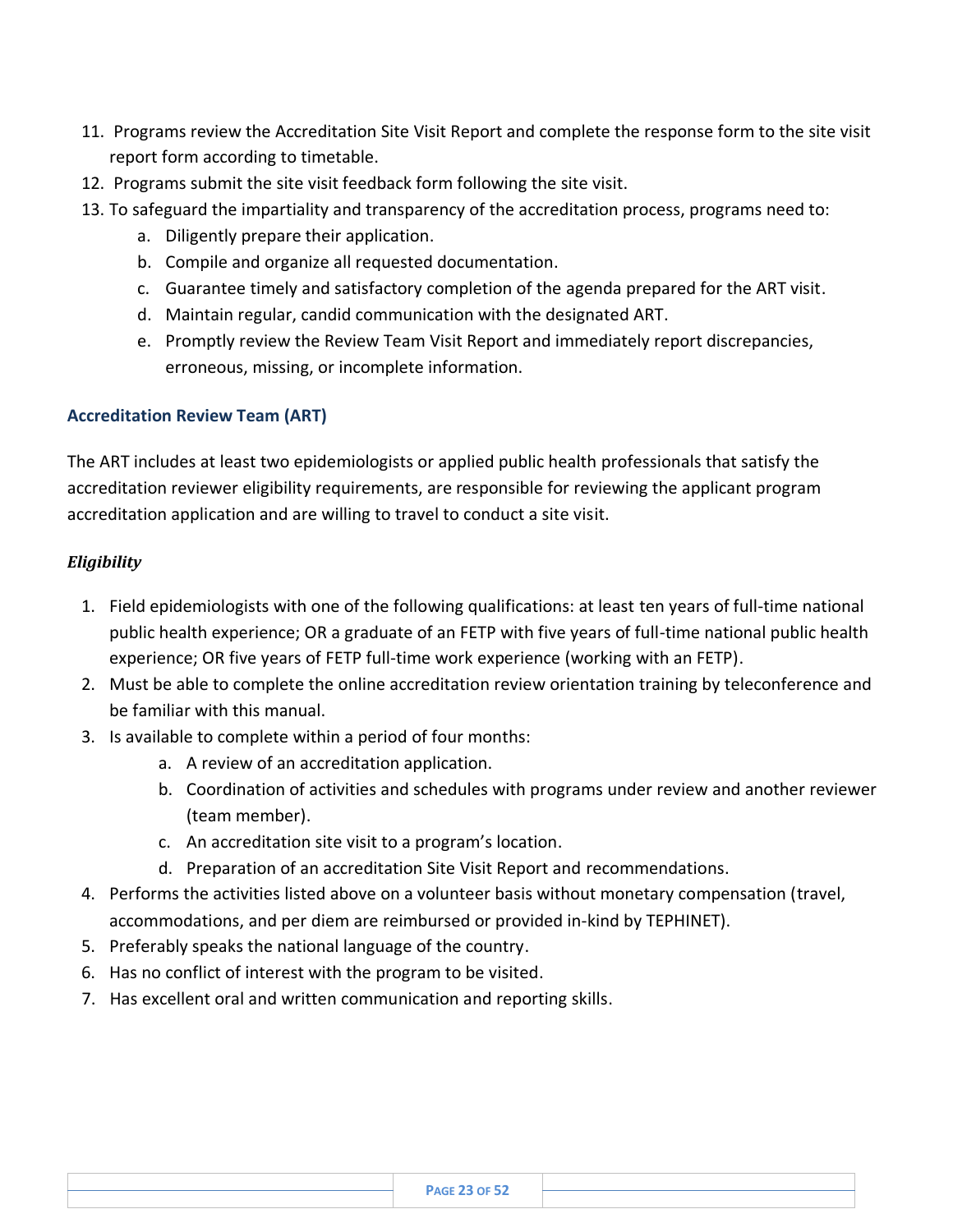#### <span id="page-24-0"></span>*Roles and Responsibilities of the ART*

- 1. Follows accreditation review guidelines, assesses the FETP accreditation applications, and makes recommendation for site visits.
- 2. Participates in the TEPHINET orientation, reviewer training, and site visit agenda planning, via conference calls.
- 3. Conducts the site visit to the program to validate the documentation submitted, areas of strength, and possible gaps in the program's alignment with each of the accreditation standards. This will include making a presentation to program and host institution authorities on the first day of the visit that informs accreditation goals and process and site visit procedures, and conducting group meetings and interviews with FET Program staff and students over the course of the site visit. The ART receives pre-visit training to familiarize it with the host country culture and customs, and may receive full-time language interpretation services during the site visit if needed.
- 4. Accreditation reviewers and site visitors have the duty to secure and under no circumstances release personal information (to third parties not involved in the accreditation process) of trainees, staff, and affiliates of the program obtained as part of the accreditation review (this is captured in the Volunteer/Confidentiality Agreement signed by the ART).
- 5. Prepares a summary of site visit findings and recommendations for the program and host institution leadership to be delivered at the end of a site visit (debriefing).
- 6. Prepares an interim version of the Joint Reviewer's Site Visit Report to be shared with the program.
- 7. After considering the program feedback, issues a final report of the site visit in the Joint Reviewers' Site Visit Report form, to be reviewed by the GAB.
- 8. Prepares travel expenditures report and/or reimbursement invoice.
- 9. Should be available to answer questions during GAB panel review.

#### <span id="page-24-1"></span>*Other Requirements of the ART*

- 1. Selection of team members will consider the need to have at least one member who will have full command of the language spoken in the applicant program country, and another one who is an English speaker and has excellent English writing skills.
- 2. Selected reviewers are made aware of the other designated reviewer team member and agree to be part of the team and constructively communicate and negotiate activities and communications with applicant programs and other involved parties.
- 3. Members coordinate concise and efficient communications with the TEPHINET Secretariat, applicant program, and AWG.
- 4. Members of the team carry themselves, at all times, with dignity and respect to the applicant program members, host institution and partners, acknowledging and respecting local culture and customs, and adhering to the TEPHINET Accreditation social media policy (*Sharing Information—A Policy for Programs and Reviewers*).
- 5. Members abstain from any other professional, business, or leisure activities during the course and duration of the accreditation review visit.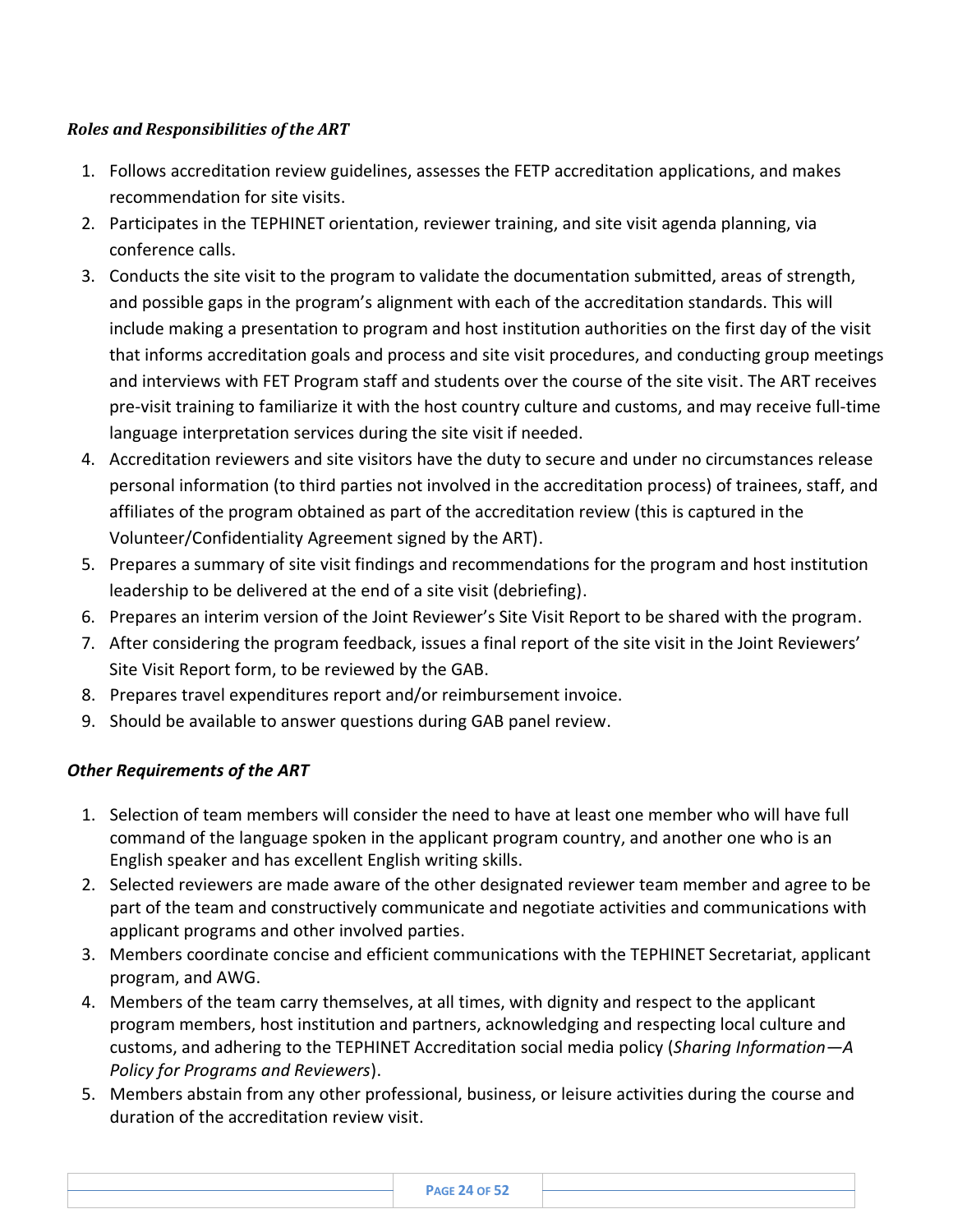#### <span id="page-25-0"></span>**Accreditation Working Group (AWG)**

The AWG was established by the TEPHINET Global Assembly of Program Directors during the VII Global TEPHINET Conference held in Amman, Jordan on November 13–15, 2012.

The intent of the 2012 Program Directors' Assembly was to create a working group comprised of elected representatives from each of the TEPHINET regions who would help developing accreditation policies, process and procedures and will provide continuous leadership and technical expertise for evaluation and quality improvement technical oversight of the accreditation process. The AWG also has a role facilitating communication and discussion of key accreditation matters within and among the regions helping to coordinate and facilitate communications and feedback from regions, and program directors.

The AWG is formed by representatives of each of the six TEPHINET regions (Africa, Americas, South-East Asia, Europe, Eastern Mediterranean, and Western Pacific), designated by their respective Regional Program Directors Assembly. In addition to the regional program directors' elected members, the CDC Center for Global Health designates a representative to the AWG and TEPHINET Secretariat. WHO had initial participation as an observer to the development of the process and is always welcomed to attend its sessions.

#### <span id="page-25-1"></span>*Eligibility*

Current and former FETP directors and technical staff of the programs with more than ten years of full-time experience supporting trainee field activities are eligible to participate. Partner organizations designating representatives to the AWG are directed to use these same criteria to select their representation.

#### <span id="page-25-2"></span>*Designation*

AWG candidates are proposed by the programs to the regional TEPHINET organizations and confirmed by a majority vote (70% approval) of the regional program directors meeting. AWG members can invite other program directors and program staff to participate in AWG activities or to make up part of the subcommittees designed to support its activities.

The regions will also elect alternate AWG members who can fill in for the principal members when they cannot attend AWG conference calls or meetings and who also share responsibility for tasks assigned to the member. Alternates are to be selected from members of the technical staff from other programs in the region represented by the AWG member.

If an AWG member can no longer continue performing his/her duties, the alternate will replace him/her on the AWG and subsequently ask the region to designate a new alternate to continue supporting AWG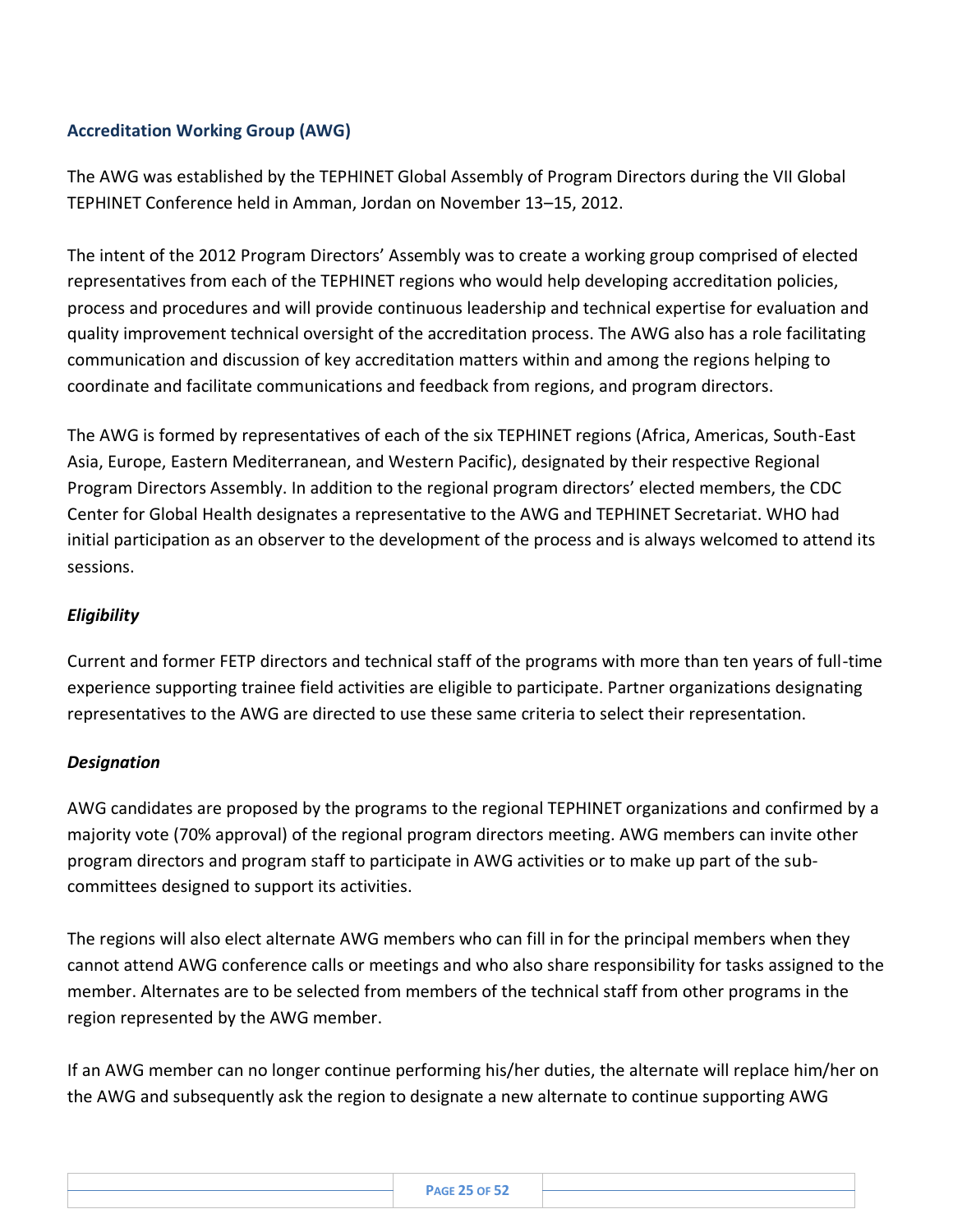activities. The same procedure applies when an AWG alternate can no longer perform their duties. All alternate AWG members shall be confirmed by a majority vote of the program directors meeting of the region represented by the original member and/or alternate.

#### <span id="page-26-0"></span>*Roles and Responsibilities of the AWG*

- 1. Provides technical guidance and leadership for the continuous development and quality improvement of the TEPHINET FETP accreditation process.
- 2. At a yearly in-person meeting, develops and approves a plan of activities and priorities.
- 3. Reviews and updates the accreditation standards and procedures on a yearly basis.
- 4. Reviews and updates guidelines, documentation, and training materials related to the accreditation of FETPs.
- 5. Meets quarterly via conference call to follow up on AWG business as determined in yearly in-person meeting or at direction of TEPHINET Program Manager (meetings can be cancelled if items included on the annual work plan do not require conferencing).
- 6. Procures, on an informal basis, input and feedback from program directors and partners from the regions represented by the AWG.
- 7. Contributes information, analysis, and recommendations necessary to evaluate the process at the annual year-end meeting to review the cycle.

#### <span id="page-26-1"></span>**The Global Accrediting Body (GAB)**

The GAB is an external panel of accreditation decision-makers (up to seven members) nominated by TEPHINET governing bodies (TEPHINET Board, program directors, and TEPHINET Secretariat) and composed of senior global public health experts.

#### <span id="page-26-2"></span>*Eligibility*

- 1. Senior public health experts, with at least 15 years of public health practice, of recognized technical, professional, and moral authority, who are willing to dedicate two to three days of work to conduct panel reviews and issue accreditation decisions.
- 2. Have no previous or concurrent affiliation with FET programs under accreditation review.
- 3. Willing to participate as GAB member without expectations of any monetary compensation from TEPHINET, TEPHINET governing bodies, staff, or its affiliate programs.
- 4. Willing to take the GAB review training.
- 5. Willing to participate in at least one extraordinary GAB session to address FETP accreditation appeals, change of status, or complaints.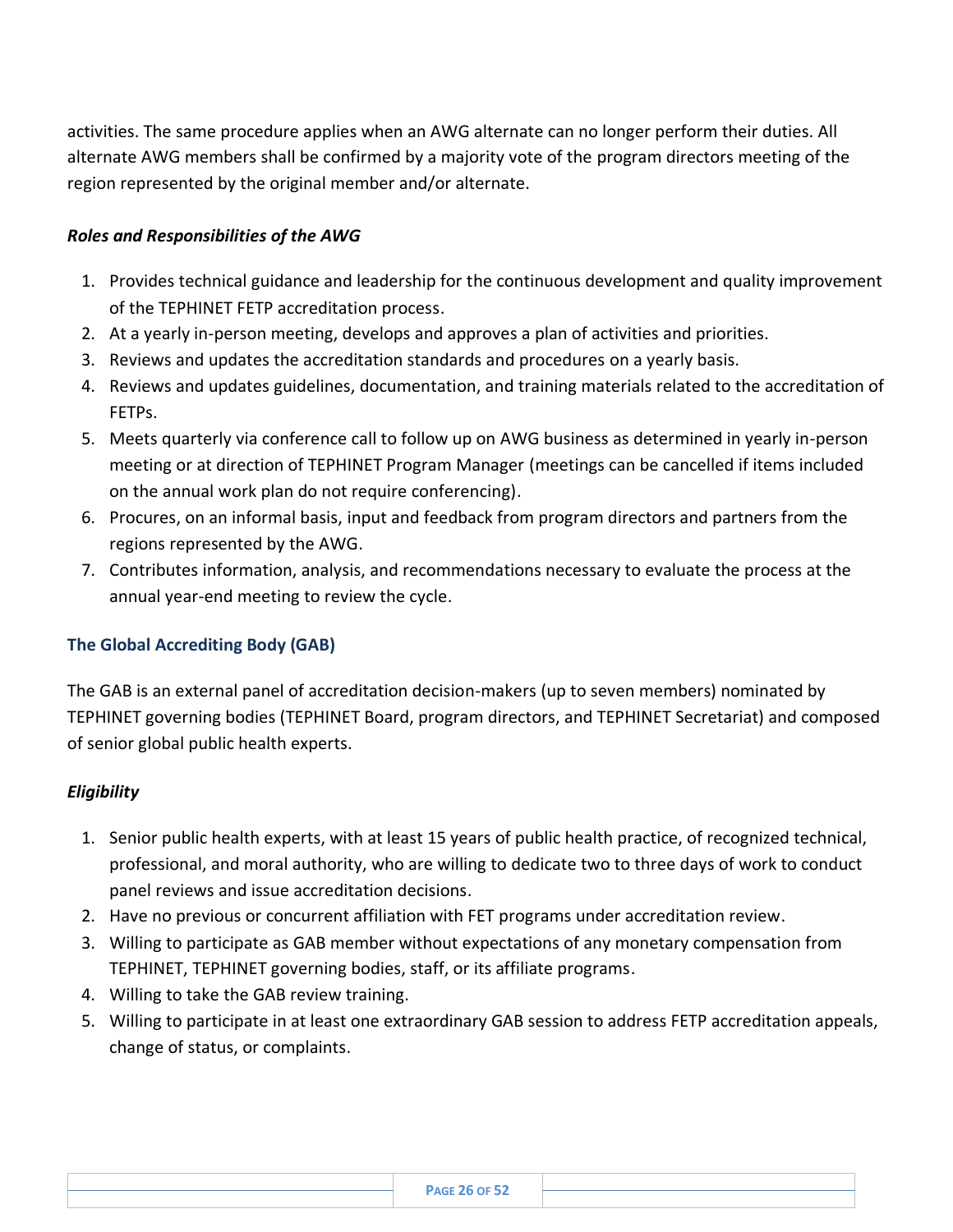#### <span id="page-27-0"></span>*Roles and Responsibilities*

- 1. Assembles annually to review FETP accreditation applications and recommendations.
- 2. Follows FETP Accreditation Review Guidelines to inform discussions and accreditation decisions.
- 3. Issues objective accreditation decisions based on FETP and ART review reports.
- 4. Reconvenes to revise appeals to accreditation decisions.
- 5. Evaluates and issues recommendations to improve accreditation procedures, reports, and support for GAB functions and activities.
- 6. Informs TEPHINET Secretariat and Advisory Board of accreditation decisions, evaluation of process, and support for GAB functions and activities.

#### <span id="page-27-1"></span>**TEPHINET Secretariat**

TEPHINET secretariat is in charge of coordinating the overall process of accreditation between the ART, programs, AWG, and GAB. This includes logistics for travel of reviewers as well as logistics for key documents from the program to the ART and GAB.

#### <span id="page-27-2"></span>*Roles and Responsibilities of the TEPHINET Secretariat*

- 1. Has overall responsibility for the FETP accreditation process, including its technical soundness, fairness, transparency, coordination, administrative and financial support.
- 2. Issues annual call for accreditation applications.
- 3. Promotes participation and recruitment of volunteer accreditation reviewers and facilitates their orientation to the process; coordinates site visits.
- 4. Is responsible for the continued development and availability of high-quality training in accreditation policies, process, and procedures of accreditation reviewers, GAB members, and TEPHINET staff.
- 5. Prepares annual accreditation budget and procures funding.
- 6. Ensures a timely response to a program's LOI/COE, and as administrator, ensures that automated processes within the Accreditation Application Portal are functioning properly to share documents and notify participants of needed actions.
- 7. Supports and ensures organization of the GAB accreditation panel session.
- 8. Ensures that programs receive timely notice of the GAB accreditation decisions.
- 9. Ensures preparation of an annual accreditation summary, consults with the AWG, and informs all TEPHINET governing bodies of the cycle results and recommendations.
- 10. Abides by strict ethical and confidentiality principles; TEPHINET staff and agents will keep confidential any discussions or decisions about a program's application/accreditation status through the process until decisions are final.
- 11. Promotes actions to continuously maintain and improve the quality of the accreditation program.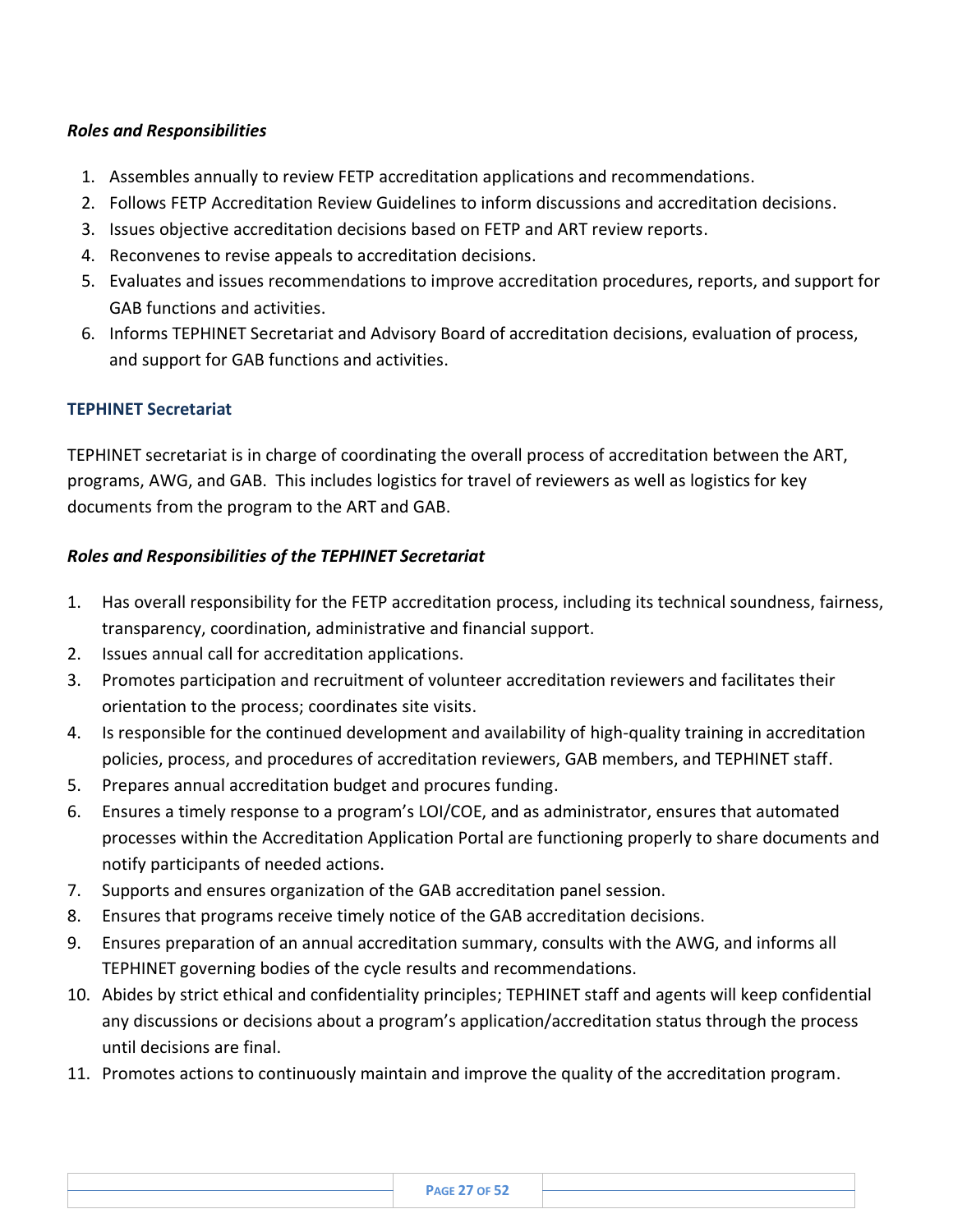#### <span id="page-28-0"></span>**TEPHINET Advisory Board**

#### <span id="page-28-1"></span>*Roles and Responsibilities*

- 1. Requests and reviews summary reports (report describing the accreditation results, accreditation number of applications, reviews, site visits, problems encountered, lessons learned, and suggestions for improvement).
- 2. Provides oversight and guidance necessary to maintain technical soundness, fairness, and transparency of the accreditation process.
- 3. Issues recommendations aimed at maintaining and improving the quality of the accreditation process.
- 4. Advocates for funding and support to sustain annual cycles of accreditation.
- 5. Supports reviews of complaints from programs during the process.

#### <span id="page-28-2"></span>**Directors of Accredited Programs**

#### <span id="page-28-3"></span>*Roles and Responsibilities*

- 1. Include accreditation evaluation and results as part of their regular meeting agendas.
- 2. Provide input and issue recommendations aimed at maintaining and improving the quality of the accreditation process.
- 3. Implement actions and delegate people responsible for the implementation of recommendations given by the GAB.
- 4. Advocate for funding and support to maintain regular accreditation cycles.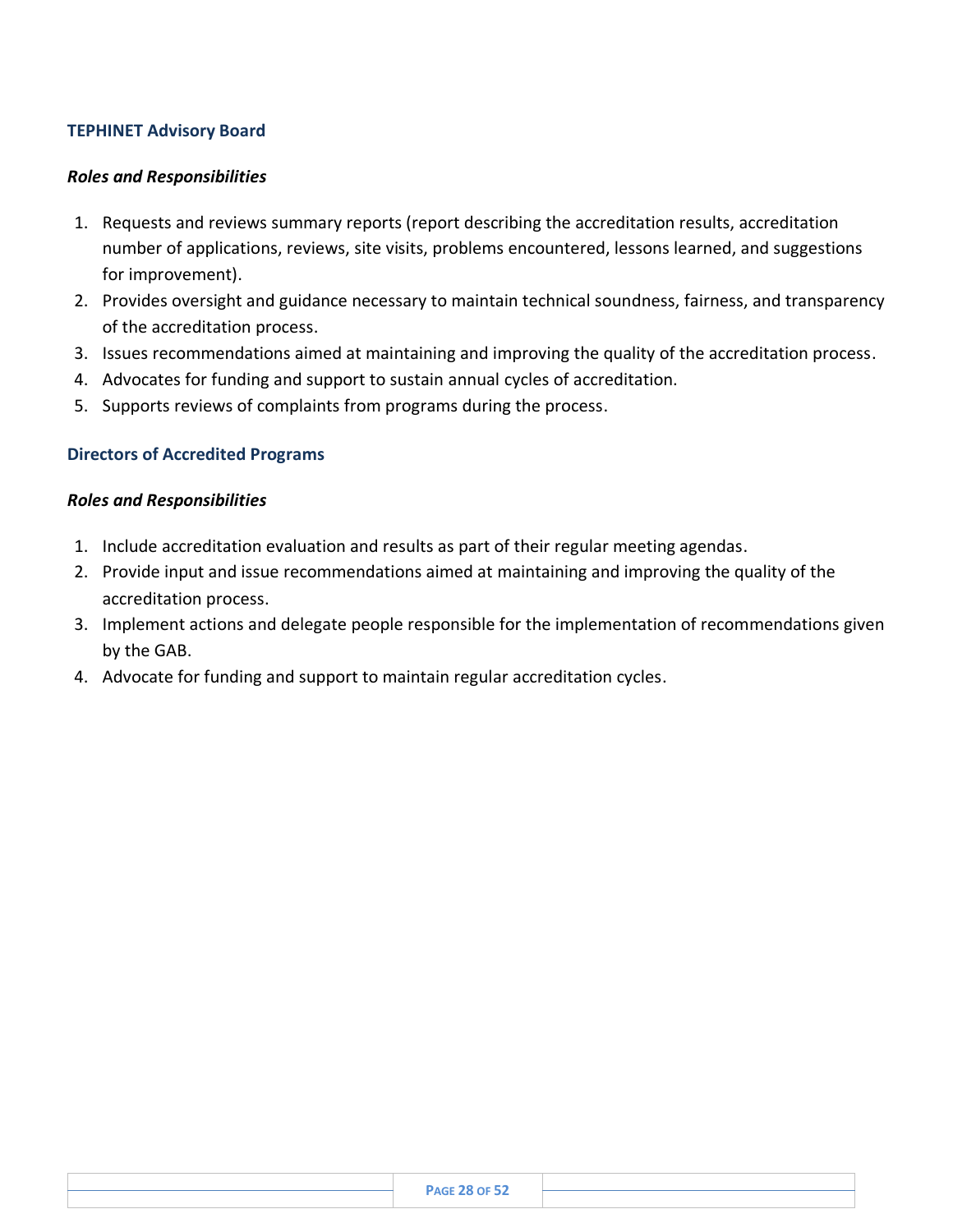## <span id="page-29-0"></span>CHAPTER 5: Preparing Program Accreditation Applications

TEPHINET's accreditation process consists of a detailed self-assessment, followed by an official application which, if successful, results in a site visit by an external ART, which makes the final recommendations on accreditation to the GAB. The purpose of these two major steps is to accurately determine if programs are meeting basic quality standards and to assist programs in identifying solutions to problems and strengths to maximize their impact and effectiveness in supporting their country's public health priorities. Both steps focus on critical aspects of FETPs, including program and organizational inputs and processes, governance and regulation, curriculum design and delivery, residents' learning experience and training in-service, qualification of mentors and supervisors, trainee support, and other program resources.

#### <span id="page-29-1"></span>**Determining Readiness to Apply**

The AWG has developed detailed guidance on the steps required to attain accreditation, which can be found at<http://tephinet.org/accreditation> and are summarized in the flow chart provided in **Chapter 3.**  Completion of an internal Accreditation Readiness Assessment is the first step of the process.

The program's readiness assessment is an essential component of the accreditation process and serves both internal and external functions. Internally, it provides the opportunity to systematically describe, review, and assess the program in terms of its mission, purpose, goals, resources, and other inputs, processes, and outcomes and to open a dialogue with stakeholders on how the program can be further improved. As such, it may also prove to be a useful tool even for programs that are not yet ready to apply for accreditation.

The accreditation process requires considerable planning and effort, and programs may wish to reflect on the likelihood of a successful application prior to making a commitment to accreditation and the subsequent peer review process. The readiness assessment provides a useful tool for programs to assess their readiness to submit an application. "Yes" answers to all of the questions in the checklist do not guarantee that the program will meet accreditation criteria, but will provide an indication of the usefulness of proceeding with the application. If, by contrast, the answers to any of the first three questions is "no" or if there are a substantial number of "no" responses to the remaining items in the checklist, the application should be delayed until the program meets accreditation requirements or each and all of the accreditation requirements.

Housed on the TEPHINET accreditation website, the Accreditation Readiness Assessment serves as a work plan for assessing program readiness and preparing to apply to the process so that adequate resources can be identified and a realistic time line developed, and contains a more detailed tracking tool for planning and completing specific data collection activities. Larger programs will have additional benefits by forming a readiness assessment committee, which in addition to providing a greater workforce to complete the required tasks also serves as a means of involving important stakeholders and developing stronger collaborative ties within the group.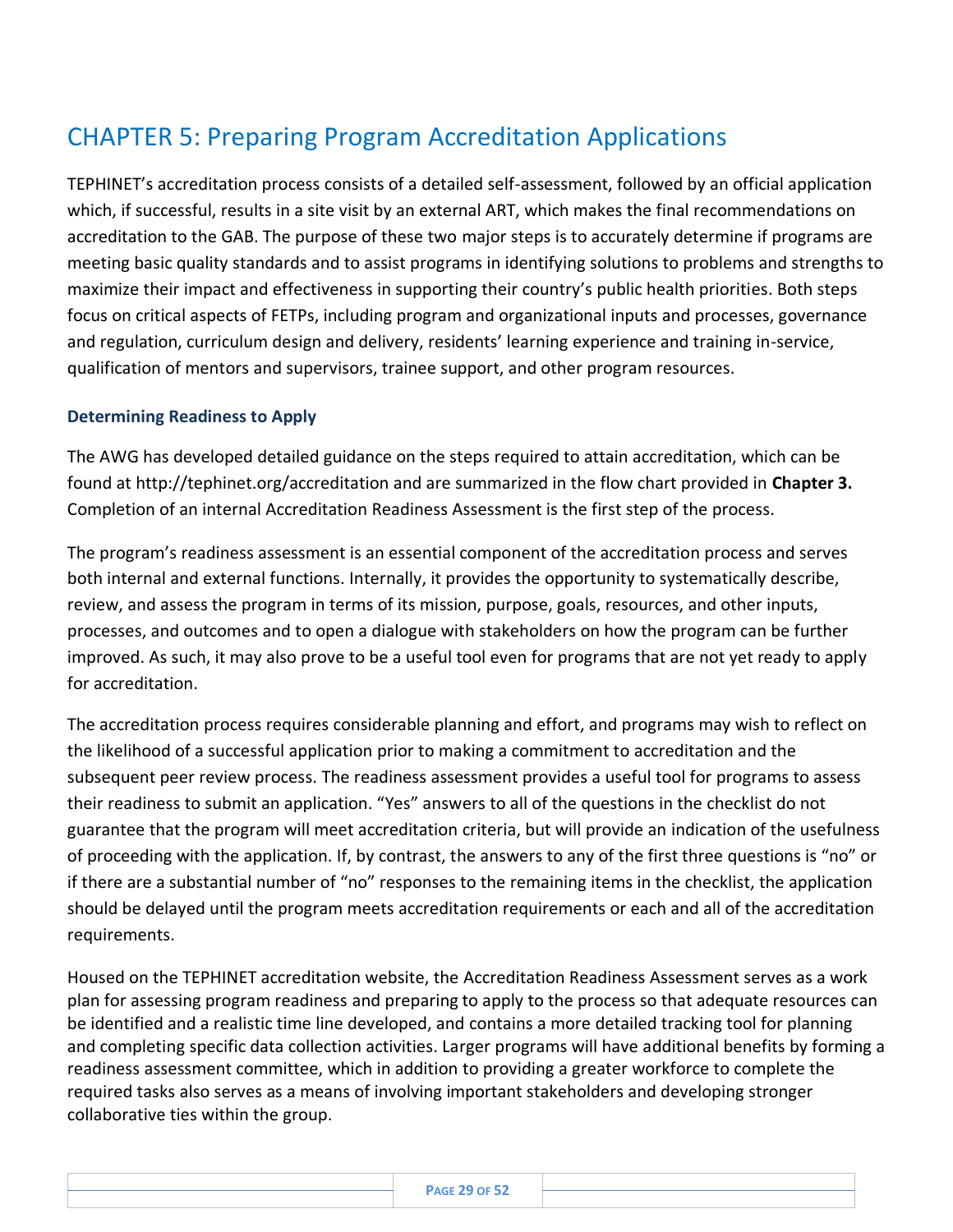#### <span id="page-30-0"></span>**TEPHINET Assistance to Conduct the Accreditation Readiness Assessment**

Programs interested in receiving peer technical assistance to conduct their Accreditation Readiness Assessment or to develop a plan to fully align their programs with FETP accreditation standards may contact TEPHINET to request facilitation of technical resources via regional or global network collaborations.

#### <span id="page-30-1"></span>**Program Accreditation Application: Overview**

The Accreditation of FETPs Minimum Indicators and Standards Table is the main reference for the accreditation eligibility criteria, justification and description of each one of the accreditation standards, and the corresponding required supporting documentation. The application mirrors this document. The application in the TEPHINET Accreditation Application Portal consists of questions that require yes/no and text answers (narratives), completion of tables for each standard in the five accreditation domains, and the direct upload of supporting documents.

#### <span id="page-30-2"></span>**FETP Accreditation Application Preparation**

After TEPHINET acknowledges receipt of LOI/COE and invites the program to apply, the program must complete the FETP Accreditation Application, including the upload of supporting documentation, within the Accreditation Application Portal by the published deadline. The program should convene a self-study group or committee involving host program staff, supervisors, instructors, trainees, host institution officials, and partner institution representatives. The committee is responsible for gathering and organizing the information required to address each accreditation standard.

To complete the application, each program will need to assemble and carefully review its current operating procedures, manuals provided to residents and their supervisors, and other key policy documents. Rather than simply submitting entire documents, in most cases programs will be asked to provide the names of the documents. This approach will limit the need for performing extensive translation of documents, as only essential portions will need to be translated. Note that some key documents such as the program Operational Procedures manual or similar set of documents are requested as documentation for more than one indicator.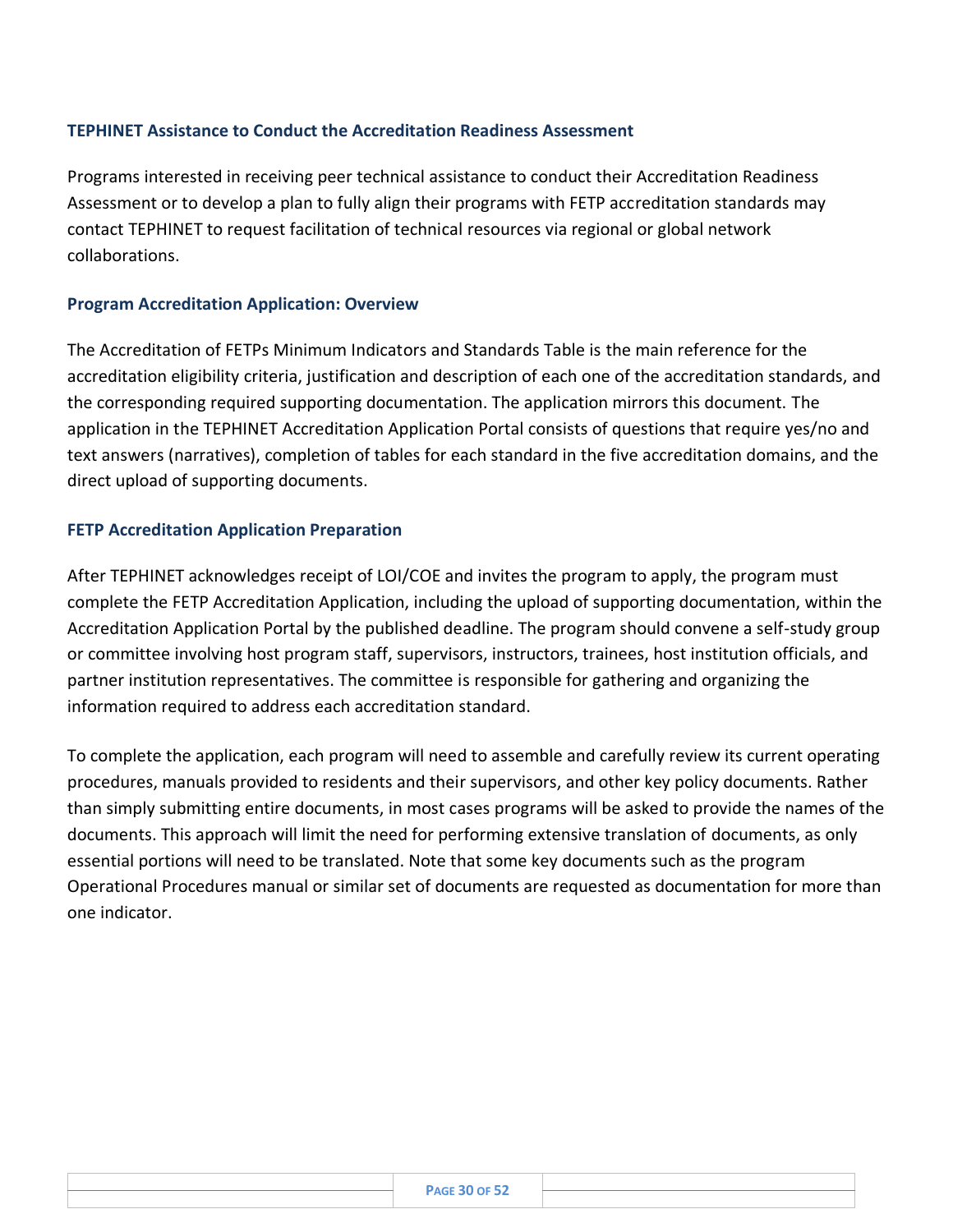#### <span id="page-31-0"></span>**FETP Accreditation Application Submission**

Beginning with the 6<sup>th</sup> Cycle, the application process will take place within the TEPHINET Accreditation Application Portal.

Programs must answer each question completely and include all required supporting documentation in order to be considered for an accreditation site visit. Programs that can't translate (to English) the requested documents for the site visit should provide a short summary of what information will be made available during the site visit. At least one member of the ART will be fluent in the local language and will be able to confirm the pertinence of the supporting documents supplied in the local language. All original supporting documents are required to made available to the ART during the site visit, particularly documents that were not translated at the time the accreditation application was submitted.

Once the application is completed in the portal, members of the ART will conduct an initial review of the information provided. Questions and requests for additional information or clarification can be expected and should be considered part of the ART assessment of the accreditation application. This exchange is meant to maximize the clarity and comprehensiveness of the accreditation application process and should be the goal of everyone involved.

#### <span id="page-31-1"></span>**Re-Application**

A program which has applied and not been recommended for a site visit has the option to apply again in a future cycle. If a program elects to reapply, it must complete the new application for the cycle during which it re-applies. In addition, the program must complete the Re-Application Form. This form gives the program the opportunity to describe in detail how it has addressed the areas of weakness identified by the initial reviewers' assessment. This will help to ensure that programs will be ready when they re-apply, and prevent reviewers from revisiting the same concerns that were identified by previous reviewers.

#### <span id="page-31-2"></span>**Program Response to the Accreditation Assessment**

The Program will have a maximum of one week to resolve the questions from the ART, make clarifications to the reviewers' application assessment, and address other issues related to partially complete or incomplete information on the report, all within the Accreditation Application Portal. Programs should use the *Program's Response to the Reviewers Assessment of the Accreditation Application* form to submit their answers and/or additional documentation to the ART.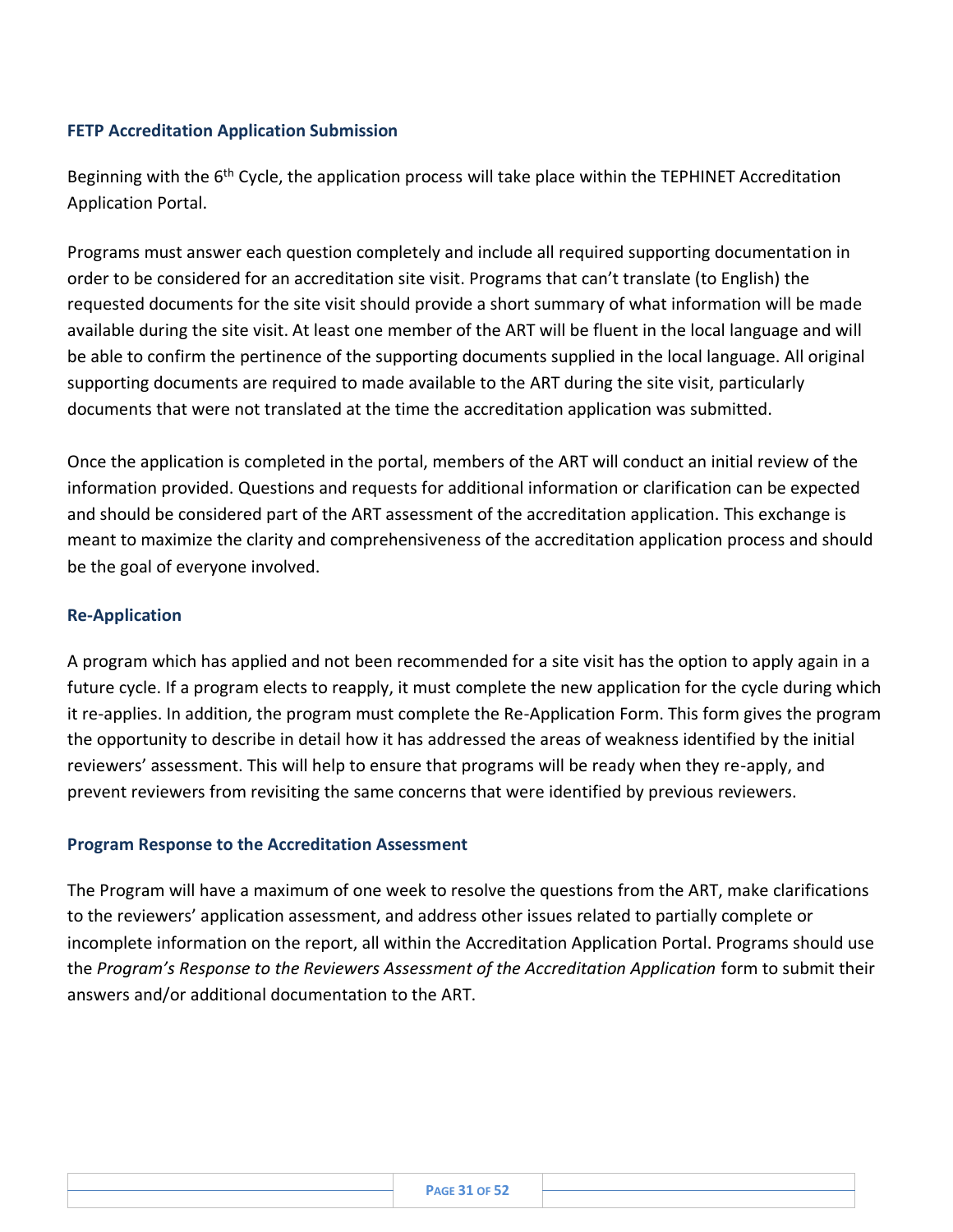## <span id="page-32-0"></span>CHAPTER 6: Preparing for and Conducting the Accreditation Site Visit

If the ART recommends a site visit, which is based upon its assessment that the program meets the standards, the next major step in the accreditation process is a site visit. There, the information provided as part of the accreditation application process will be reviewed and validated through observations and interviews. The ART will also consider additional documentation (for example, residents' anonymous survey results). The ART will visit the program offices, and, where relevant, other locations as stated in the agenda. Finally, they will conduct scripted individual and group interviews with program members, stakeholders, residents, and program graduates. The site visit is expected to be conducted over a period of five days.

#### <span id="page-32-1"></span>**Site Visit Objectives**

- 1. To validate the information provided by the program in the FETP accreditation application.
- 2. To review additional information substantiating the program's full alignment with all accreditation indicators and standards.
- 3. To provide evidence-based accreditation recommendations for review by the GAB.

#### <span id="page-32-2"></span>**Validation of Standards during the Site Visit**

The validation is done by determining whether the reported information about the program management infrastructure, operational processes, and outcomes matches that directly observed by reviewers. Validation of program standards of training and its integration with public health service are made by observing the program environment, as well as obtaining testimonials from key informants using personal/group interviews and survey questionnaires. Information obtained via these methods will be documented in the Reviewers' Site Visit Report and shared with the program before being submitted to the GAB. The program reviews and provides feedback or corrections to the Reviewers' Site Visit Report.

#### <span id="page-32-3"></span>**Preparing for the Site Visit**

A program whose FETP accreditation application is reviewed and accepted will be invited to confirm dates for the ART site visit and prepare a preliminary site visit agenda. (The Secretariat shares a draft site visit agenda with the program showing all required meetings and interviews.)

Given the considerable amount of logistical arrangements required to coordinate a five-day accreditation site visit, the program will need to confirm with TEPHINET the name of their designated coordinator when they submit their confirmed site visit agenda and interview schedule. The site visit coordinator should accompany the ART to all field sites, affiliated partners' locations, and interview sessions.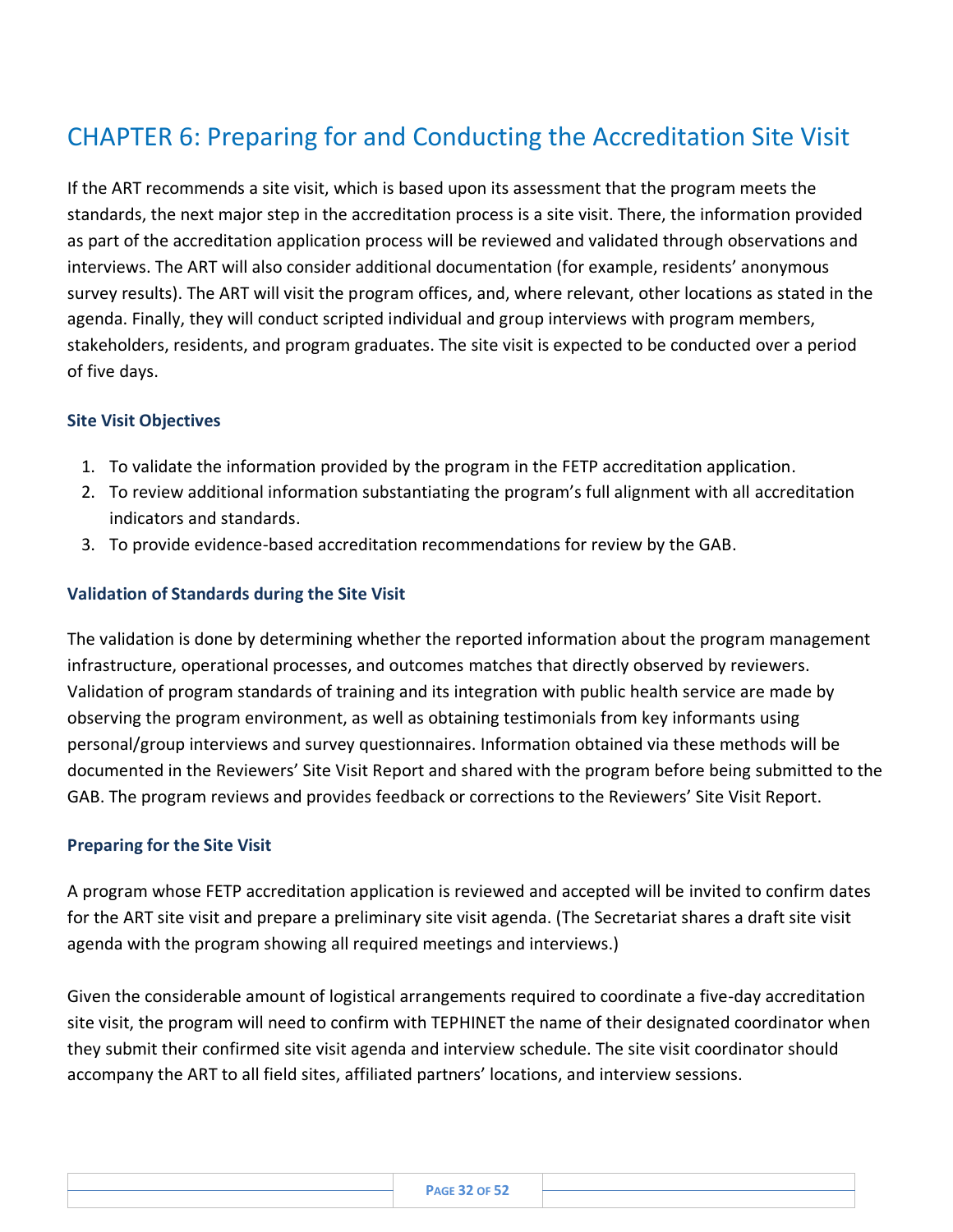#### <span id="page-33-0"></span>**Site Visit Participants' Roles and Responsibilities**

The following descriptions refer to all parties involved in the accreditation site visit: 1) the program applying for accreditation, 2) TEPHINET Secretariat staff, and 3) the ART.

#### <span id="page-33-1"></span>**1. The Applicant Program**

#### *Roles*

- Actively participates in the planning, conducting, and evaluation of the site visit.
- Provides internal coordination and orientation to all persons involved in the accreditation site visit.

#### *Responsibilities*

- Assigns personnel and physical resources to host the accreditation site visit.
- Schedules the agenda, locations, and interviewees for the site visit.
- Maintains regular communication with TEPHINET Secretariat staff.

#### *Site Visit Tasks*

- Inform the program staff of the site visit date and time, and if participation is requested in the visit.
- Prepare copies of the documents requested for site visit review as indicated in the Accreditation Indicators and Standards table.
- Participate in the TEPHINET-coordinated orientation and planning conference calls along with the ART to set up agenda and logistics for the visit.
- Designate one or two members of the program technical staff as the site visit coordinators to host and accompany the ART to all meetings, document reviews, and group and personal interviews. The program site visit coordinators shall be able to address questions and requests made by the ART, procure additional documentation if needed, communicate directly with program leadership, and introduce the team to all persons/institutions participating in the site visit agenda.
- Make invitations and confirm participation of the persons/institutions to be visited and/or interviewed as part of the site visit jointly prepared with the ART.
- Secure conference room(s) or a meeting place where personal and group interviews will be conducted comfortably and without interruptions. Have this or a similar space available to the team during the drafting of the interim site visit report.
- Review the Accreditation Site Visit Report and complete the feedback form according to the timetable.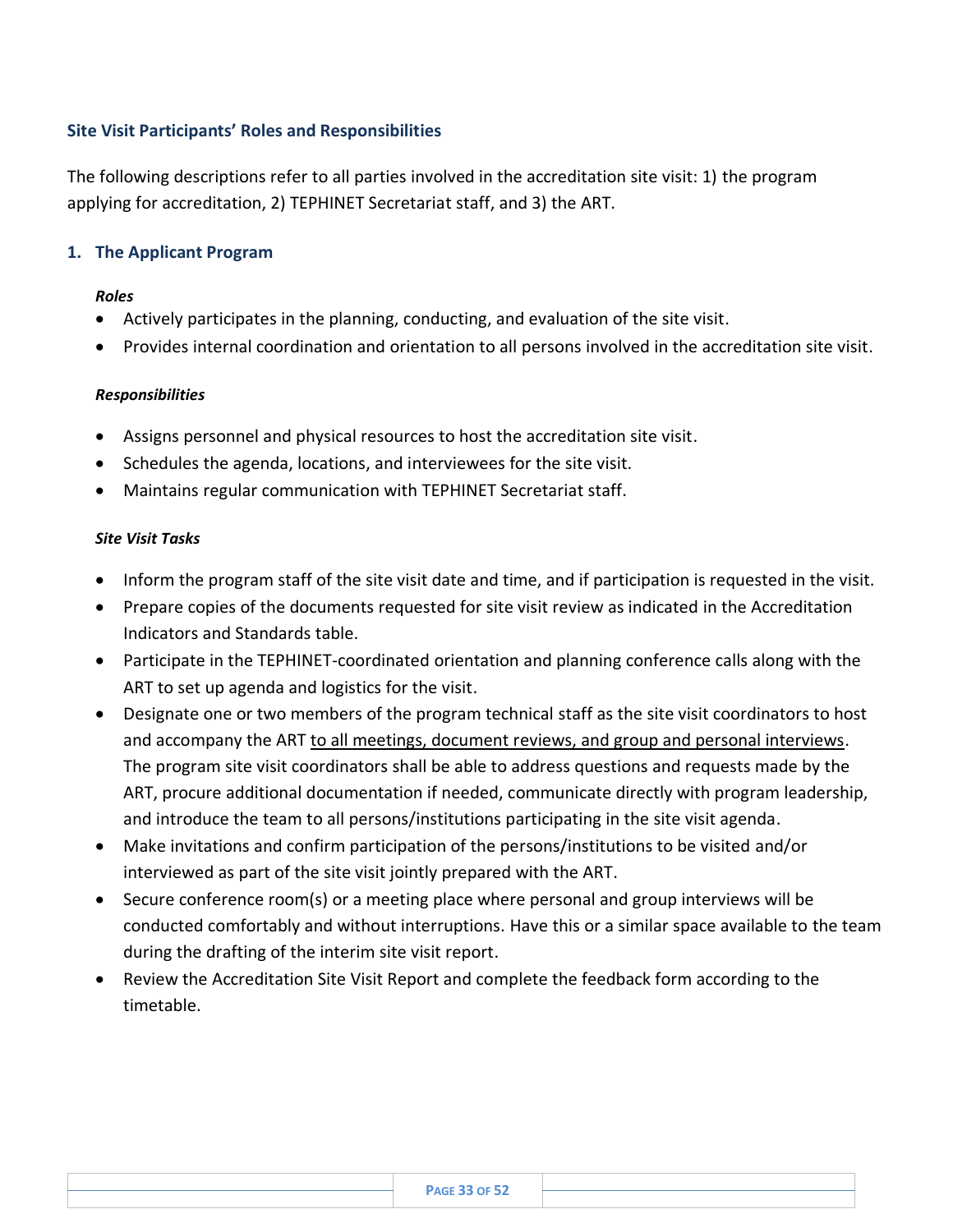#### <span id="page-34-0"></span>**2. Accreditation Review Team (ART)**

#### *Roles*

- Conducts an unbiased, standardized site review of the evidence provided by the program in its FETP Accreditation Application.
- Gathers objective and qualitative (interviews and survey) information according to standard site visit protocol.

#### *Responsibilities*

- Coordinates and communicates with the program and the TEPHINET Secretariat staff.
- Participates in the TEPHINET-coordinated orientation and planning conference calls to plan the site visit and prepare the site visit agenda.
- Follows site visit policies and procedures as described in this guide.
- Conducts all accreditation activities in a respectful, unbiased, objective, and ethical manner.
- Prepares a site visit report and summary of recommendations.
- When agreeing to participate as reviewers, volunteers make themselves available full time to carry out all the tasks listed below during the site visit week.

#### *Site Visit Tasks*

- Maintain contact with TEPHINET Secretariat.
- Coordinate the following with FETP and Secretariat staff: travel dates; itineraries; lodging and transportation arrangements before and during the site visit; and visit agenda.
- Work collaboratively as a team to distribute tasks and achieve team consensus.
- Deliver an overview of the site visit objectives and evaluation process as a presentation during the first day of the visit.
- Conduct group meetings and interviews with FET Program staff and residents.
- Debrief program summarizing findings, problem areas (if any), and recommendations.
- Use FETP interim report feedback to complete the final Site Visit Report.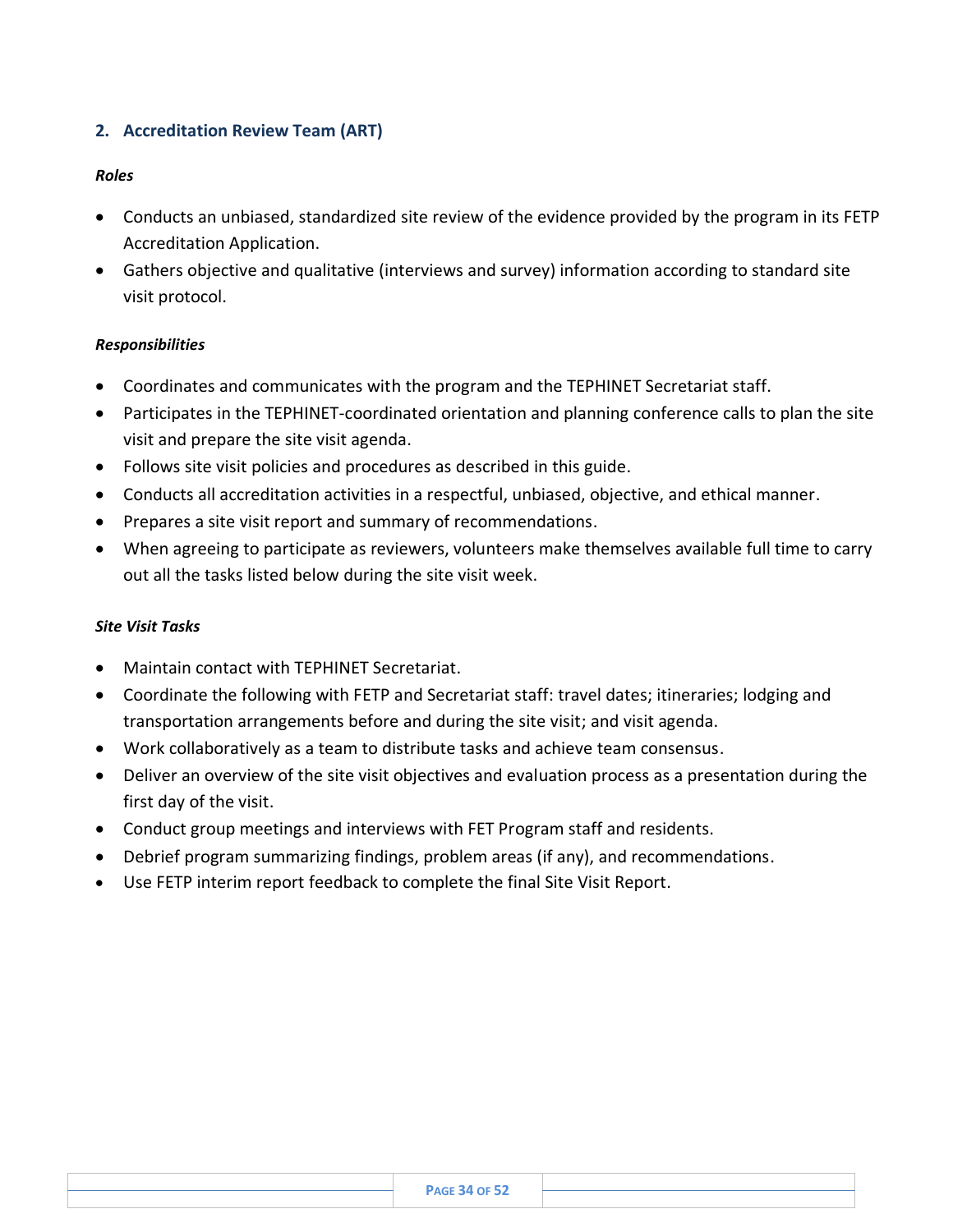#### <span id="page-35-0"></span>**3. TEPHINET Secretariat**

#### *Roles*

- Provides orientation and support to the ART and consultant(s), if applicable.
- Facilitates communication and provides administrative and logistics support to all parties involved in the site visit; coordinates with AWG for technical support.

#### *Responsibilities*

- Promotes participation and recruitment of volunteer accreditation reviewers.
- Facilitates training of accreditation reviewers.
- Ensures that the application portal is seamlessly communicating the results of the reviewers' assessment of the FETP Accreditation Application to the applicant program.
- Addresses consultations and/or complaints from programs and accreditation reviewers.
- Communicates changes in composition of the ART to program, and presents new candidates for vetting (if applicable).
- Maintains records of site visit incidents, activities, and reports.
- Observes absolute confidentiality of all site visit–related communications and information exchanged by TEPHINET, the ART, and the FETP.
- Observes impartial conduct and limits communications to site visit–related matters.

#### <span id="page-35-1"></span>**Conducting a Site Visit**

After a program accreditation application is recommended by reviewers to move to the site visit phase, TEPHINET will coordinate the logistics of a site visit with the selected ART and nominated accreditation coordinator (program). In general, the activities that will occur during a site visit include:

- Observation of the program's office facilities and resources available to residents in and staff of the program.
- Review of the required documents that were submitted with the program's accreditation. application (portfolio prepared by program for on-site review) and discussion of any gaps or areas of strength.
- Visits to the program facilities and other locations as determined by the visit agenda (optional).
- Interviews with key informants.
- Collection of any remaining documents.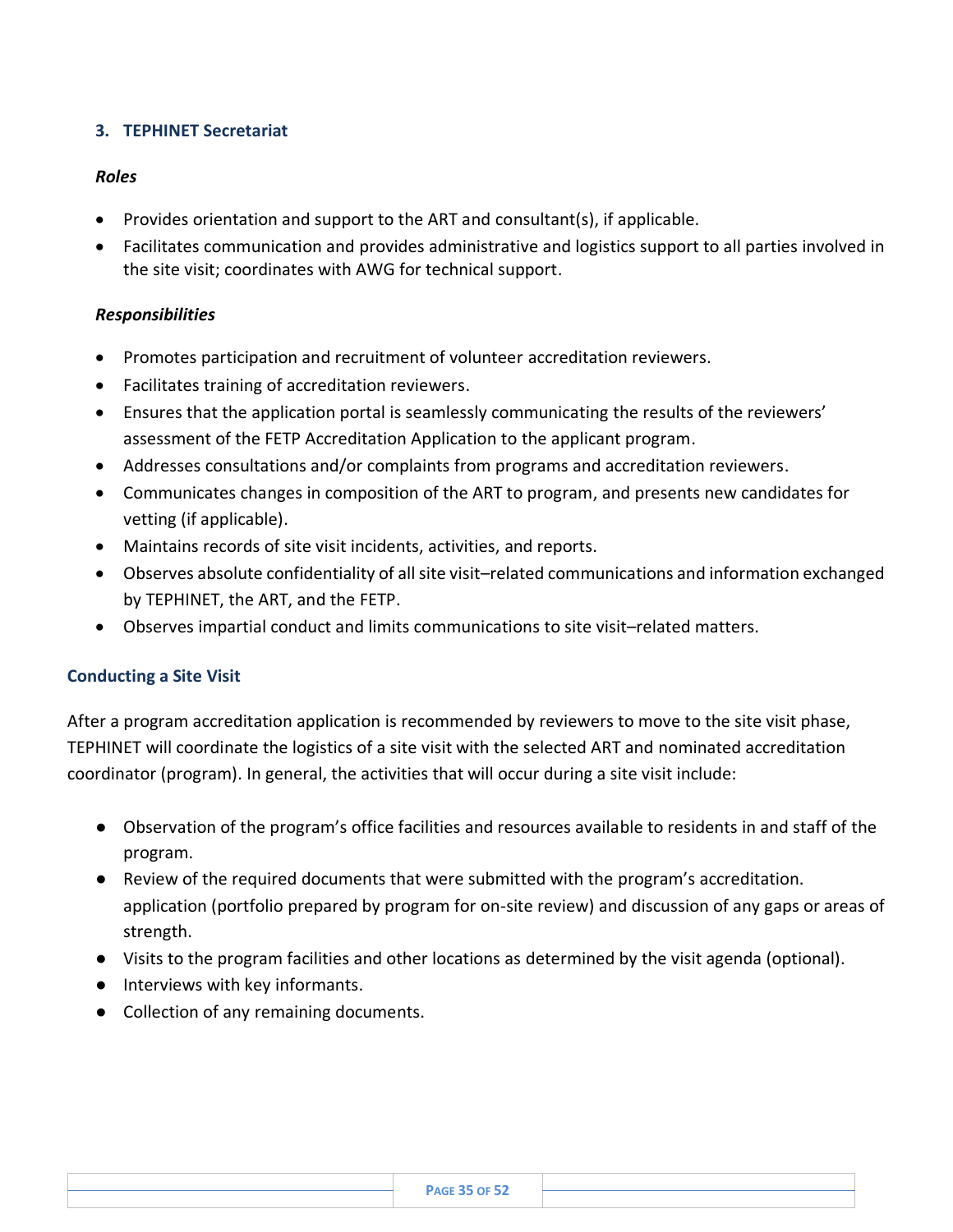#### <span id="page-36-0"></span>**Reviewers' Site Visit Report**

The ART will complete a Site Visit Report to be shared with the program in the application portal shortly after the site visit. Any changes or clarifications provided by the program will be considered and incorporated by the reviewers. The final Reviewers' Site Visit Report and recommendations must be completed within the application portal within two weeks of the site visit.

TEPHINET will ensure that the complete application package, including the final Reviewers' Site Visit Report, is made available in the portal for the GAB to review. TEPHINET will organize an in-person panel session for the GAB to reach their final decisions about each program's status.

#### <span id="page-36-1"></span>**Costs of Site Visits**

TEPHINET will only support one site visit per program in the initial accreditation phase. In the event that an additional site visit is required for any reason (e.g., a program was not accredited in a previous cycle), the program must support the entire cost of an additional site visit, if remote validation of standards cannot be arranged.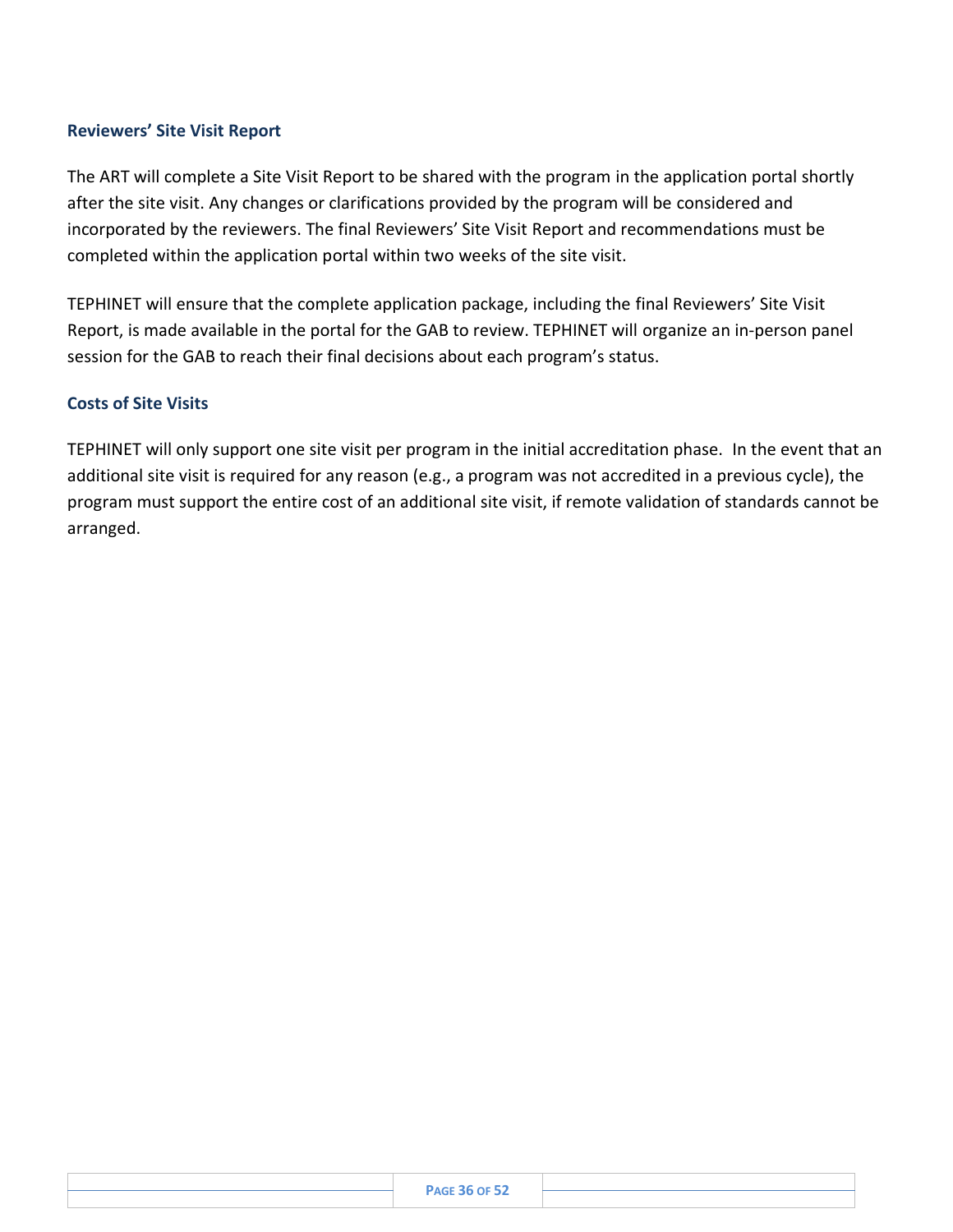## <span id="page-37-0"></span>CHAPTER 7: Accreditation Decisions, Appeals, and Complaints

#### <span id="page-37-1"></span>**Accreditation Decisions**

There are four possible outcomes of the GAB panel session.

- **Accredited:** The GAB determines, based on the evidence presented (meeting all indicator standards validated during the site visit), that the program fully complies with the accreditation standards.
- **Accreditation Not Granted:** The GAB determines, based on the evidence presented (e.g., failure to meet any indicator standards or evidence of major systemic problems identified during the site visit), that the program did not fully comply with the accreditation standards. Program may submit an application during the new accreditation cycle after implementing all GAB recommendations.
- **Conditional Accreditation:** The program is placed by the GAB under immediate action recommendations when it was not able to demonstrate full compliance with accreditation indicators and standards, but according to the ART's assessment, and the program's certified declaration of agreement to solve identified issues, the program would be able to demonstratively attain compliance within a 90-day period.
- **Nullification**: In the event of aberrant conditions, an application for accreditation may be nullified. This decision would only apply for a program whose application had been reviewed and granted a site visit. This decision could be made in the event of (a) *force majeure* before or during the time of the site visit which prevents the completion of the site visit; or (b) in the absence of *force majeure*: gross inconsistencies in documents provided by the program as part of the application process; or methods of application or submission of application that are inconsistent for one program as compared to other programs; or failure of a program to adhere to the required methods of completing and administering the forms and documents required for application; or failure of the program to appropriately organize and host the site visit according to the guidelines. A decision of nullification does not represent a decision to accredit or not to accredit. It means that the Global Accrediting Body is unable to evaluate the Reviewers' Site Visit Report and other application documents in totality, and cannot issue a decision.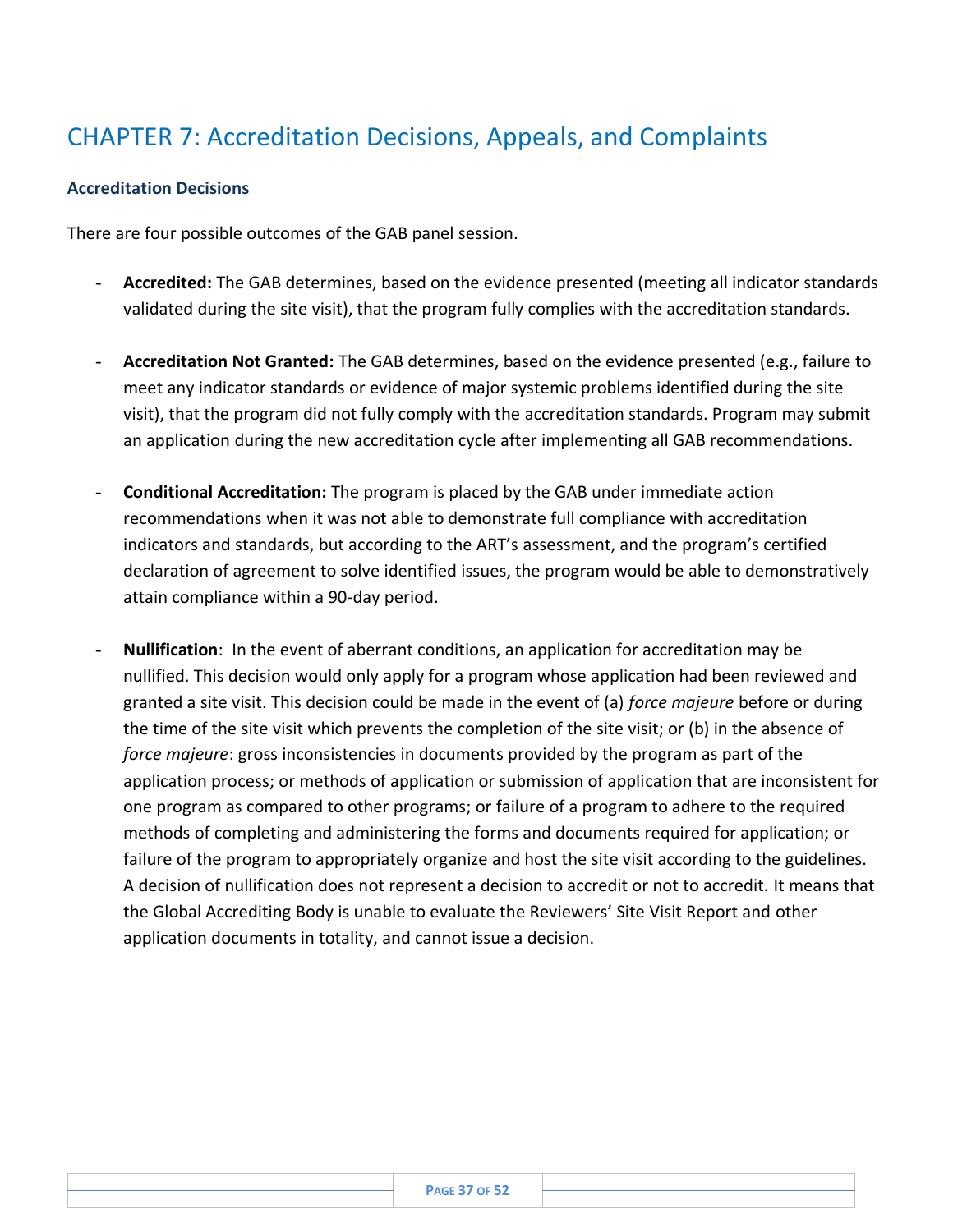#### <span id="page-38-0"></span>**Disclosure of Accreditation Status**

#### <span id="page-38-1"></span>*For programs*

It is in the interest of programs to disclose information about the quality of program (accreditation) to the institutions they serve, professionals interested in applying for training, trainees, graduates, and the public at large.

On the other hand, when a program has failed to achieve accreditation, it is by their discretion when and how, if at all, they decide to disclose their accreditation status.

#### <span id="page-38-2"></span>*For TEPHINET*

The Secretariat shall inform the programs of the accreditation results. Once the accreditation decisions are considered final, they shall be made available to the public at large using TEPHINET's regular sources of communication.

Members of the network, partner institutions, and the public at large might request and receive information regarding adverse accreditation decisions pertaining to specific programs. Otherwise, details of the accreditation decision will only be communicated to the interested FETP and its officials.

#### <span id="page-38-3"></span>**Accreditation Decision Appeals: Policy and Procedures**

If the decision of the GAB is to place a program on conditional accreditation or to deny accreditation, TEPHINET notifies the program director or designated leader and the representative of the MOH unit or public health institution where the program is located. In the notice, a specific statement of reasons for the action is given, as well as information about the right to appeal.

The action will not be made public for 30 days after notification to the program. During that time (which begins on the date the program receives the GAB's decision letter) the program may file an appeal in writing and request an accreditation decision review.

If the program does not file a written notice of appeal within 30 days, the GAB's decision becomes final.

A decision of nullification may not be appealed. A program may re-apply in a future cycle in the event of a decision of nullification.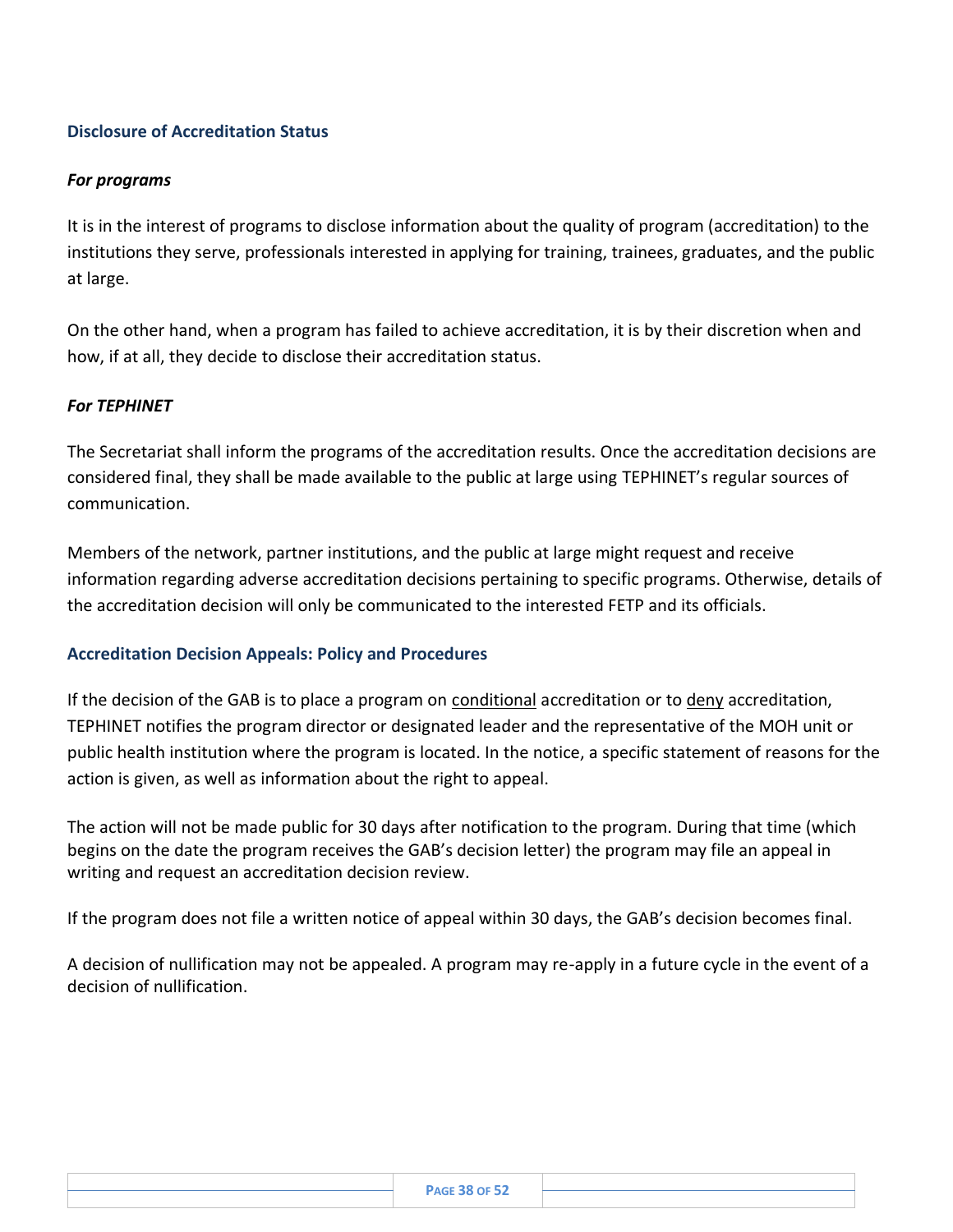#### <span id="page-39-0"></span>*Grounds for Appeal*

The grounds for appeal are either or both of the following:

- 1. The GAB's decision was arbitrary or not based on the documentation and evidence provided by the program and assessed by the ART.
- 2. The ART procedures used to develop their conclusions and accreditation recommendations to the GAB were not objective, or were contrary to accreditation policies and procedures, or were contrary to ethical behavior, resulting in procedural error that prejudiced the GAB's decision.

#### <span id="page-39-1"></span>**Instructions for Programs Submitting Appeals to Accreditation Decisions**

#### <span id="page-39-2"></span>*The Burden of Proof on Appeal*

Programs might appeal an adverse accreditation decision within 30 days of its notification by submitting an Appeal Letter to the TEPHINET Secretariat. The program bears the burden of proof on appeal.

#### <span id="page-39-3"></span>*FETP Appeal Letter Should State the Following:*

- 1. The specific disagreement(s) with the rationale provided in the GAB Accreditation Decision Letter with supporting evidence and documentation provided for each argument.
- 2. Whether the program documented its concerns or disagreements during any step of the accreditation process, such as the initial assessment of the application, the initial report of the site visit, and/or about conduct of the ART.
- 3. Whether the program documented (on the Site Visit Feedback form) concerns or irregularities that occurred during the ART site visit.
- 4. Whether the program contacted TEPHINET to report concerns or disagreements with the reports or the conduct of the ART.

#### <span id="page-39-4"></span>*TEPHINET Appeal Duties*

TEPHINET will address receipt and acceptance of Accreditation Appeal Letters with two days. Within the next ten weeks, the Secretariat will convene a special session of the GAB to review the FETP Appeal Letter.

#### <span id="page-39-5"></span>*Appeals Committee*

A three-member appeal committee will consist of at least two members of the GAB who served in person on the initial accreditation GAB Committee, and a member of the AWG. Each member of the committee is subject to TEPHINET's conflict of interest policy. Notification of the hearing will be made to all concerned parties.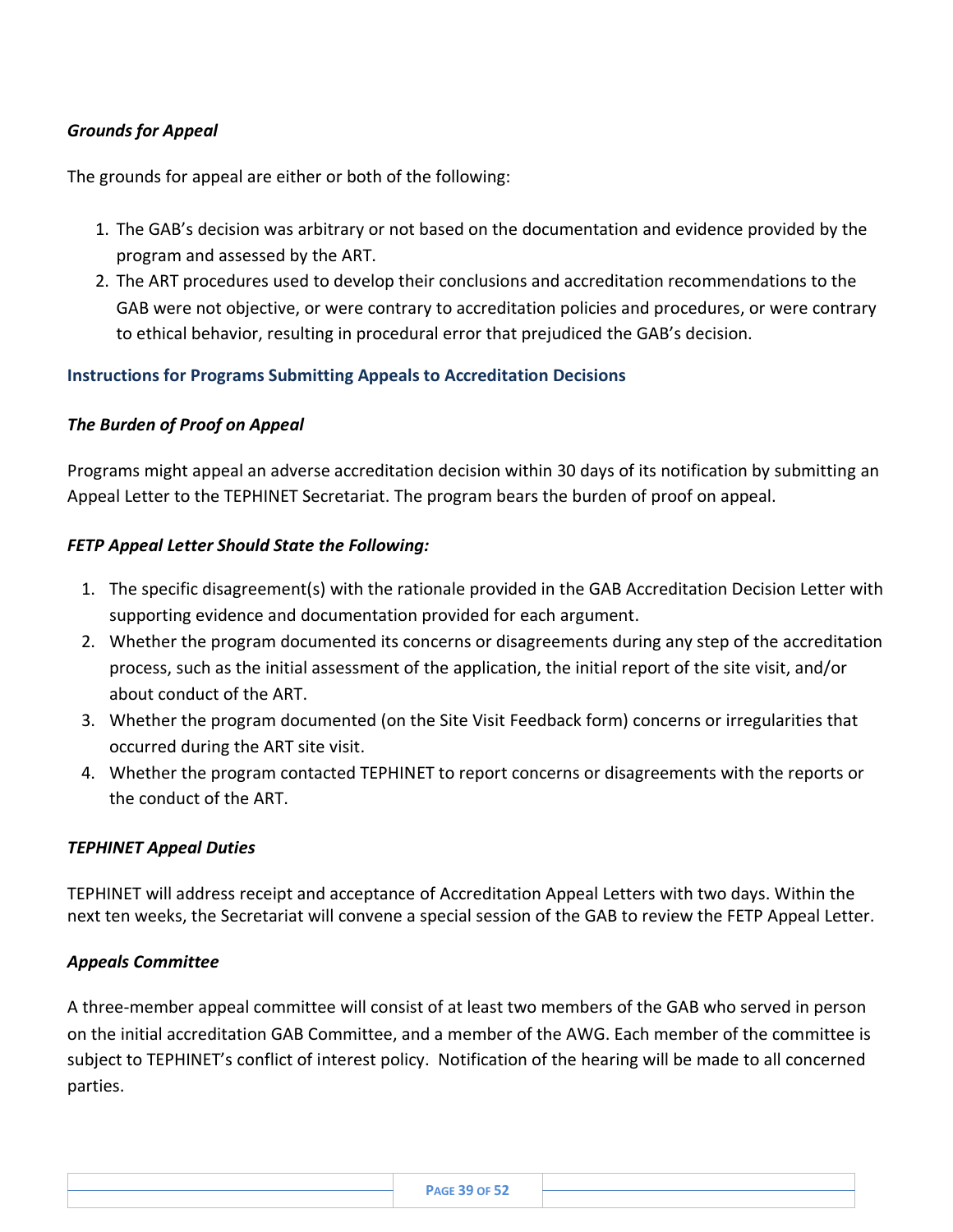Appeal hearings will be assembled via video conference or conference call. If the number of appeals during a given accreditation cycle is significant, TEPHINET might convene in-person hearing(s).

The appellant program shall be notified of the composition of the appeals committee as soon as it is constituted and shall be afforded the opportunity to present objections to the selection of any member of the committee based on conflicts of interest.

Thereafter, the appeals committee will direct questions to and hear responses from the program. The program will also be permitted to make a closing statement. A written transcript will be made of the hearing. All sessions in which the appeals committee meet to organize its work, as well as all deliberations of the committee, will be conducted in an executive session.

#### <span id="page-40-0"></span>*Appeal Review*

In reaching its decision, the committee will consider: 1) the record before the GAB at the time it made its decision; 2) the program's written appeal statement and documentation of complaints reported by the program during the accreditation process; and 3) any presentation made by the program at the hearing as well as the program's responses to questions from the committee members.

Consistent with the standard for review on appeal, the appeals committee considers whether the decision was arbitrary or not supported by substantial evidence that existed in the record at the time of the GAB's decision, and whether the action of the GAB was in accordance with its established procedures. The committee will base its decision on conditions as they existed at the time of the GAB's decision and will not consider new evidence not before the GAB at the time of its decision.

The appeals committee affirms, amends, or reverses the decision being appealed. The application may also be declared null and void (a decision of nullification). If the committee affirms the decision, the decision becomes final at that time. If the committee amends or reverses the decision, or nullifies the application, it must provide a detailed written explanation of its rationale. TEPHINET will implement the appeal committee's decision in a manner consistent with any directive of the committee and the accreditation procedures.

Implementation includes the ability to define the length of an accreditation term and any required reporting or other conditions. The accreditation term, required reporting, and any other conditions must be consistent with the appeal committee's written rationale. It is understood that committee decisions and recommendations will be final and will **not** otherwise (if adverse) preclude future program accreditation applications.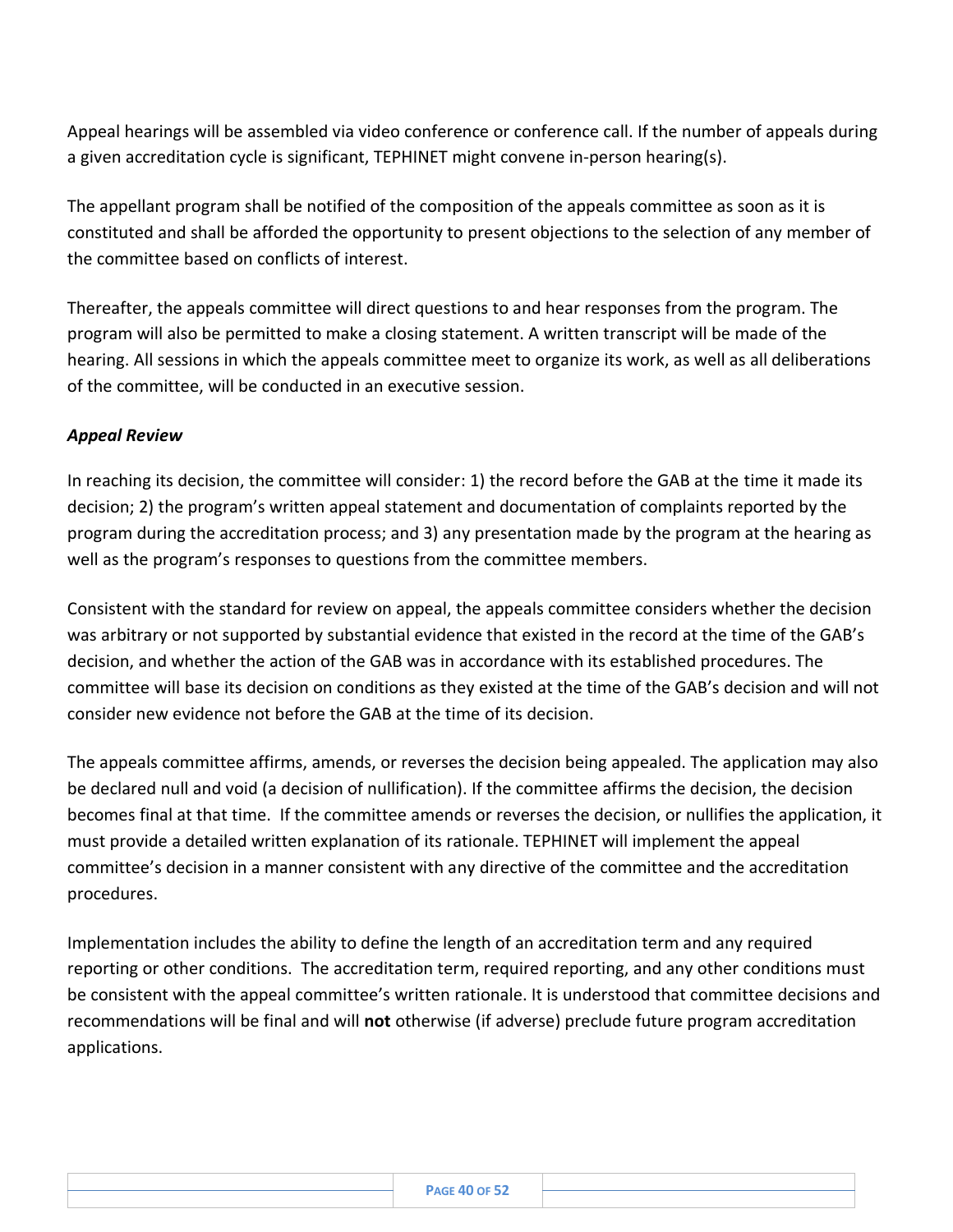#### <span id="page-41-0"></span>*Communication of the Appeal Review Outcome*

TEPHINET will send notification, including specific findings, of the appeal committee's decision to the program within one week of the hearing. The program may terminate the appeal in writing at any time up until the decision of the committee is rendered. In so doing, the program foregoes any right to reassert the appeal at a later date.

#### <span id="page-41-1"></span>**Appeal Fees**

Costs for complaint investigations will be shared as follows: all costs for the program representatives to participate in the complaint deliberations shall be assumed by the program; all costs for the three-member investigative appeal committee shall be borne by TEPHINET.

#### <span id="page-41-2"></span>**FETP Accreditation Complaints**

#### <span id="page-41-3"></span>*Complaints from Program Residents, Staff, or Key Partners against Accredited Programs*

At any point during the term of a program's accreditation, **major** complaints from its residents, staff, or key partners should be submitted to TEPHINET for examination and action.

The nature of these complaints shall exclusively refer to changes to the program that alter its compliance with the basic FETP accreditation eligibility requirements, or that significantly affect its adherence with FETP accreditation standards included in domains 2) Integration with Public Health Service and Value; 3) Staffing and Supervision; and 4) Selection and Training of Residents.

Complaints shall be presented in writing and supported by evidence as described below. Statements made in the complaint document shall explicitly refer to specific indicators and standards for which complainant(s) allege the program is no longer in compliance. Evidence accompanying the complaint shall be in the form of non-anonymous testimony and documentation, such as program official documentation and/or communications to members or the staff, residents, or key partners.

#### <span id="page-41-4"></span>*TEPHINET's Handling of Complaints against an Accredited Program*

When adequately documented complaints against accredited programs (as described above) are submitted, TEPHINET shall convene a GAB accreditation complaints committee hearing to assess the validity of the complaint(s) and determine pertinent actions.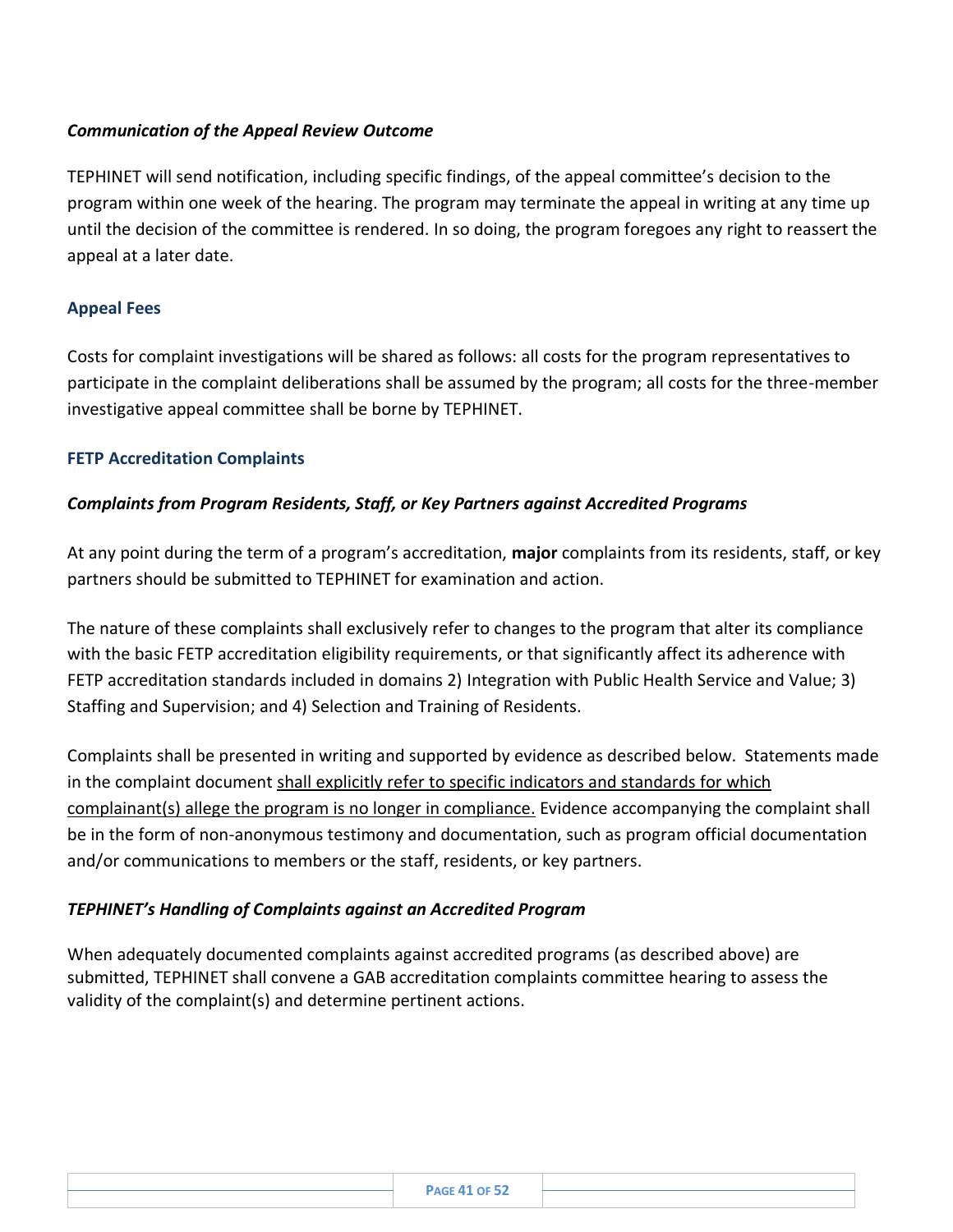#### <span id="page-42-0"></span>*Assessment of Complaints*

The GAB complaints committee shall be convened, constituted, and will conduct its complaints assessment while observing the same policies and procedures that govern all accreditation processes. These include timely communication of the hearing date and time to all parties involved and the program's right to designate a representative to the hearing who will in turn respond to questions from the committee.

Complaints committee hearing decisions will be final. The TEPHINET Secretariat will communicate the decisions to all parties within a week of the hearing. Complaints committee decisions might include changing the accreditation status of a program by making its accreditation conditional to remedial actions, or by revocation of accreditation. Decisions modifying the accreditation status of the program will be reflected on TEPHINET's accreditation of FETPs website within four weeks of the hearing.

#### <span id="page-42-1"></span>*Complaints against TEPHINET's Accreditation Facilitation*

Complaints about TEPHINET's performance or conduct must be in writing, specific, accompanied by nonanonymous testimony and/or documentation related to the complaint, and signed by the complainant. The TEPHINET Secretariat will seek to achieve an equitable, fair, and timely resolution of the matter. If the Secretariat negotiations are unsuccessful, the complaint will be referred to the AWG.

#### <span id="page-42-2"></span>*Accreditation Working Group Review of Complaints against TEPHINET*

The AWG will review the complaint and issue recommendations to TEPHINET to correct the problem(s). The decision of the AWG will be communicated to the complainant in writing within one week of its meeting. If sufficiently documented complaints involve actions that significantly undermine the accreditation principles, or if TEPHINET representatives do not accept the recommendations issued by the AWG, the complaint shall be elevated by the AWG to the next FET Program Directors' meeting. As a matter of policy, TEPHINET maintains complete and accurate records of complaints, if any, against itself and makes them available for inspection on request at TEPHINET offices.

#### <span id="page-42-3"></span>**Annual Accreditation Activity Summary**

The accreditation process will be reviewed and improvements made in an ongoing fashion. An annual summary will be prepared to communicate findings, progress, feedback from the programs and reviewers about the process, areas that require improvement, and successes. The AWG will oversee the evaluation and improvement process and comment on the summary generated each year by TEPHINET Secretariat. TEPHINET will also obtain input from the Advisory Board and partners in the process. Sensitive information about individual programs will not be included.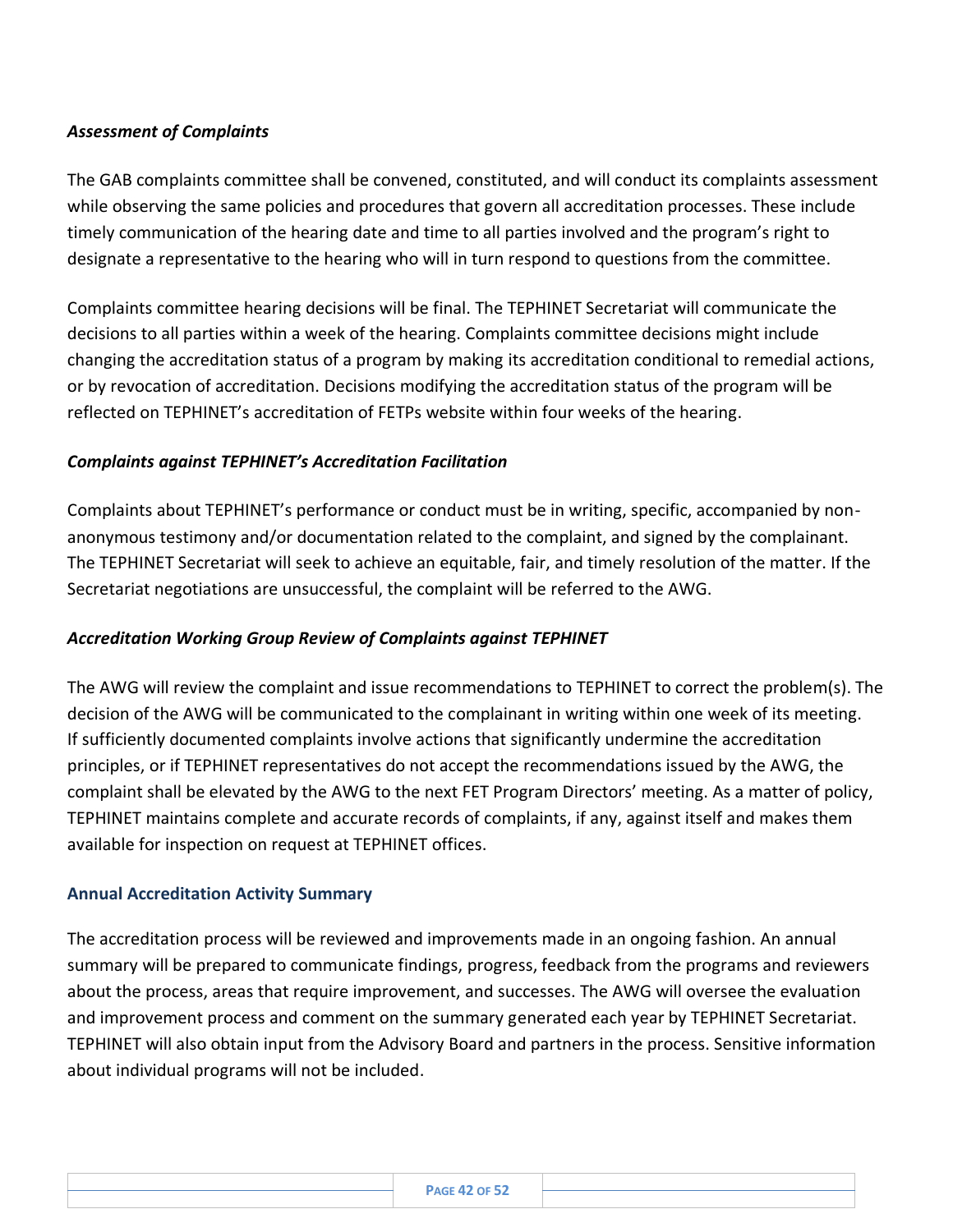## <span id="page-43-0"></span>CHAPTER 8: Data Security, Storage, and Access

#### <span id="page-43-1"></span>**Data Security and Archival**

TEPHINET maintains ownership of all surveys, response data, panel data, and user information.

#### <span id="page-43-2"></span>**Data Access Agreements and Products**

A program's individual data will be available only to the program, the staff persons at TEPHINET designated to support the facilitation of the accreditation process, the ART involved in the review of that particular program, and the GAB. Individual program data will not be distributed to any other parties for any reason. Aggregate data will only be shared with partners and donor organizations supporting the process, for reporting reasons, as approved by the program.

By submitting to the process, programs agree to these basic assumptions. Any programs with additional questions or concerns should contact TEPHINET in advance of submission of their accreditation application.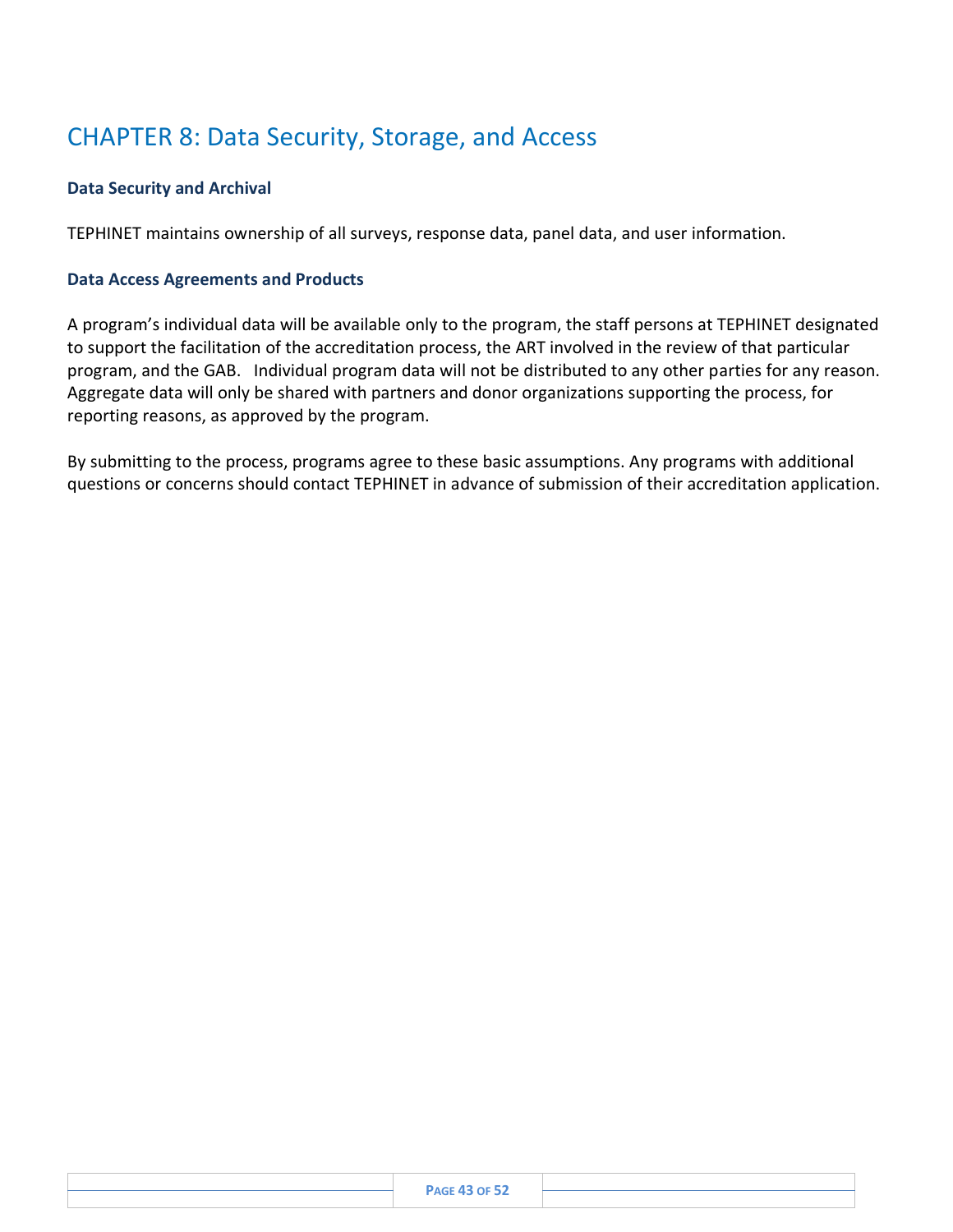## <span id="page-44-0"></span>**Glossary: Definition of Terms Used**

| <b>Term</b>                                           | <b>Definition</b>                                                                                                                                                                                                                                                                                                                                                                                                                                                                                                                                                                                                                                                                                                                                                                                                                                                                                                                                                                                                                                                                                                                                                                                   |
|-------------------------------------------------------|-----------------------------------------------------------------------------------------------------------------------------------------------------------------------------------------------------------------------------------------------------------------------------------------------------------------------------------------------------------------------------------------------------------------------------------------------------------------------------------------------------------------------------------------------------------------------------------------------------------------------------------------------------------------------------------------------------------------------------------------------------------------------------------------------------------------------------------------------------------------------------------------------------------------------------------------------------------------------------------------------------------------------------------------------------------------------------------------------------------------------------------------------------------------------------------------------------|
| <b>Advanced</b>                                       | This is the highest level of FETP training, and is the third and highest tier in the Pyramid FETP<br>Model. It typically refers to two-year training programs. These two years do not include time<br>spent training in the lower tiers of the pyramid.                                                                                                                                                                                                                                                                                                                                                                                                                                                                                                                                                                                                                                                                                                                                                                                                                                                                                                                                             |
| <b>Accreditation</b>                                  | Accreditation is a voluntary program, sponsored by a non-governmental agency (NGO), in which<br>trained external peer reviewers evaluate an organization's compliance with pre-established<br>performance standards. It addresses organizational capabilities and performance; rather than<br>individual practitioner capability or performance. Accreditation is a public recognition of the<br>achievement of accreditation standards by an organization, demonstrated through an<br>independent external peer assessment of that organization's level of performance in relation to<br>the standards. The goal of the accreditation program is to improve and protect the health of the<br>public by advancing the quality and performance of FETP programs. Accreditation is a voluntary<br>method of quality assurance certifying the competency, authority, or credibility has been<br>validated and meets the established standards.<br>Adapted from: Toolkit for Accreditation Programs by Charles D. Shaw, www.isqua.org.<br>Mosby's Medical Dictionary, 8 <sup>th</sup> edition, 2009.<br>Rooney AL, van Ostenberg PR. Licensure, Accreditation, and Certification: Approaches to Health. |
| Accreditation                                         | The accreditation readiness assessment is an internal exercise to be conducted by FETP to                                                                                                                                                                                                                                                                                                                                                                                                                                                                                                                                                                                                                                                                                                                                                                                                                                                                                                                                                                                                                                                                                                           |
| <b>Readiness</b><br>Assessment                        | determine their readiness to successfully complete the accreditation application in order to meet<br>all the pre-defined accreditation standards.                                                                                                                                                                                                                                                                                                                                                                                                                                                                                                                                                                                                                                                                                                                                                                                                                                                                                                                                                                                                                                                   |
| <b>Accreditation</b><br><b>Review Team</b><br>(ART)   | The ART includes at least two epidemiologists or applied public health professionals, satisfying<br>the Accreditation Reviewer eligibility requirements, responsible for reviewing the applicant<br>program's accreditation application, recommending an accreditation visit, conducting an FETP<br>accreditation review site visit, and preparing the final Accreditation Review Report and<br>recommendations.                                                                                                                                                                                                                                                                                                                                                                                                                                                                                                                                                                                                                                                                                                                                                                                    |
| <b>Accreditation</b><br><b>Working Group</b><br>(AWG) | Current and former FETP directors or technical staff of the programs, with more than 5 years of<br>full-time experience supporting trainee field activities, that have been nominated by their region<br>to provide technical guidance, leadership, and continuous improvement of the accreditation<br>process for FETPs.                                                                                                                                                                                                                                                                                                                                                                                                                                                                                                                                                                                                                                                                                                                                                                                                                                                                           |
| (FETP) Advisory<br><b>Board</b>                       | Expert committee or similar formal mechanism that provides oversight on the technical and<br>operational aspects of the FETP. The FETP systematically reports to, and receives expert<br>feedback and guidance from the Advisory Board on FETP operations. An Advisory Board may<br>include representatives from the host institution, key public health authorities, and counterparts;<br>the members may be internal or external to the hosting organization, but the majority of the<br>members should not be involved in the day-to-day activities of the FETP. The FETP Advisory<br>Board meets at least annually, records its meetings and recommendations, and provides the FETP<br>with its recommendations.                                                                                                                                                                                                                                                                                                                                                                                                                                                                                |
| <b>Assessment</b>                                     | Process by which characteristics, groups, or situations are evaluated or determined so that they<br>can be addressed. The assessment forms the basis to develop a plan for services or actions to<br>improve quality.                                                                                                                                                                                                                                                                                                                                                                                                                                                                                                                                                                                                                                                                                                                                                                                                                                                                                                                                                                               |
|                                                       | Sources: Toolkit for Accreditation Programs by Charles D. Shaw, www.isqua.org.                                                                                                                                                                                                                                                                                                                                                                                                                                                                                                                                                                                                                                                                                                                                                                                                                                                                                                                                                                                                                                                                                                                      |
| <b>Biostatistics</b>                                  | Analyze epidemiologic data using appropriate statistical methods.                                                                                                                                                                                                                                                                                                                                                                                                                                                                                                                                                                                                                                                                                                                                                                                                                                                                                                                                                                                                                                                                                                                                   |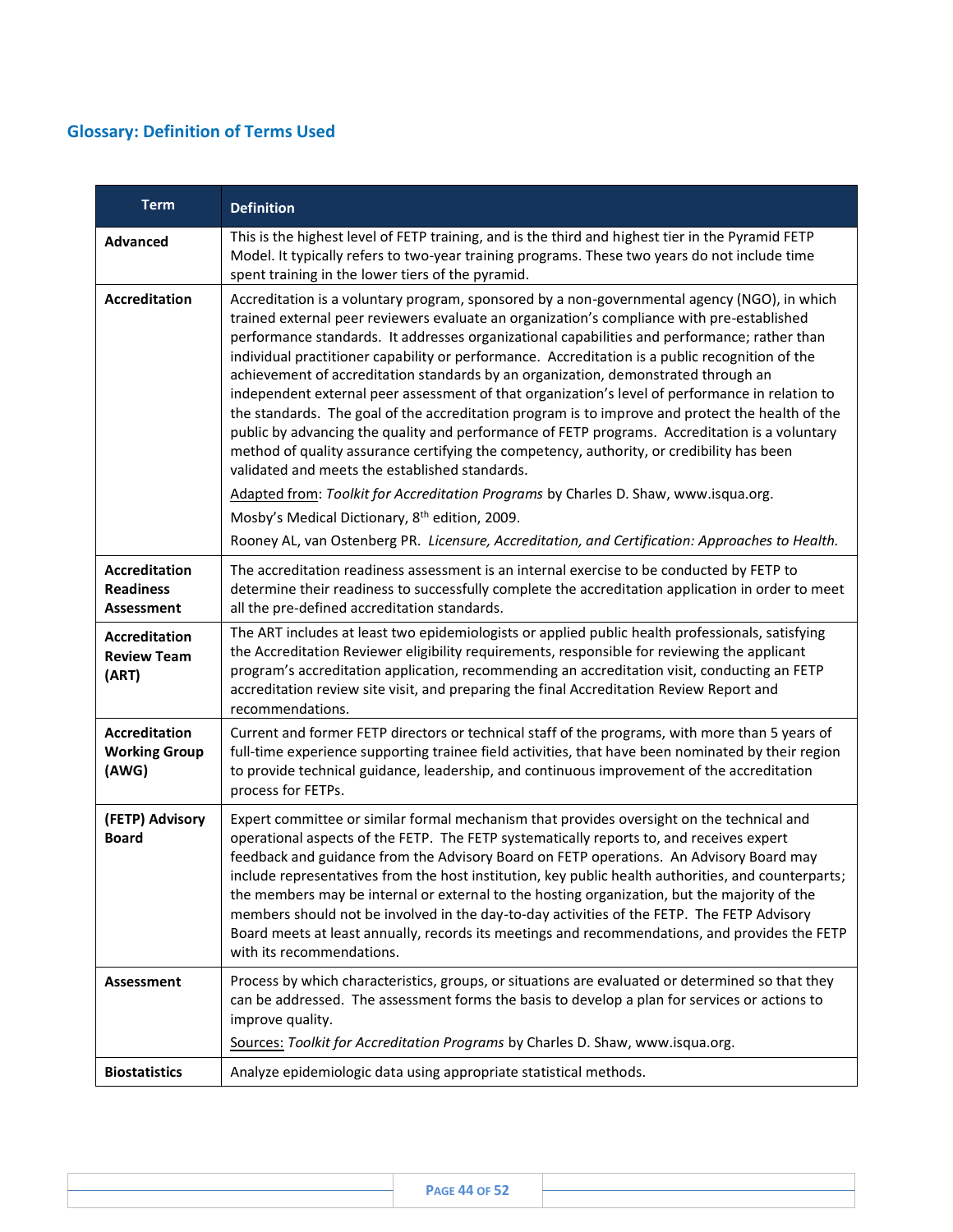|                                                                          | Source: Field Epidemiology Training Program Standard Core Curriculum, Curriculum Design<br>Glossary, Department of Health and Human Services, Centers for Disease Control and Prevention,<br>2006.                                                                                                                                                                                                                                                                                                                                                                                                                                                                                                                                                                                                                                               |
|--------------------------------------------------------------------------|--------------------------------------------------------------------------------------------------------------------------------------------------------------------------------------------------------------------------------------------------------------------------------------------------------------------------------------------------------------------------------------------------------------------------------------------------------------------------------------------------------------------------------------------------------------------------------------------------------------------------------------------------------------------------------------------------------------------------------------------------------------------------------------------------------------------------------------------------|
| <b>Certification</b>                                                     | The process by which an institution or program is evaluated and recognized as meeting certain<br>predetermined standards. Certification is usually made by a non-governmental agency (Mosby's<br>Medical Dictionary, 8 <sup>th</sup> edition, 2009). The purpose of certification is to ensure that the standards<br>met are those necessary for safe and ethical practice of the profession or service. Accreditation<br>differs from certification in that, accreditation bestows upon an organization the power to<br>recognize or certify an individual.<br>Source: Mosby's Medical Dictionary, 8 <sup>th</sup> edition, 2009.                                                                                                                                                                                                               |
| Competency                                                               | An integrated set of knowledge, skills, and attitudes that supports successful performance in<br>public health context such as use of epidemiologic practices to conduct studies that improve<br>public health program delivery.                                                                                                                                                                                                                                                                                                                                                                                                                                                                                                                                                                                                                 |
|                                                                          | Source: Field Epidemiology Training Program Standard Core Curriculum, Curriculum Design<br>Glossary, Department of Health and Human Services, Centers for Disease Control and Prevention,<br>2006.                                                                                                                                                                                                                                                                                                                                                                                                                                                                                                                                                                                                                                               |
| Completion                                                               | Field epidemiology training provides instruction and experiential learning in vital field<br>epidemiology competencies through practical field work and classroom instruction. The<br>completion of the minimum requirements for FETP program includes both academic and<br>practical field work. Upon successful completion of the requirements, residents are considered<br>to be graduates of the FETP program. For those programs with an academic or university<br>affiliation, residents are considered to be graduates of the FETP if they have completed the<br>required academic and practical field work specified by the individual program, independent of<br>whether they have been granted an academic degree.                                                                                                                     |
| (FETP) Core<br><b>Competencies</b>                                       | Core FETP competencies are an integrated set of knowledge, skills, and attitudes that supports<br>successful performance in the public health services. These competencies combine knowledge,<br>skills, and abilities must be demonstrated by the healthcare professional and are essential to<br>performing their work effectively. Core competencies describe the expectations for job<br>performance and for evaluation of field epidemiology. The ten core competencies for field<br>epidemiology involve the use of science to improve public health, including: epidemiologic<br>methods; biostatistics; public health surveillance; laboratory and biosafety; communication;<br>computer technology; management and leadership; prevention effectiveness; teaching and<br>mentoring; and epidemiology of priority diseases and injuries. |
|                                                                          | Sources: Field Epidemiology Training Program Standard Core Curriculum, Curriculum Design<br>Glossary, Department of Health and Human Services, Centers for Disease Control and Prevention,<br>2006.                                                                                                                                                                                                                                                                                                                                                                                                                                                                                                                                                                                                                                              |
|                                                                          | ECDC Technical Document: Core Competencies for EU Public Health Epidemiologists in<br>Communicable Disease Surveillance and Response, 2 <sup>nd</sup> revised edition; European Centre for<br>Disease Prevention and Control, Stockholm, June 2009.                                                                                                                                                                                                                                                                                                                                                                                                                                                                                                                                                                                              |
| <b>Credentialing</b>                                                     | The process of assessing and attesting to an individual's knowledge, skills, and competence and<br>their compliance with specific requirements.<br>Source: Toolkit for Accreditation Programs by Charles D. Shaw (ISQua) 2004, www.isqua.org.                                                                                                                                                                                                                                                                                                                                                                                                                                                                                                                                                                                                    |
| <b>Didactic</b><br><b>Educational</b><br><b>Activities</b><br>(Training) | The didactic method is a teaching or instructional technique that follows a consistent scientific<br>approach or educational style to engage the student's mind. Didactic activities include lecture<br>and textbook instruction as well as epidemiology seminars, practical exercises, workshops, and<br>the completion of classroom assignments.<br>Source: www.wikipedia.org.                                                                                                                                                                                                                                                                                                                                                                                                                                                                 |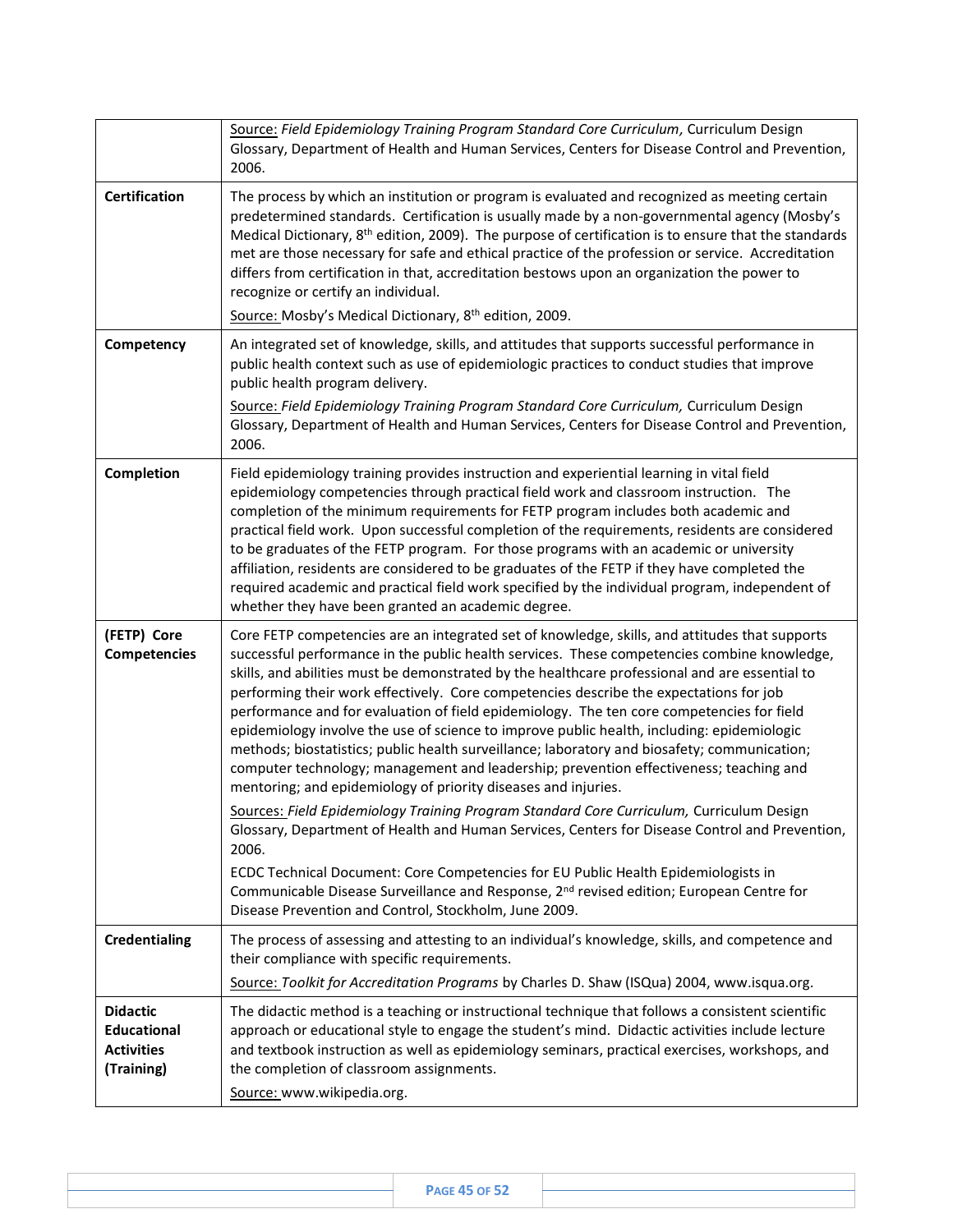| <b>Effectiveness</b>                                      | The degree to which services, interventions, or actions are provided in accordance with current<br>best practice in order to meet goals and achieve optimal results.                                                                                                                                                                                                                                                                                                                                                                                                                                            |
|-----------------------------------------------------------|-----------------------------------------------------------------------------------------------------------------------------------------------------------------------------------------------------------------------------------------------------------------------------------------------------------------------------------------------------------------------------------------------------------------------------------------------------------------------------------------------------------------------------------------------------------------------------------------------------------------|
|                                                           | Source: Toolkit for Accreditation Programs by Charles D. Shaw (ISQua) 2004, www.isqua.org.                                                                                                                                                                                                                                                                                                                                                                                                                                                                                                                      |
| Epidemic<br>Intelligence                                  | Epidemic Intelligence encompasses activities related to early warning functions but also signal<br>assessments and outbreak investigation. It aims to speed up detection of potential health threats<br>and allow timely response.<br>Epidemic Intelligence is the process to detect, verify, analyze, assess, and investigate public<br>health events that may represent a threat to public health. Providing early warning signals is a<br>main objective of public health surveillance systems.<br>Source:<br>http://www.ecdc.europa.eu/en/activities/epidemicintelligence/Pages/Activities_EpidemicIntellig |
|                                                           | ence.aspx.                                                                                                                                                                                                                                                                                                                                                                                                                                                                                                                                                                                                      |
| Epidemiologic<br>Information                              | Communication of epidemiologic information by contributing to the national epidemiology<br>bulletins, publishing journal articles, scientific publications, and presenting surveillance data to<br>decision-makers. An epidemiology or public health bulletin is an important method of<br>communicating epidemiologic information among health workers, public health professionals,<br>and other key partners. In some cases, the FETP has taken full responsibility for publishing the<br>bulletin.                                                                                                          |
|                                                           | Source: Field Epidemiology Training Program Development Handbook by Patricia M. Simone,<br>Division of Global Public Health Capacity Development, Department of Health and Human<br>Services, Centers for Disease Control and Prevention, 2006.                                                                                                                                                                                                                                                                                                                                                                 |
| Epidemiologic<br><b>Methods</b>                           | Use epidemiologic principles and practices to conduct studies that improve public health<br>program delivery. Respond to outbreaks.<br>Source: Field Epidemiology Training Program Standard Core Curriculum, Department of Health<br>and Human Services, Centers for Disease Control and Prevention, 2006.                                                                                                                                                                                                                                                                                                      |
| Epidemiologic<br>Research                                 | The science of the study of the patterns, causes, and effects of health and disease conditions in<br>defined populations. Research to identify disease medicine, outbreak investigation, disease<br>surveillance, and screening. Application of data from epidemiologic research and analysis of<br>determinants can be used to control or prevent disease or other health problems.<br>Source: http://www.who.int/topics/epidemiology/en/.                                                                                                                                                                     |
| <b>Evaluation</b>                                         | Assessment of the degree of success in meeting the goals and expected results (outcomes) of the                                                                                                                                                                                                                                                                                                                                                                                                                                                                                                                 |
|                                                           | organization, services, programs, or clients.                                                                                                                                                                                                                                                                                                                                                                                                                                                                                                                                                                   |
|                                                           | Source: Toolkit for Accreditation Programs by Charles D. Shaw (ISQua) 2004, www.isqua.org.                                                                                                                                                                                                                                                                                                                                                                                                                                                                                                                      |
| <b>Expert Group</b>                                       | Group of epidemiologists having, involving, or displaying special skills or knowledge derived from<br>training or experience.                                                                                                                                                                                                                                                                                                                                                                                                                                                                                   |
| <b>FETP</b><br><b>Accreditation</b><br><b>Application</b> | The FETP Accreditation Application is the form that the program will complete along with the<br>required documentation and submit to TEPHINET secretariat in order to apply for accreditation.                                                                                                                                                                                                                                                                                                                                                                                                                  |
| <b>FETP Class Work</b>                                    | Exposes participants to basic epidemiologic concepts, tools, and methods. This includes:<br>Epidemiologic concepts/tools/methods, approaches for the prevention and control of specific<br>diseases, understanding of health services delivery systems, research designs, and presenting and<br>communicating epidemiological information.                                                                                                                                                                                                                                                                      |
|                                                           | Source: Report Research Protocol: Evaluation of the Field Epidemiology Training Program by<br>Claude Betts, MD, MPH. BETTELLE, Centers for Public Health Research and Evaluation, Atlanta,<br>GA, Dec 1996.                                                                                                                                                                                                                                                                                                                                                                                                     |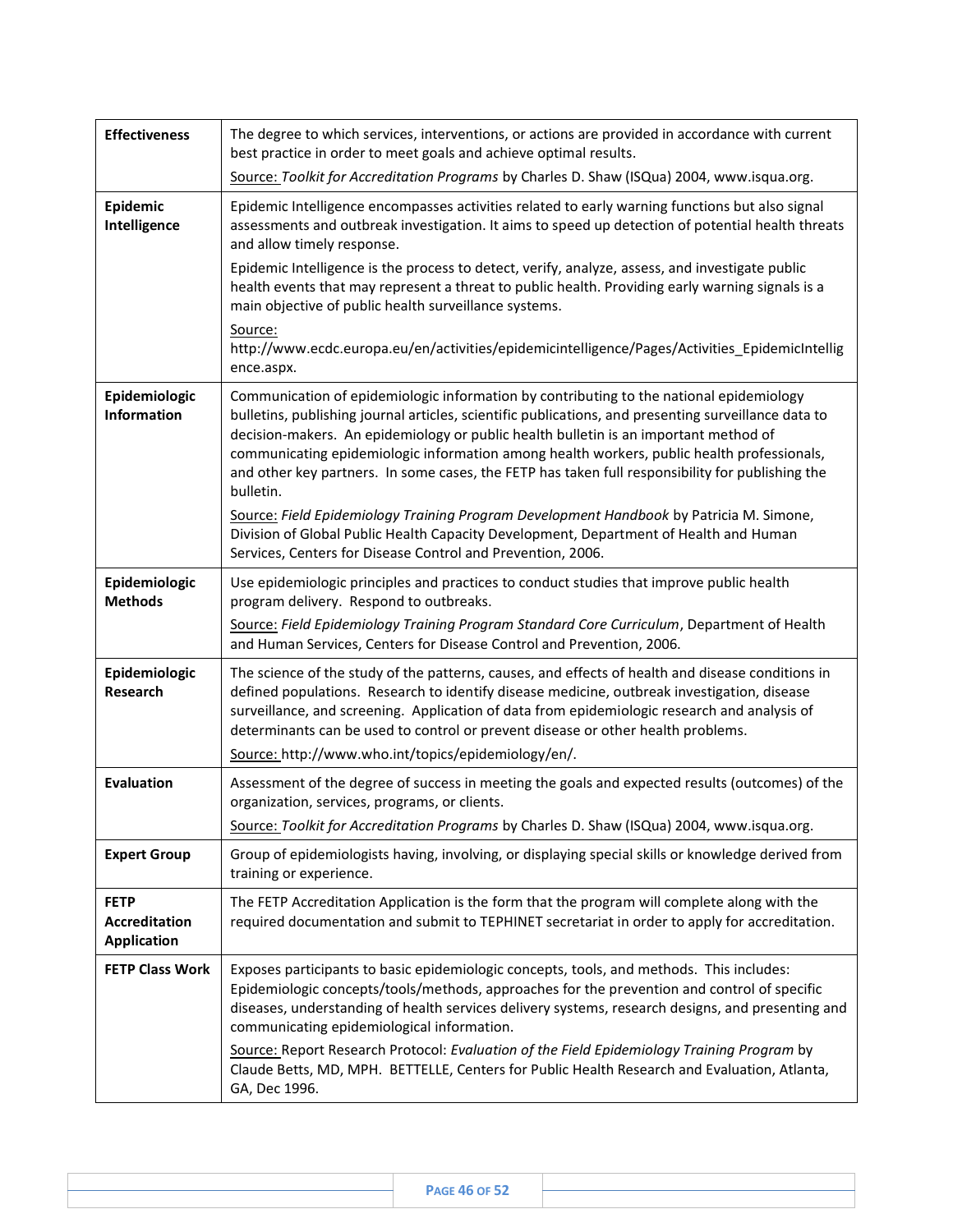| <b>FETP Director/</b><br>Coordinator | A public health professional who provides leadership and oversight to the program, such as the<br>performance and operation of its technical components (field and didactic training),<br>administrative activities (short and long term financial planning and reporting), and the overall<br>supervision of program staff and residents. He/she is a full-time member of the host public health<br>authority and oversees sustained and well-organized FETP collaborations at all levels of the public<br>health system(s), which is indispensable for the training of residents and delivery of public health<br>services.                                                                                                                                                                                                                                                                                                                                                                                                                                                                                                                                                                                                                                                                                                                                                                                                                                                                                                                                                                                                                       |
|--------------------------------------|-----------------------------------------------------------------------------------------------------------------------------------------------------------------------------------------------------------------------------------------------------------------------------------------------------------------------------------------------------------------------------------------------------------------------------------------------------------------------------------------------------------------------------------------------------------------------------------------------------------------------------------------------------------------------------------------------------------------------------------------------------------------------------------------------------------------------------------------------------------------------------------------------------------------------------------------------------------------------------------------------------------------------------------------------------------------------------------------------------------------------------------------------------------------------------------------------------------------------------------------------------------------------------------------------------------------------------------------------------------------------------------------------------------------------------------------------------------------------------------------------------------------------------------------------------------------------------------------------------------------------------------------------------|
| (FETP) Field<br><b>Work</b>          | INCLUDED in field work (epidemiologic practice):<br>Epidemiological investigations<br>$\circ$<br>Outbreaks or epidemics<br>Response to emergency inquiries (e.g., refugees, crowds, civil or regional<br>$\bullet$<br>conflicts, and environmental issues, problems, or concerns)<br>Investigations of clusters<br>٠<br>Assessment of natural or man-made disasters<br>$\bullet$<br>Urgent surveys<br>$\bullet$<br>Participation in humanitarian response during disasters<br>$\bullet$<br>Applied public health research (e.g., serosurveys, vaccine coverage, vaccine<br>$\bullet$<br>efficacy, etc.)<br>Conducting surveillance, including regular surveillance meetings<br>O<br>Conducting special studies (surveys, program/surveillance evaluation)<br>$\circ$<br>Data management and analysis*<br>O<br>Scientific writing* (includes epi bulletins, outbreak reports, brief reports, and other<br>O<br>technical reports)<br>Literature search in support of scientific writing and epidemiologic practice*<br>O<br>Preparing for and presenting at scientific conferences<br>$\circ$<br>Consultation with policy makers<br>$\circ$<br>Media interviews<br>O<br>Laboratory bench work in support of epidemiologic practice<br>$\circ$<br>Teaching and supervision of another resident/s or field epidemiologists (ToT: Training of<br>$\circ$<br>Trainers)<br>Developing and/or delivering epidemiology and biostatistics training for the public<br>$\circ$<br>health workforce<br>Consulting with local public health officials on their issues, providing advice, and<br>$\circ$<br>determining if further investigation/action is needed |
|                                      | *When this work is in support of or in response to MOH needs; do not include these activities if<br>they are largely to fulfill academic requirements or if during this time the residents are not at<br>their field sites and available for public health responses (i.e., having protected time at a<br>university).<br>Of note: For time not engaged in these specific activities, the FETP residents need to be assigned<br>or working in a field site - meaning that epidemiologic practice including surveillance and<br>response are an integral part of the work of that unit. This is particularly important for programs<br>where residents are returning to their workplace between didactic sessions (i.e. part time<br>participation). This is also true if residents are assigned to a rotation with WHO or a similar<br>organization. The work of the site and their role should remain primarily related to<br>epidemiologic practice.                                                                                                                                                                                                                                                                                                                                                                                                                                                                                                                                                                                                                                                                                              |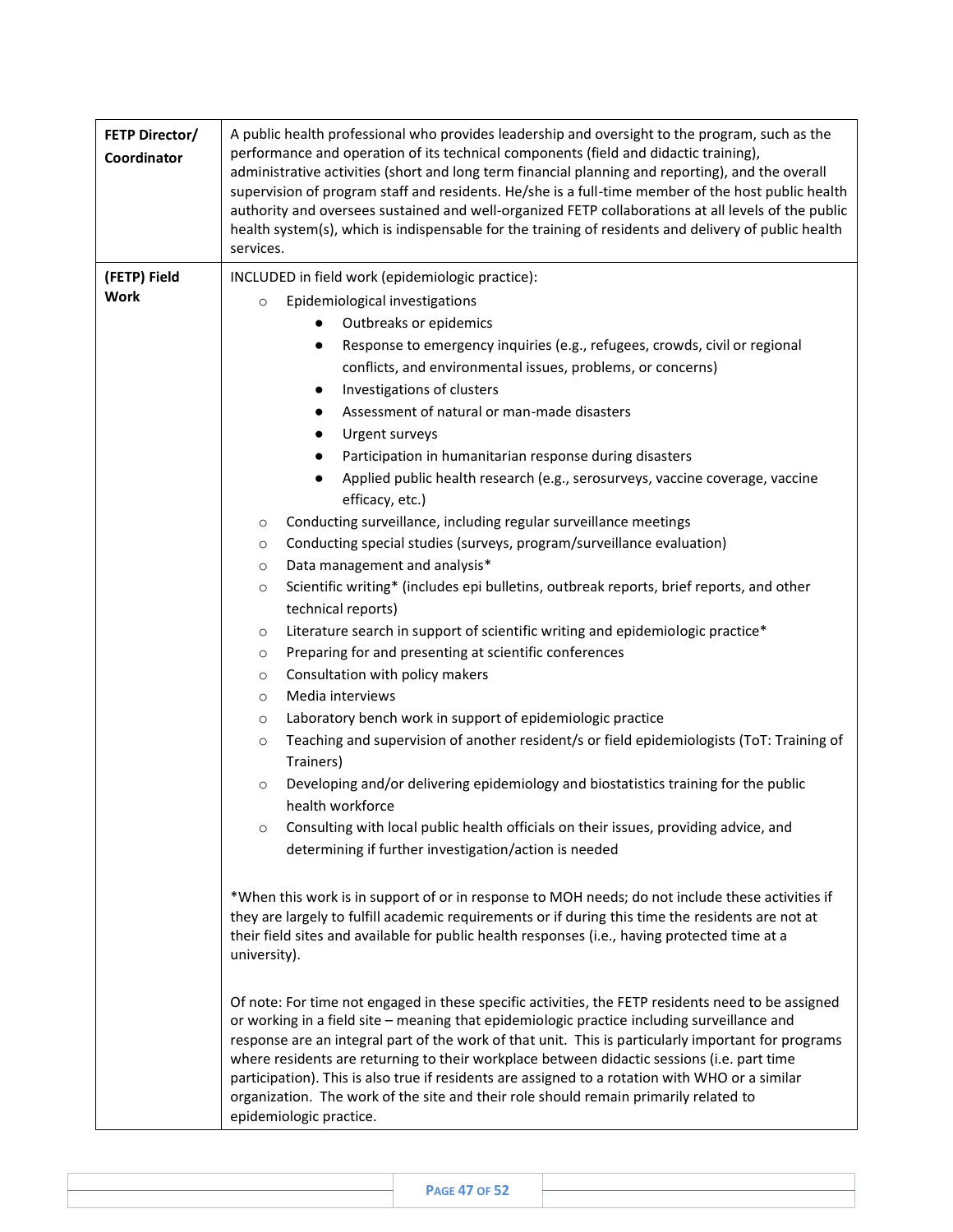|                                                                               | NOT INCLUDED in field work:<br>Didactic/formal coursework<br>$\circ$<br>Training feedback and evaluation<br>$\circ$<br>Performance feedback and evaluation including aptitude tests<br>$\circ$<br>Exams, thesis defense<br>$\circ$<br>Reviewing/studying/revision for exams<br>$\circ$<br>Attendance at scientific meetings/conferences if not presenting field work<br>$\circ$<br>Hosting scientific meetings/conferences<br>$\circ$<br>Computer and other information technology tutorial including Epi-Info<br>$\circ$<br>Visits to institutions of learning<br>$\circ$<br>Vacation, sick time, or any other paid or unpaid leave of absence<br>$\circ$                                                                                                                                                                                                                                                                                                                                                                                                                       |
|-------------------------------------------------------------------------------|----------------------------------------------------------------------------------------------------------------------------------------------------------------------------------------------------------------------------------------------------------------------------------------------------------------------------------------------------------------------------------------------------------------------------------------------------------------------------------------------------------------------------------------------------------------------------------------------------------------------------------------------------------------------------------------------------------------------------------------------------------------------------------------------------------------------------------------------------------------------------------------------------------------------------------------------------------------------------------------------------------------------------------------------------------------------------------|
| <b>FETP Training</b>                                                          | Epidemiology training that takes place in the field, addressing real public health issues and<br>solving current public health problems. Participants should come to understand the health<br>management and planning process and become involved in the following critical junctures of the<br>health planning process:<br>Characterizing a public health problem in terms of nature, magnitude, severity, distribution,<br>and trends of disease and risk factors<br>Monitoring public health programs and evaluating the outcome and impact of these<br>$\bullet$<br>programs<br>Source: Report Research Protocol: Evaluation of the Field Epidemiology Training Program by<br>Claude Betts, MD, MPH. BETTELLE, Centers for Public Health Research and Evaluation, Atlanta,<br>GA, Dec 1996.                                                                                                                                                                                                                                                                                  |
| <b>Field</b><br>Epidemiology<br><b>Training</b><br><b>Programs</b><br>(FETPs) | A field epidemiology training program's mission is to improve people's health through a global<br>network dedicated to quality training in applied epidemiology and public health practice. FETPs<br>provide service and strengthen capacity in public health systems by:<br>Strengthening response to acute problems such as outbreaks and natural and manmade<br>$\bullet$<br>disasters<br>Strengthening the scientific basis for program and policy decisions to prevent and control<br>diseases and conditions, the key to public health impact<br>Strengthening surveillance systems through evaluations, managing ongoing or new<br>surveillance systems, and training of local health staff<br>Strengthening the communication of epidemiologic information by contributing to scientific<br>$\bullet$<br>publications<br>Source: Field Epidemiology Training Program Development Handbook by Patricia M. Simone,<br>Division of Global Public Health Capacity Development, Department of Health and Human<br>Services, Centers for Disease Control and Prevention, 2006. |
| <b>Field Placement</b>                                                        | The field placement refers to the physical/programmatic location (e.g., within public health<br>surveillance, disease prevention and control, and public health response units) of the in-service<br>training where FETP residents are assigned to activities that help them to acquire the core<br>competencies, as defined by the program.                                                                                                                                                                                                                                                                                                                                                                                                                                                                                                                                                                                                                                                                                                                                     |
| <b>Field Site or</b><br><b>Work Site</b>                                      | This refers to the location/unit/division, etc. where the residents conduct their day-to-day work<br>with the MOH or other public health agency.<br>Source: Score Card: Matrix Tool for FETP Assessment: Definitions and Clarifications, Centers for<br>Disease Control and Prevention.                                                                                                                                                                                                                                                                                                                                                                                                                                                                                                                                                                                                                                                                                                                                                                                          |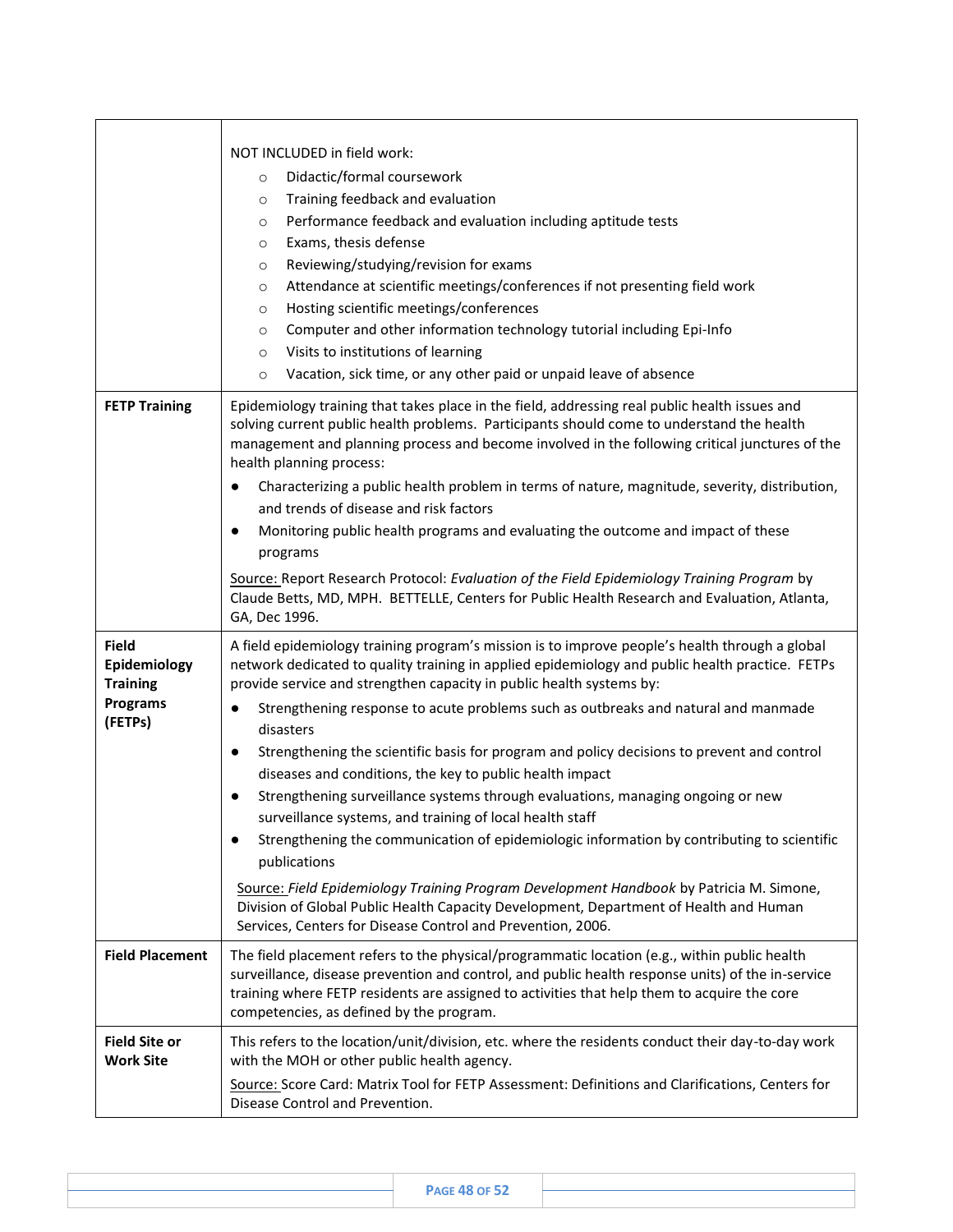| <b>Field Training</b>                                         | Field training specifically refers to in-service training that is carried out as part of routine duty or<br>actually being completed in the field such as an outbreak investigation, surveillance data analysis,<br>surveillance system set-up/evaluation, intervention, epidemiological research etc. (See Field<br>Work)                                                                                                                                                                                                                                              |
|---------------------------------------------------------------|-------------------------------------------------------------------------------------------------------------------------------------------------------------------------------------------------------------------------------------------------------------------------------------------------------------------------------------------------------------------------------------------------------------------------------------------------------------------------------------------------------------------------------------------------------------------------|
| Global<br><b>Accreditation</b><br><b>Body (GAB)</b>           | The Global Accreditation Body (GAB) is an independent body responsible for granting<br>accreditation status to FETPs after considering the site reviewers' recommendations based on<br>program accreditation applications and site visit validations. The GAB is constituted by public<br>health professionals with long standing experience of FETPs and who are currently not directly<br>engaged with any of the programs.                                                                                                                                           |
| <b>Hosting</b><br>Institution                                 | Institution or organization that provides logistics/human resource facilities for conduct of FETP.                                                                                                                                                                                                                                                                                                                                                                                                                                                                      |
| Institutional<br><b>Review Board</b><br>(IRB)                 | Institutional Review Board (IRB) or equivalent independent ethics committee or review board<br>that reviews and approves the conduct of public health interventions or research that involves<br>human participants.                                                                                                                                                                                                                                                                                                                                                    |
| Leadership                                                    | Ability to provide direction and cope with change. It involves establishing a vision, developing<br>strategies for producing the changes needed to implement the vision, aligning people, and<br>motivating and inspiring people to overcome obstacles.<br>Source: Toolkit for Accreditation Programs by Charles D. Shaw (ISQua) 2004, www.isqua.org.                                                                                                                                                                                                                   |
| Learning<br><b>Objectives</b>                                 | A specific statement of what the learner will know, understand, or be able to do as a result of<br>engaging in a learning activity.                                                                                                                                                                                                                                                                                                                                                                                                                                     |
| Management                                                    | Setting targets or goals for a group or organization through planning and budgeting, establishing<br>processes for achieving those targets and allocating resources to accomplish those plans or<br>strategies. Ensuring that plans or strategies are achieved by organizing, staffing, providing<br>direction, controlling, and problem solving.<br>Source: Toolkit for Accreditation Programs by Charles D. Shaw (ISQua) 2004, www.isqua.org.                                                                                                                         |
| Ministry of<br>Health (MOH)                                   | All references to MOH refer to Ministry of Health or to another national public health institution<br>that has the mandate for public health (e.g., National Public Health Institute or Agency, Centers<br>for Disease Control and Prevention, Social Security, etc., in some countries). This should be<br>clarified at the beginning of the assessment and the appropriate MOH or national public health<br>agency identified.<br>Source: Score Card: Matrix Tool for FETP Assessment: Definitions and Clarifications, Centers for<br>Disease Control and Prevention. |
| <b>Monitoring</b><br><b>Health Service</b><br><b>Delivery</b> | The process of examining and evaluating health services to determine if access, availability,<br>comprehensive options, continuity of care, people-centricity, quality, utilization, and coverage<br>are offered to reveal whether people are receiving the health services they need.<br>Source: http://www.who.int/healthinfo/systems/WHO_MBHSS_2010_section1_web.pdf?ua=1                                                                                                                                                                                            |
| Objective                                                     | A target that must be reached if the organization is to achieve its goals. It is the translation of the<br>goals into specific, concrete terms or targets against which results can be measured.<br>Source: Toolkit for Accreditation Programs by Charles D. Shaw (ISQua) 2004, www.isqua.org.                                                                                                                                                                                                                                                                          |
| <b>Orientation</b>                                            | The process by which FETP residents and staff become familiar with all aspects of the program,<br>work environment and their responsibilities. The orientation (document, manual, or oral<br>presentation) describes program components: core FETP competencies and associated activities,<br>deliverables to be completed by residents for graduation, supervision and technical assistance by<br>program staff/supervisors, resident performance evaluation measures, and feedback to the<br>program.                                                                 |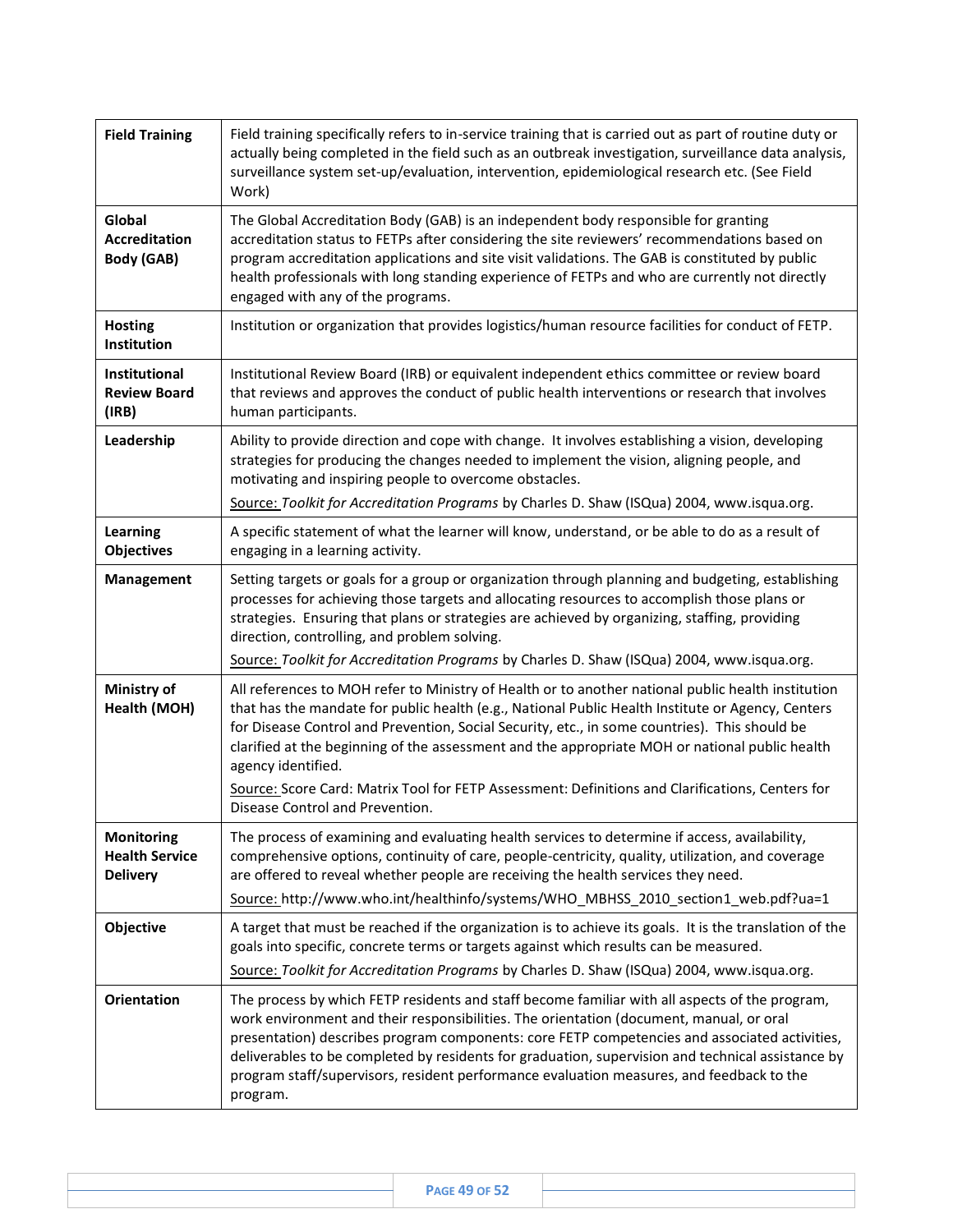|                                                        | Adapted from: Toolkit for Accreditation Programs by Charles D. Shaw (ISQua) 2004,                                                                                                                                                                                                                                                                                                                                                                                                                                                                                                                    |
|--------------------------------------------------------|------------------------------------------------------------------------------------------------------------------------------------------------------------------------------------------------------------------------------------------------------------------------------------------------------------------------------------------------------------------------------------------------------------------------------------------------------------------------------------------------------------------------------------------------------------------------------------------------------|
|                                                        | www.isqua.org.                                                                                                                                                                                                                                                                                                                                                                                                                                                                                                                                                                                       |
| <b>Outbreak</b><br>Investigation<br>Report             | An outbreak report is a document summarizing all the steps, main findings and recommendations<br>of the outbreak investigation. The outbreak report is a document used to guide public health<br>measures and to inform decision-makers.                                                                                                                                                                                                                                                                                                                                                             |
|                                                        | Source: Field Epidemiology Manual: Definition of an Outbreak Investigation Report.<br>wiki.ecdc.europa.eu/fem/w/fem/definition-of-an-outbreak-investigation-report.aspx.                                                                                                                                                                                                                                                                                                                                                                                                                             |
| Partner                                                | An institution or organization (not an individual) outside of the MOH (or as defined above)<br>although it may be other governmental organizations or ministries, or other NGOs, universities,<br>other private entities that has a relationship with the program and has some shared/united<br>objectives or activities. They may be involved in technical or advocacy work/support.<br>Source: Score Card: Matrix Tool for FETP Assessment: Definitions and Clarifications, Centers for                                                                                                            |
|                                                        | Disease Control and Prevention.                                                                                                                                                                                                                                                                                                                                                                                                                                                                                                                                                                      |
| Peer<br><b>Assessment</b>                              | A process whereby the performance of an organization, individuals, or groups is evaluated by<br>members of similar organizations of the same profession or discipline and status as those<br>delivering the services.                                                                                                                                                                                                                                                                                                                                                                                |
|                                                        | Source: Toolkit for Accreditation Programs by Charles D. Shaw (ISQua) 2004www.isqua.org.                                                                                                                                                                                                                                                                                                                                                                                                                                                                                                             |
| <b>Public Health</b><br><b>Authority</b>               | Public health authority is defined as the agency that is responsible for preventing disease,<br>promoting wellness, protecting the country's health and safety, and providing information to<br>enhance health decisions. It is often, but not always, the same entity as described in the MOH<br>definition above.                                                                                                                                                                                                                                                                                  |
|                                                        | Source: www.cdcfoundation.org/content/what-public-health.                                                                                                                                                                                                                                                                                                                                                                                                                                                                                                                                            |
| <b>Public Health</b><br><b>Surveillance</b>            | The design, implementation, revision or evaluation of a surveillance system with appropriate<br>recommendations for improvement and the analysis of surveillance data and summarization in a<br>report.                                                                                                                                                                                                                                                                                                                                                                                              |
| Quality<br><b>Standard</b>                             | An objective measure used by an experienced epidemiologist to assess a resident's work<br>products, may be grades, checklist, or other instrument or standardized approach.                                                                                                                                                                                                                                                                                                                                                                                                                          |
|                                                        | Source: Score Card: Matrix Tool for FETP Assessment: Definitions and Clarifications, Centers for<br>Disease Control and Prevention.                                                                                                                                                                                                                                                                                                                                                                                                                                                                  |
| <b>Residents</b>                                       | Public health professionals currently training/serving in an FETP and who have not completed the<br>minimum duration of the program that is required to achieve all core competencies as defined by<br>the program.                                                                                                                                                                                                                                                                                                                                                                                  |
| <b>Resident</b><br><b>Feedback</b>                     | A systematic process of obtaining information from residents, at least annually, that includes<br>information about classroom training quality and relevance, opportunities and challenges that<br>the field placement provides, technical supervision and feedback by technical supervisors, and<br>administrative support and technical coordination provided by program staff.                                                                                                                                                                                                                    |
| <b>Resident</b><br><b>Selection</b><br><b>Criteria</b> | Resident selection criteria are a set of conditions for recruitment and selection of residents that<br>may be based on levels of education (e.g. successful completion of undergraduate education in<br>biological sciences, social sciences, mathematics), knowledge and experience (e.g. experience in<br>public health or field of education), personal suitability (e.g., high degree of motivation, being<br>self-directed, inquisitive, self-studious, able to work in teams, and willingness to train/educate<br>others), and professional experience in public health or field of education. |
| <b>Reviewer's Site</b><br><b>Visit Report</b>          | There is an interim and final site visit report prepared by the accreditation reviewers after site-<br>based validation of the program's accreditation application. The interim report is the one<br>completed and shared with the program for feedback directly after a site visit. A final report has<br>recommendations towards accreditation from the accreditation reviewers to the GAB.                                                                                                                                                                                                        |